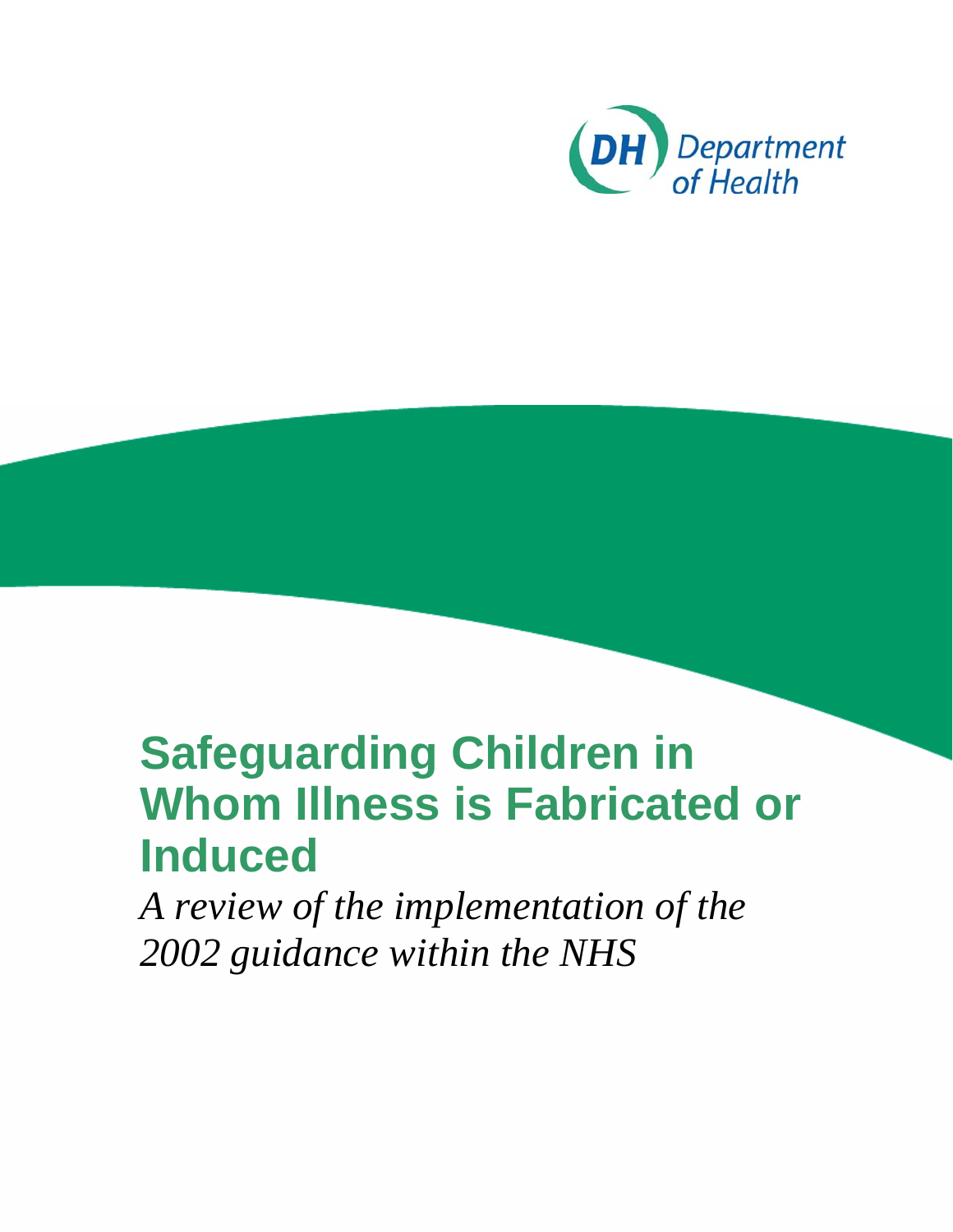# **Safeguarding Children in Whom Illness is Fabricated or Induced**

*A review of implementation of the 2002 guidance within the NHS*

**Prepared by : Partnerships for Children, Families and Maternity Department of Health**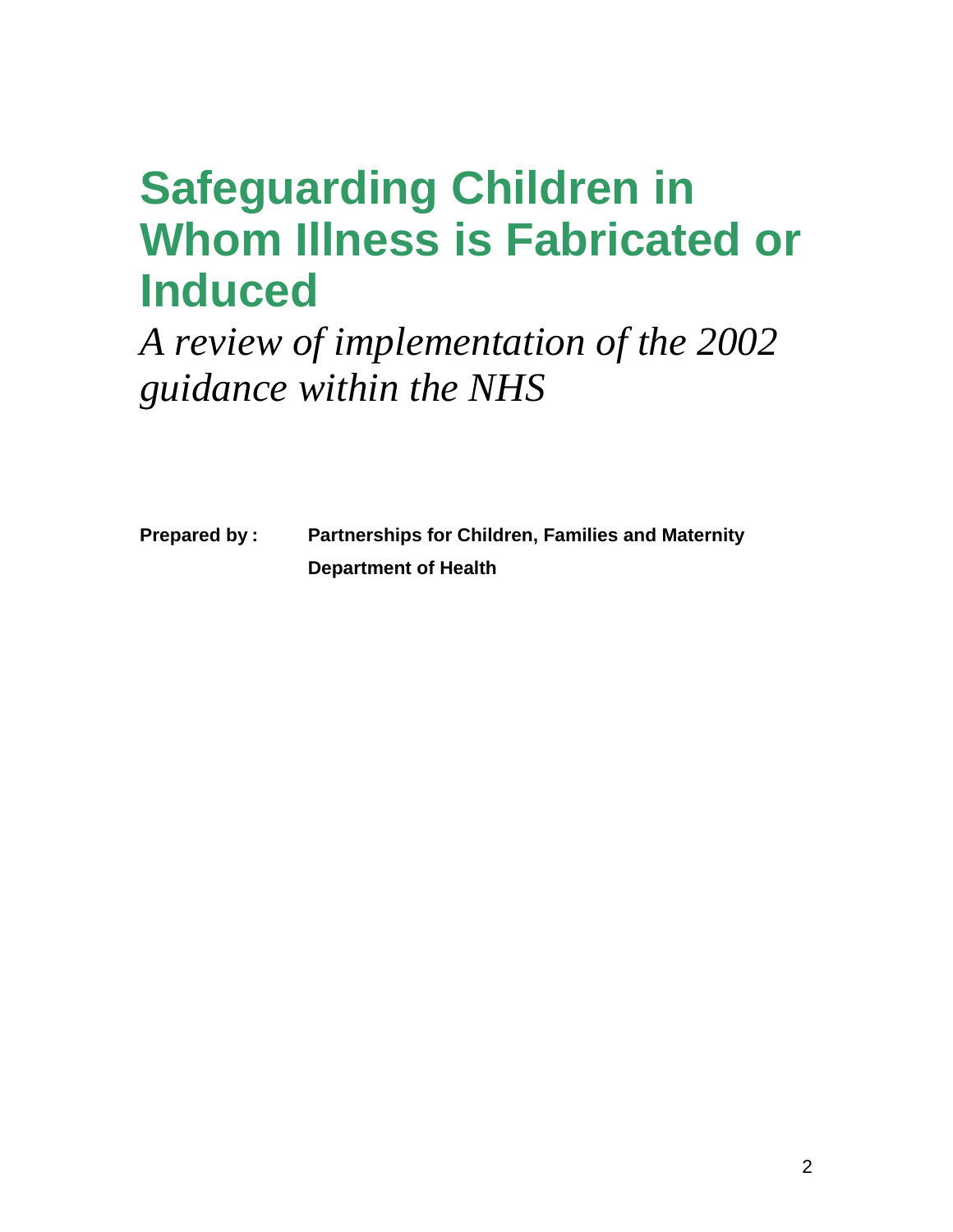| DH INFORMATION READER BOX |                                                                                                                                                                                                                                                                                                                                       |  |  |
|---------------------------|---------------------------------------------------------------------------------------------------------------------------------------------------------------------------------------------------------------------------------------------------------------------------------------------------------------------------------------|--|--|
| <b>Policy</b>             | Estates                                                                                                                                                                                                                                                                                                                               |  |  |
| HR / Workforce            | Commissioning                                                                                                                                                                                                                                                                                                                         |  |  |
| Management                | IM & T                                                                                                                                                                                                                                                                                                                                |  |  |
| Planning /                | Finance                                                                                                                                                                                                                                                                                                                               |  |  |
| Clinical                  | Social Care / Partnership Working                                                                                                                                                                                                                                                                                                     |  |  |
|                           |                                                                                                                                                                                                                                                                                                                                       |  |  |
| <b>Document Purpose</b>   | For Information                                                                                                                                                                                                                                                                                                                       |  |  |
| <b>Gateway Reference</b>  | 8641                                                                                                                                                                                                                                                                                                                                  |  |  |
| Title                     | Safeguarding Children in Whom Illness is Fabricated or Induced                                                                                                                                                                                                                                                                        |  |  |
| Author                    | Department of Health: Partnership for Children, Families and Maternity                                                                                                                                                                                                                                                                |  |  |
| <b>Publication Date</b>   | March 2008                                                                                                                                                                                                                                                                                                                            |  |  |
| <b>Target Audience</b>    | PCT CEs, NHS Trust CEs, SHA CEs, Care Trust CEs, Foundation Trust CEs<br>Medical Directors, Directors of PH, Directors of Nursing, Local Authority CEs,<br>Directors of Adult SSs, PCT PEC Chairs, NHS Trust Board Chairs, Directors<br>of HR, Allied Health Professionals, GPs, Emergency Care Leads, Directors of<br>Children's SSs |  |  |
| <b>Circulation List</b>   |                                                                                                                                                                                                                                                                                                                                       |  |  |
| <b>Description</b>        | Fabricated or Induced Illness is a report into how the 2002 guidance on<br>Safeguarding Children in Whom Illness is Fabricated or Induced is being<br>implemented in NHS settings.                                                                                                                                                    |  |  |
| <b>Cross Ref</b>          | Department of Health, Home Office, Department of Education and Skills,<br>Welsh Assembly Government (2002). Safeguarding Children in Whom Illness<br>is Fabricated or Induced.                                                                                                                                                        |  |  |
| <b>Superseded Docs</b>    | n/a                                                                                                                                                                                                                                                                                                                                   |  |  |
| <b>Action Required</b>    | n/a                                                                                                                                                                                                                                                                                                                                   |  |  |
| Timing                    | n/a                                                                                                                                                                                                                                                                                                                                   |  |  |
| <b>Contact Details</b>    | <b>Christine Humphrey</b>                                                                                                                                                                                                                                                                                                             |  |  |
|                           | Partnerships for Children, Families and Maternity                                                                                                                                                                                                                                                                                     |  |  |
|                           | Department of Health                                                                                                                                                                                                                                                                                                                  |  |  |
|                           | <b>Wellington House</b>                                                                                                                                                                                                                                                                                                               |  |  |
|                           | 133 -155 Waterloo Road                                                                                                                                                                                                                                                                                                                |  |  |
|                           | London, SE1 8UG                                                                                                                                                                                                                                                                                                                       |  |  |
|                           | MB-Childrens-NSF@DH.GSI.GOV.UK                                                                                                                                                                                                                                                                                                        |  |  |
| For Recipient's Use       |                                                                                                                                                                                                                                                                                                                                       |  |  |
|                           |                                                                                                                                                                                                                                                                                                                                       |  |  |

© Crown copyright 2008

First published March 2008

Published on DH website, in electronic PDF format only.

[/www.dh.gov.uk/publications](http://www.dh.gov.uk/publications)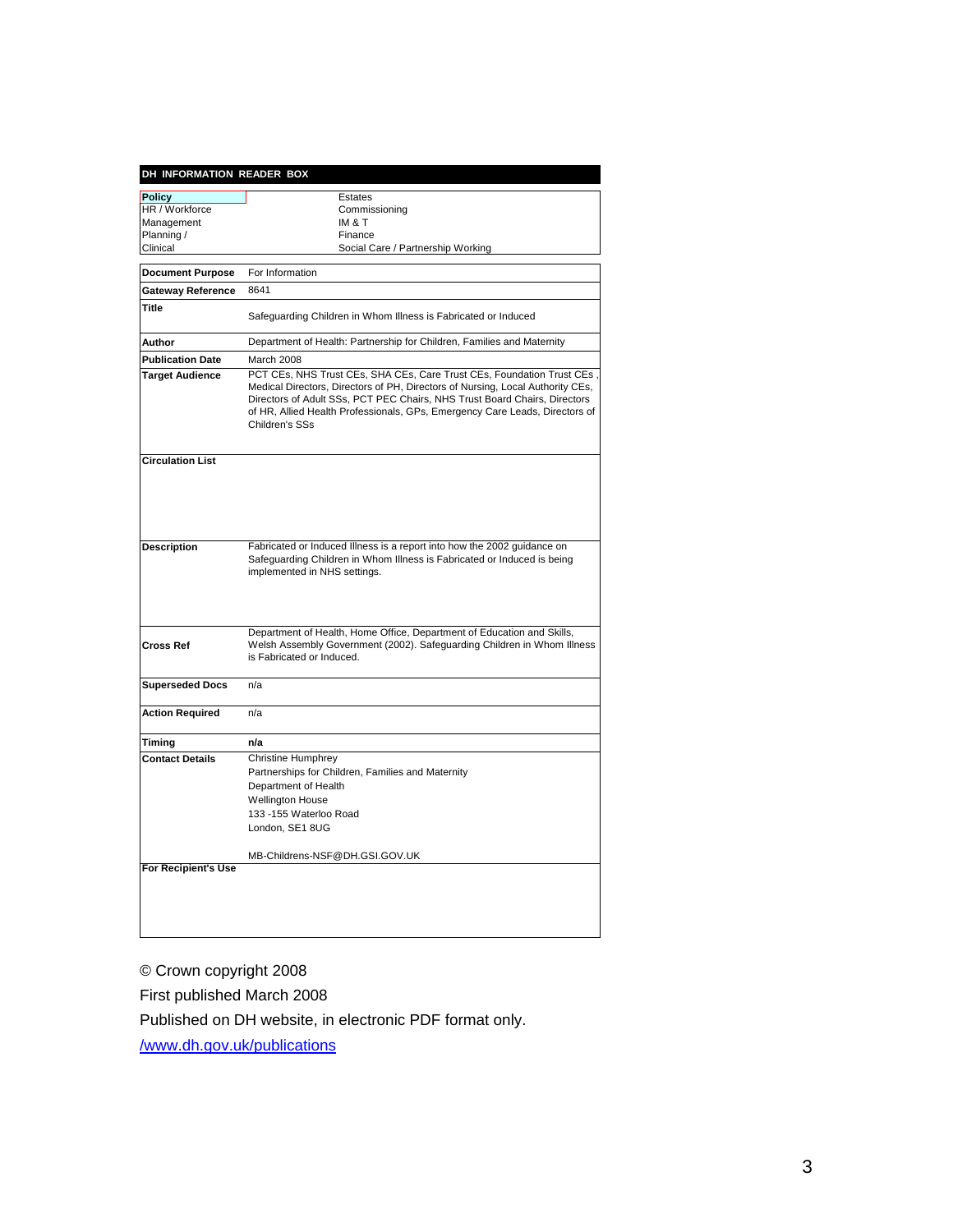# Executive summary

This report reviews how the guidance on *Safeguarding Children in Whom Illness is Fabricated or Induced*<sup>1</sup> is being implemented within NHS settings. The review followed a number of high profile serious case reviews highlighting system weaknesses in safeguarding children and young people. The review was established to consider how resilient the health system is in safeguarding children and young people being deliberately harmed by family and carers. The review was overseen by an Advisory Body of key stakeholders and individual experts.

The key findings of the review are drawn from a survey of NHS and social care staff attitudes on fabricated or induced illness, one-to-one interviews, focus groups and an analysis of serious case reviews in the public domain.

The survey provided evidence on staff attitudes to fabricated or induced illness and experience of managing cases in the context of organisational and multiagency frameworks. 535 responses were received, which although self-selecting would allow some inferences about the views of staff working in the NHS to be drawn. Key findings highlight the following:

- Greater knowledge of the existence of the fabricated and induced guidance is needed amongst all NHS staff, (including paediatricians and generalists in a wide range of health services such as unscheduled care);
- More focused implementation of the guidance through better and shared multi-agency protocols and joint training;
- Better management of suspected cases, both clinically and in relation to co-ordination by local authority children's services; and
- Continuing personal anxiety amongst paediatricians about the implications of identifying fabricated or induced illness rightly or wrongly.

## **Summary of proposals**

1. The Department for Children, Schools and Families and the Department of Health should agree ways to promote the revised guidance on Safeguarding Children in Whom Illness is Fabricated or Induced  $(2008)^3$ so it is promoted extensively in the NHS and by the professional bodies.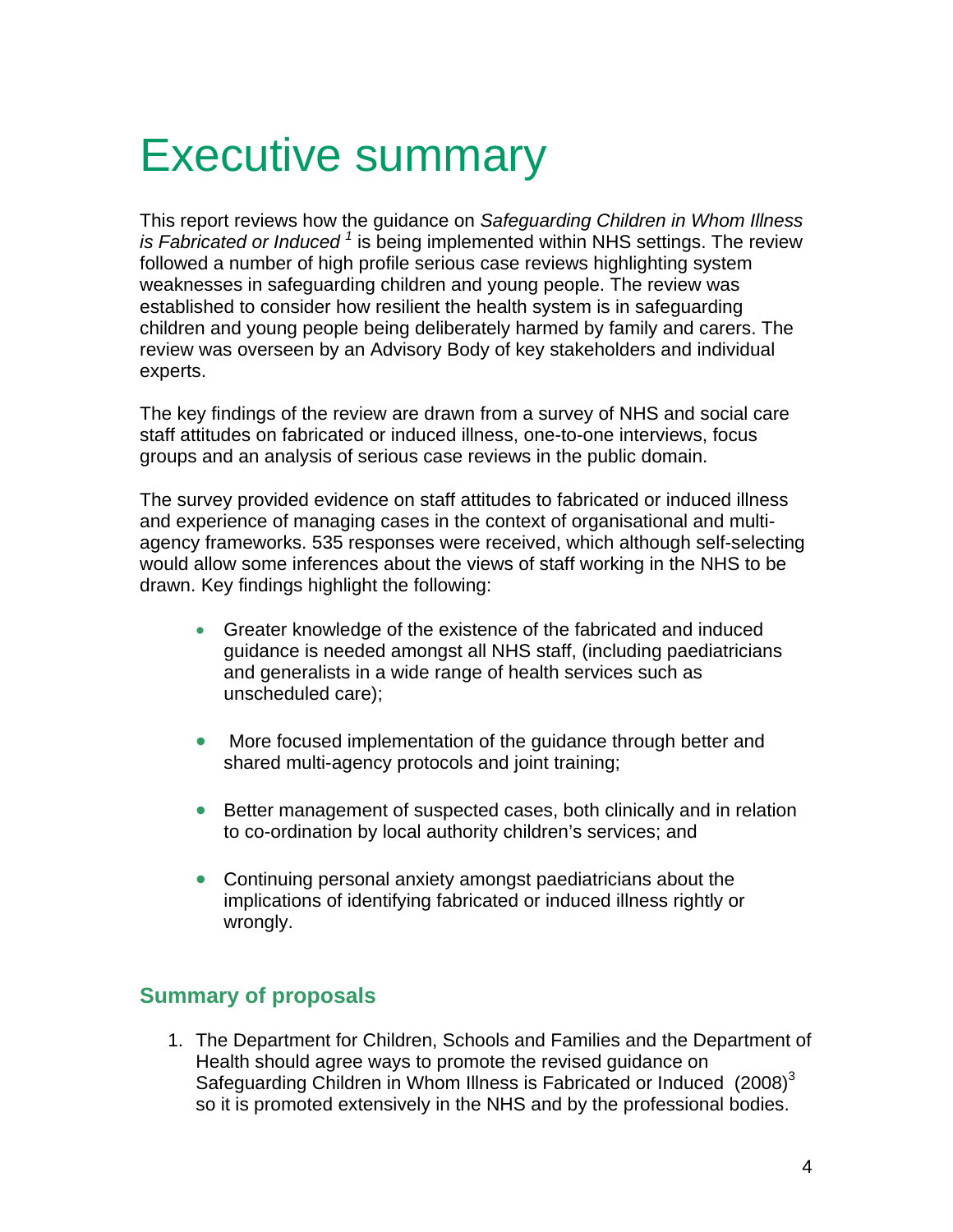Ways should be found to bring it to the attention of private health providers of children's services, including providers of complementary therapies.

- 2. There needs to be wide-ranging readership of the guidance outside paediatric services. The Department for Children, Schools and Families and the Department of Health should consider an abridged or flowchart version for promotion in these various services on the basis of "what to do if fabricated or induced illness is suspected."
- 3. When revising the report, *Fabricated or Induced Illness by Carers*, the Royal College of Paediatrics and Child Health should work collaboratively with the Academy of Medical Royal Colleges, the Nursing, Midwifery and other Royal Colleges, the Royal Pharmaceutical Society and other relevant professional bodies to make it a shared inter-collegiate document that is brought to the attention of a wide range of health care staff.
- 4. Primary Care Trusts, NHS Trusts and Foundation Trusts' Boards should ensure that as part of working on effective arrangements within their Local Safeguarding Children Boards, they have robust arrangements in place for promoting the revised guidance,and for uptake of staff induction on safeguarding children and young people, which includes a focus on fabricated or induced illness and the role of named and designated professionals and how they can be contacted.
- 5. As requested in 2006 by the Department of Health, the development of guidelines by the National Institute of Clinical Excellence on suspected child abuse should include identification of fabricated or induced illness.
- 6. Clinical Medical Directors of paediatric services should ensure robust arrangements are in place in their NHS Trusts, Foundation Trusts or Primary Care Trusts to enable consultant paediatricians to have access to teams within their Trusts and across to other clinical networks outside their organisations, to discuss clinical concerns about identification, diagnosis and clinical management of fabricated or induced illness cases.
- 7. As a general development to support more effective information on safeguarding children and young people, the development of the Care Services Improvement Partnership safeguarding children networks and website, and the plans to look at the feasibility of extending it to clinicians beyond designated and named doctors and nurses by providing a supra secure discussion forum for complex and forensic cases, is to be welcomed.
- 8. The revision of the guidance (*Safeguarding Children in Whom Illness is Fabricated or Induced (2008)*)<sup>3</sup> to take account of changes to *Working*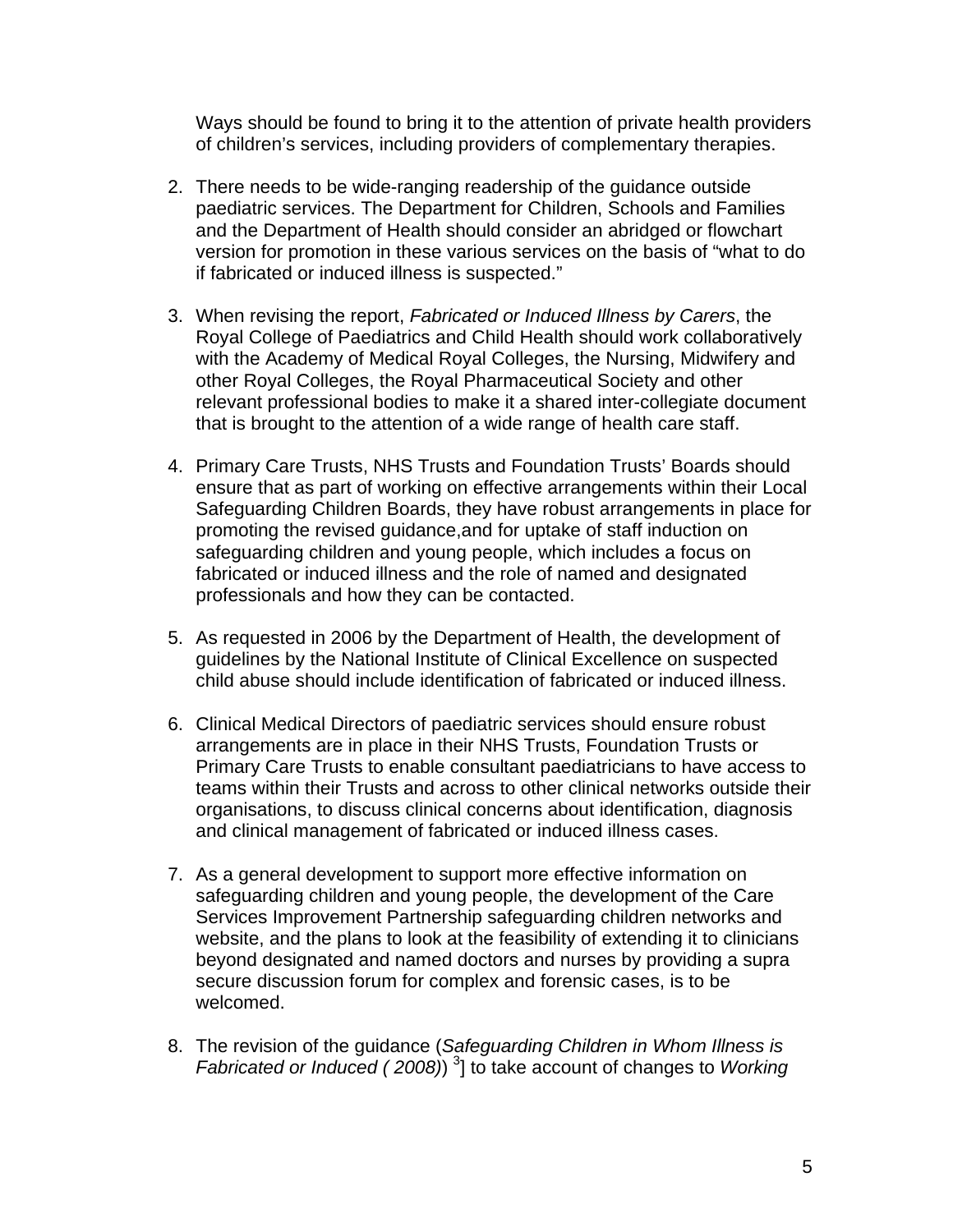*Together to Safeguard Children* is timely, and in the light of the findings of this Review welcome that the changes being made will:

- Emphasize the necessity for all staff to be aware of their Trusts' and Local Safeguarding Children Board's policies and practices;
- Clarify the co-ordinating role of the lead paediatricians vis-a-vis the consultant in charge of the child's care if the consultant is not a paediatrician;
- Include a pathways chart of responsibilities and actions to be taken which will cover what to do where fabrication is identified to be at the lower level or where the evidence of fabricated or induced illness is less certain;
- Make more prominent in the pathways chart the need always to talk directly and involve the child or young person, where possible;
- Affirm resolution protocols to be in place to support staff when professional conflict arises over identification, diagnostic and management decisions.
- **9.** That the Healthcare Commission has regard for the content of this report in its assessment and inspection arrangements.
- 10. As part of promoting the revised guidance on fabricated or induced illness, the Department for Children, Schools and Families should:
	- Remind Local Safeguarding Children Boards to incorporate the guidance into their local procedures and training, setting out in clear terms what is expected of adult mental health services, primary care and general practice and collaboration with the police and other agencies.
	- Ask Local Safeguarding Children Boards to ensure that their members, including Primary Care Trusts, NHS Trusts and Foundation Trusts, bring the guidance to the attention of all their staff, in accessible formats, promoting the pathways chart on fabricated or induced illness to clinicians and staff in all age specialties and services where children and young people are seen.
- 11. Widely promote the Department for Children, Schools and Families' forthcoming training resources on fabricated or induced illness, *Incredibly Caring DVD*, which is designed to assist with local implementation of the revised guidance *Safeguarding Children in Whom Illness is Fabricated or Induced (2008)*].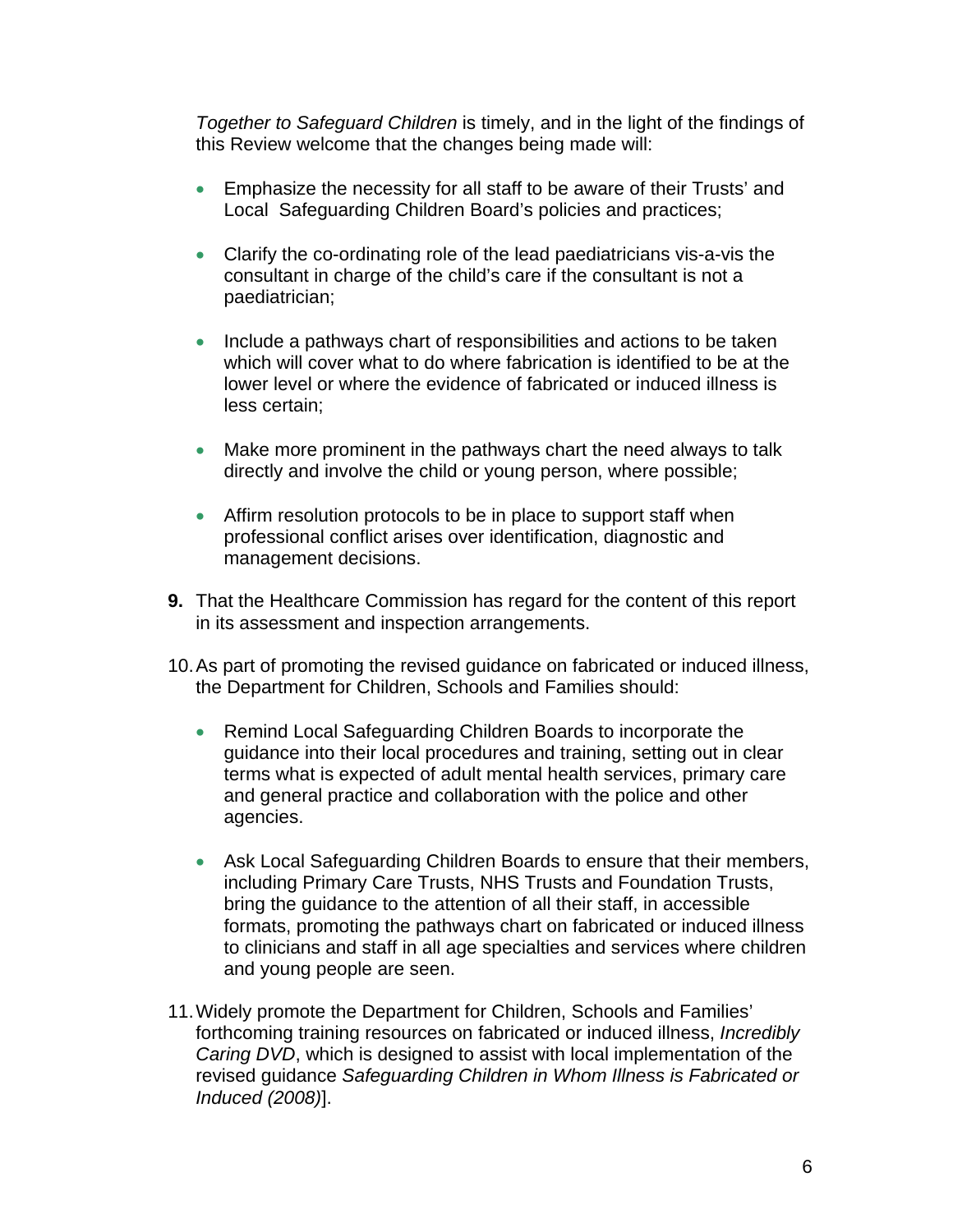12. When the revised guidance is published, Local Safeguarding Children Boards should be asked to ensure that their multi-disciplinary and interagency safeguarding training programmes include fabricated or induced illness.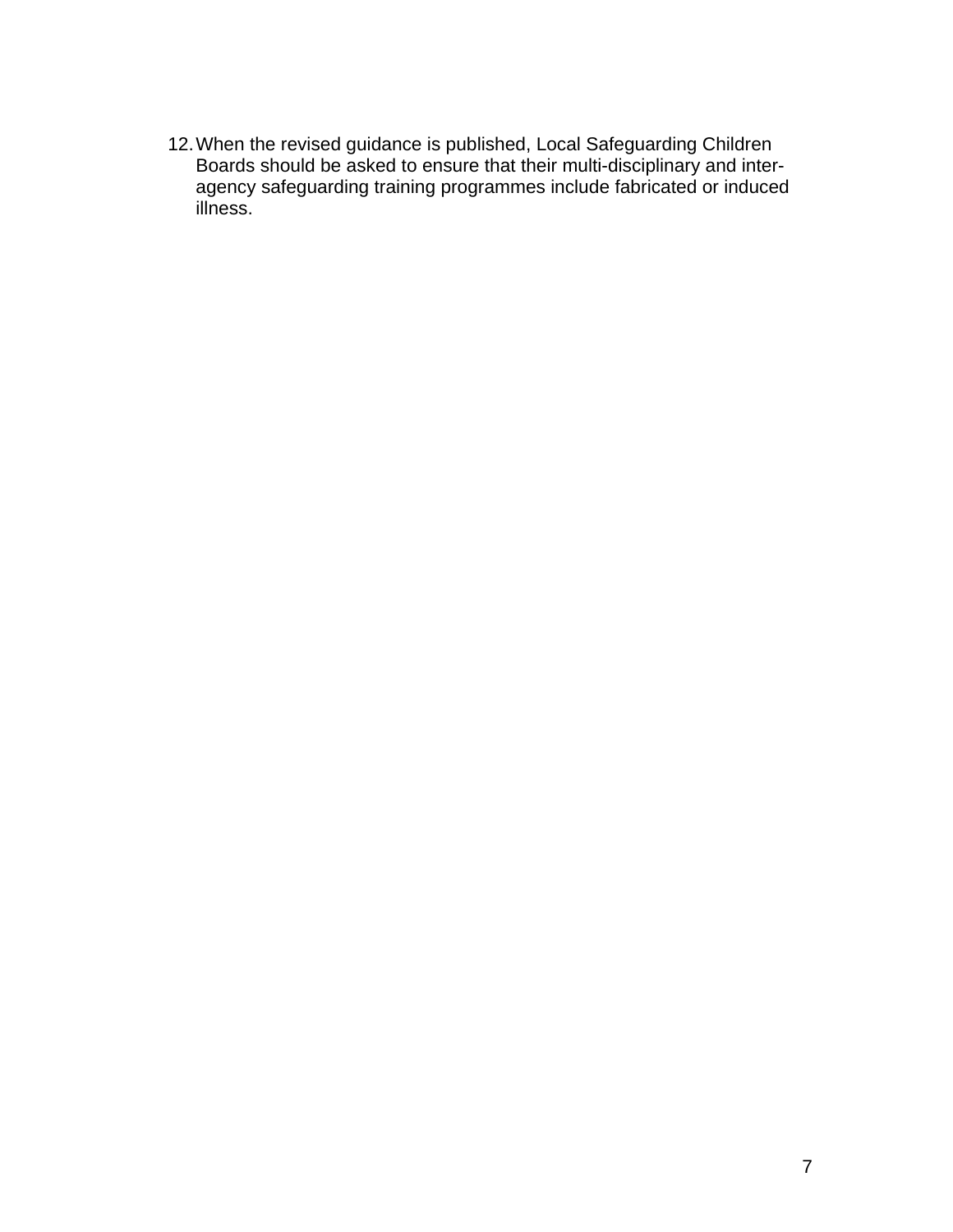# **Contents**

| Chapter 2: Fabricated or induced illness – the evidence, policy                                                                                           |
|-----------------------------------------------------------------------------------------------------------------------------------------------------------|
|                                                                                                                                                           |
|                                                                                                                                                           |
| Knowledge, use and usefulness of guidance on fabricated<br>Staff attitudes to fabricated or induced illness22<br>Knowledge of governance arrangements and |
| Chapter 4: Action to improve implementation of guidance                                                                                                   |
| Knowledge, use and usefulness of guidance on fabricated<br>Identification and diagnosis of fabricated or<br>Organisational systems, governance            |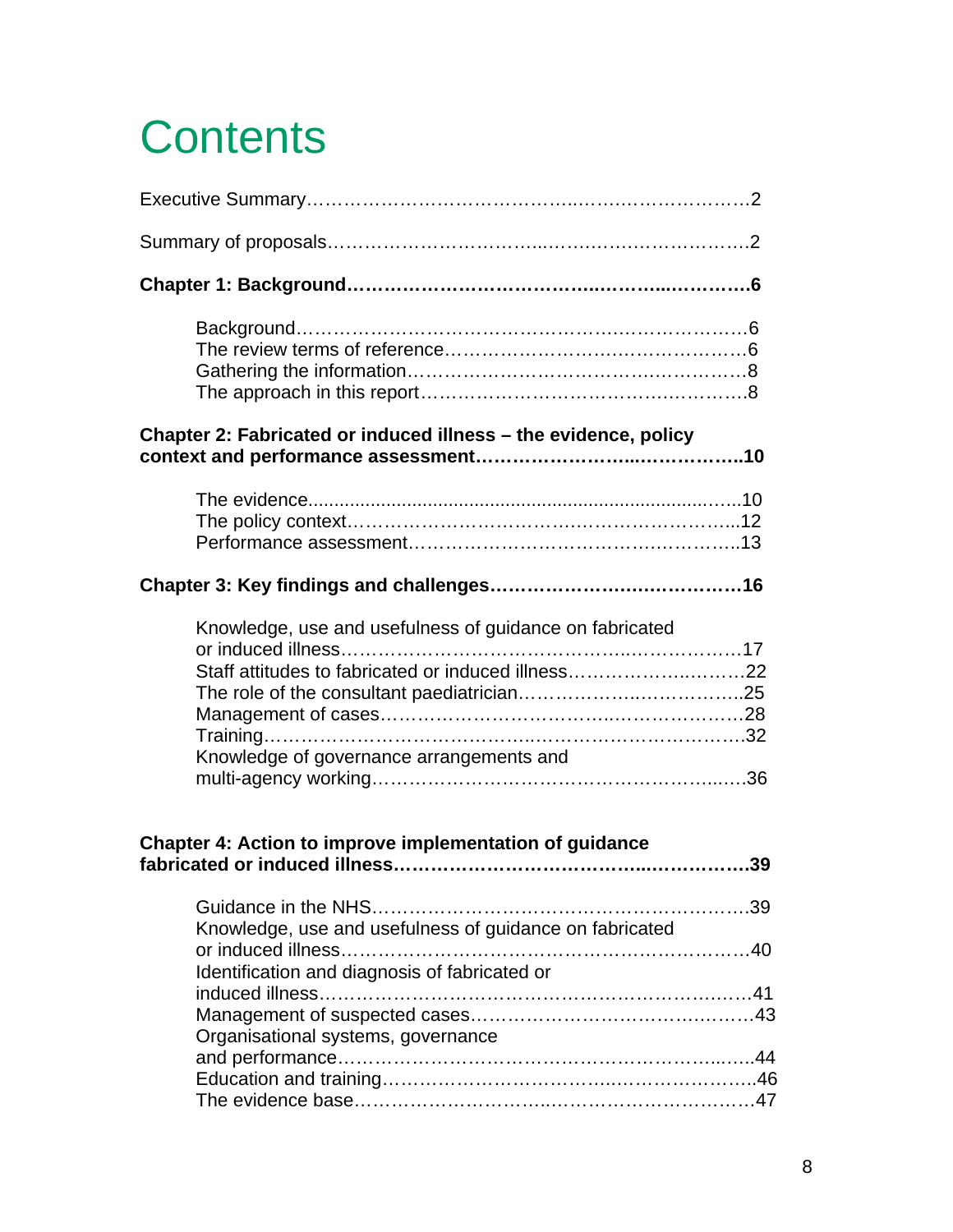|--|--|

### **Annexes**

| Annex B: Summary of methodology for gathering evidence51         |  |
|------------------------------------------------------------------|--|
| Annex C: On-line survey of staff attitudes – organisation type52 |  |
| Annex D: On-line survey of staff attitudes – staff groups53      |  |
|                                                                  |  |
|                                                                  |  |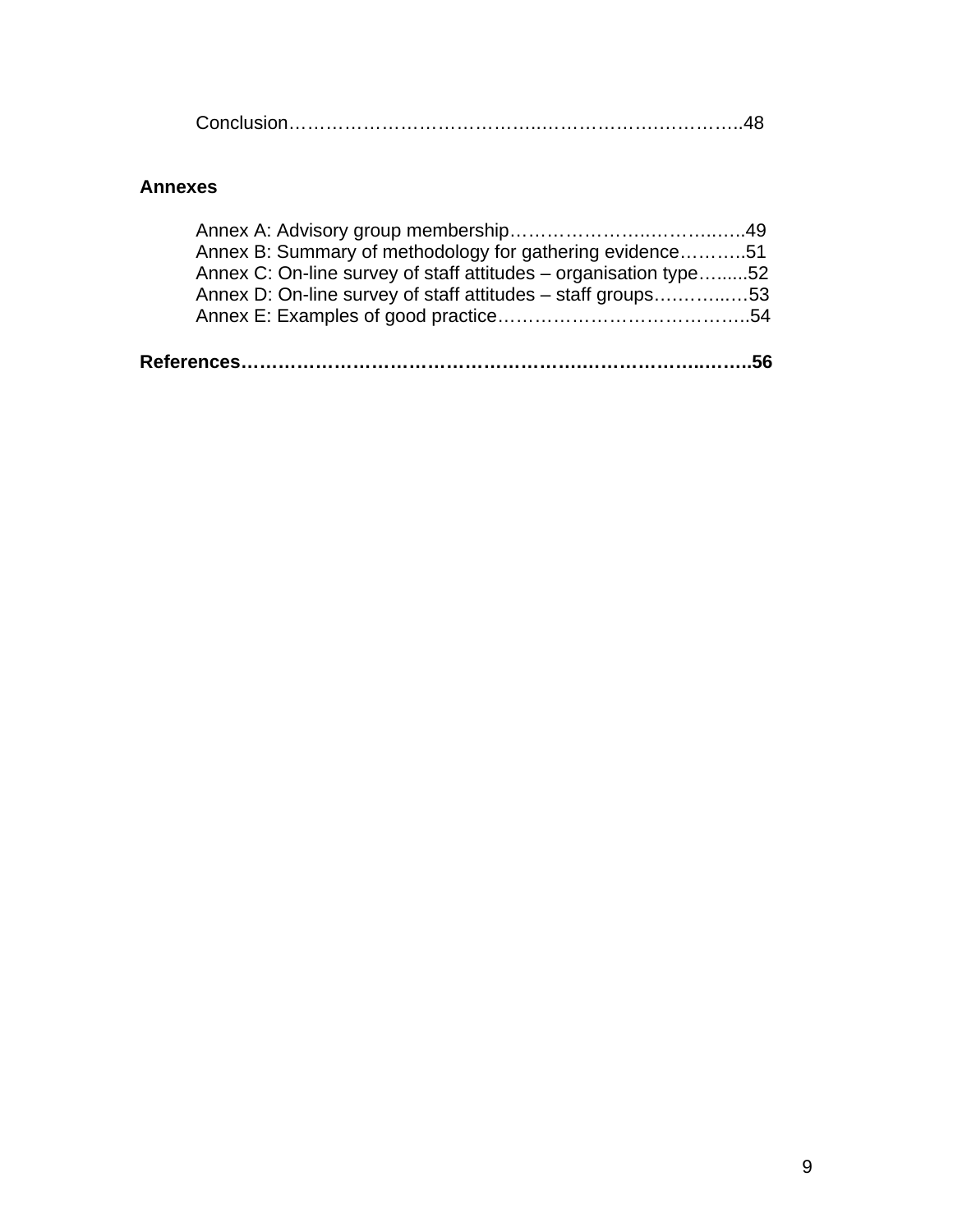# **CHAPTER 1**

# 1.0 BACKGROUND

- 1.1. In 2004, Department of Health Ministers asked the Government's Chief Medical Officer, Sir Liam Donaldson, to review how the guidance on *Safeguarding Children in Whom Illness is Fabricated or Induced* 1 was being implemented within the NHS. This is supplementary guidance to Working Together to Safeguard Children<sup>4</sup>. The review was to consider how resilient the health system is in safeguarding children being harmed deliberately or suspected of being harmed by their families or carers, including when a child is receiving care within an NHS setting.
- 1.2. This review follows a number of high profile serious case reviews highlighting system weaknesses in safeguarding children and young people and a report by the Royal College of Paediatrics and Child Health <sup>5</sup>. This highlighted how criticism of doctors in the media, high profile court cases and disciplinary action being taken by the General Medical Council, the medical regulatory body, was deterring some paediatricians from undertaking child protection work.
- 1.3. The statutory inquiry into the death of Victoria Climbie  $6$ , and the first joint Chief Inspector's Report on safeguarding children  $^7$ , had identified the lack of priority status given to safeguarding matters within some NHS organisations and led to a range of developments across children's services under the *Every Child Matters* 8 agenda and the provisions in the Children Act 2004<sup>9</sup>. This guidance and statutory provision placed a duty on all agencies to make arrangements to safeguard and promote the welfare of children, identifying the shared responsibility of safeguarding and the need for effective joint working between agencies and professionals who have different roles and expertise in promoting the welfare of children and protecting them from harm. Nationally, the responsibility for children's services and safeguarding them sits with the Department for Children, Schools and Families supported by other government departments including the Department of Health.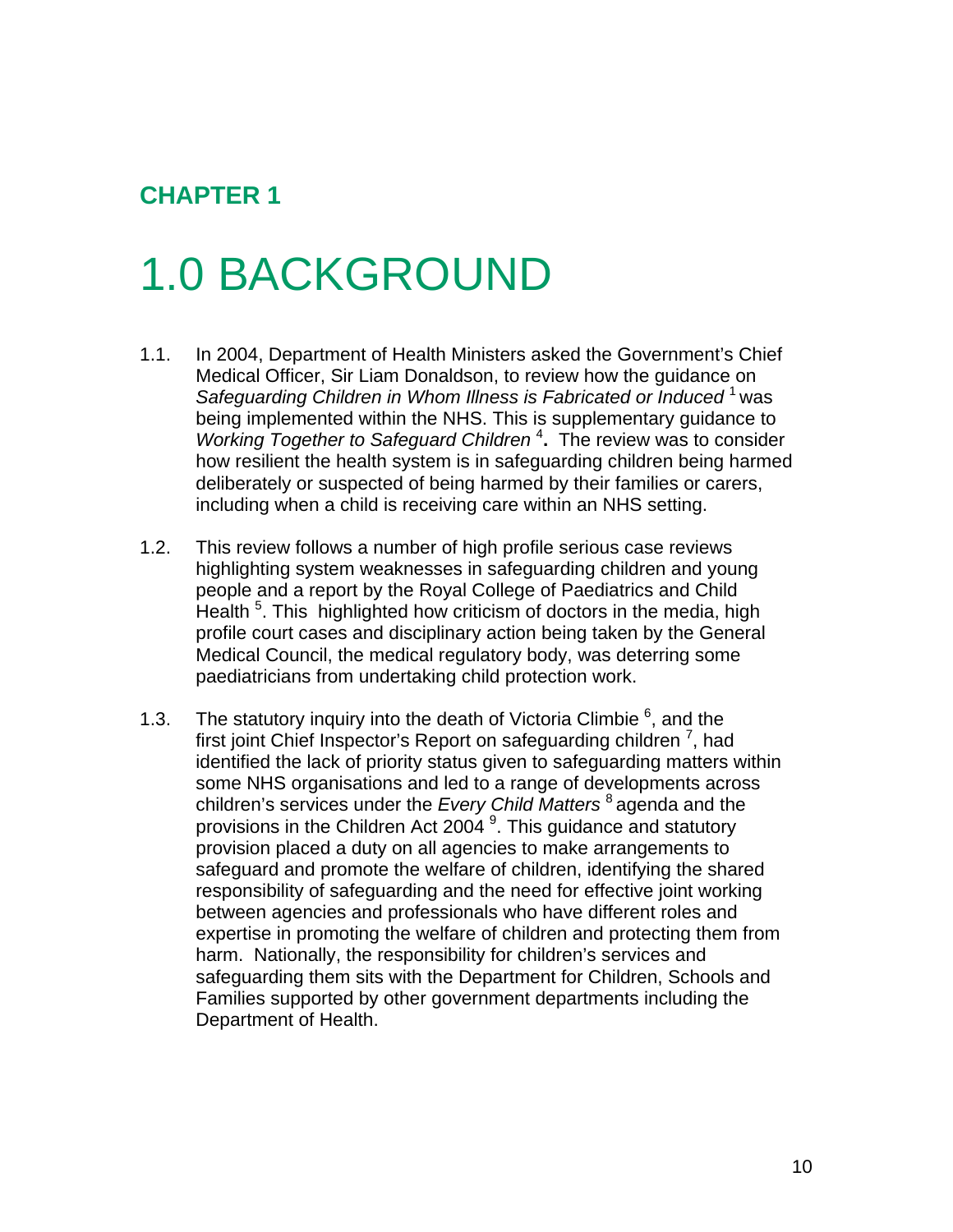#### The review terms of reference

- 1.4 The purpose of the review was set out as follows:
	- To review implementation of the guidance on *Safeguarding Children in Whom Illness is Induced or Fabricated*<sup>1</sup> in the NHS and assess if more effective implementation can be achieved by focusing on:
		- **•** Clarity, accessibility and implementation of procedures in Primary Care Trusts, NHS and Foundation Trusts for safeguarding children, for identifying and managing child abuse and for reporting incidences. These should be integrated into each Trust's clinical governance arrangements;
		- **•** Paediatricians' experience and views on responsibilities in handling individual cases especially in relation to child welfare concerns, identification of fabricated or induced illness in cases where there may be clear grounds to believe a child is suffering or is at risk of suffering significant harm, comprehensive medical evaluation, referral, contribution to assessments under the Children Act 1989 $10$  and implementation of actions agreed;
		- **•** On the matter of comprehensive medical evaluation, the review to take into account implementation of the relevant recommendations of Lord Laming's report <sup>6</sup> as endorsed by the Government's response especially and including the need to take a history directly from the child even when the consent of the carer has not been obtained;
		- **•** In terms of information collection, a review of how all the information available is collated, integrated together and systematically organised to ensure co-ordination of care with clear discussion to reconcile differences in medical opinion about diagnosis of deliberate harm and with a single consultant charged with the responsibility for the child protection aspects of the case and hospital discharge procedures. The review should reflect the report on clinical issues produced in February 2002 by the Royal College of Paediatrics and Child Health <sup>5</sup>, which advises on professionals suspending disbelief and putting the interests of the child foremost through application of competence and protocols;
		- **•** The views and understanding of members of multi-disciplinary clinical teams, named and designated professionals in relation to the above points.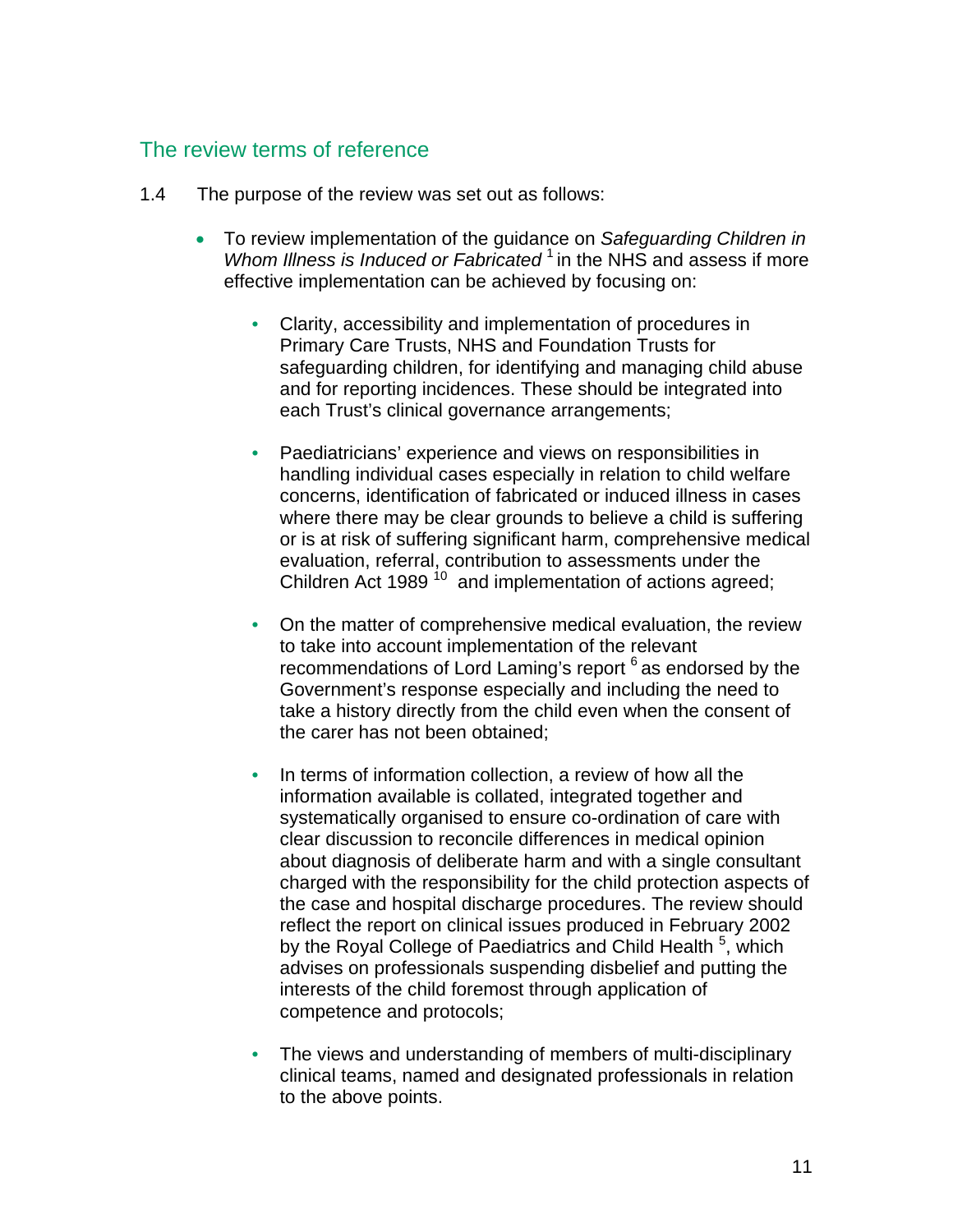- To draw out lessons to be learnt from the review of cases about potential areas of vulnerability in the way current guidance on fabricated or induced illness is being implemented.
- 1.5 The review was supported by an Advisory Group, with representation from key stakeholder bodies (Annex A ). The remit of the Advisory Group was:

*"To improve NHS protection of children by advising the Department's review of NHS implementation of guidance on fabricated or induced illness. In particular, to advise on the conduct of the review and to quality assure the findings as they emerge from the review".* 

# Gathering the information

- 1.6 The review drew on the following sources of research, information and opinions:
	- An online anonymous staff attitude survey on the extent of the awareness of existing fabricated or induced illness guidance and how it is used;
	- An analysis of serious case reviews that were available in the public domain since the fabricated or induced illness guidance was published in 2002;
	- Semi-structured interviews with individuals involved in fabricated or induced illness work, with a particular focus on paediatricians; and
	- Focus groups to test the emerging themes from the staff attitude survey and follow-up telephone interviews undertaken, the serious case review analysis and the semi-structured interviews.
- 1.7 Originally, it had been planned the review would take a year to complete and report. However, the sensitive nature of the subject matter required careful development of the methodology to be used. The Advisory Group was consulted on the best way forward and used as a sounding board in the planning of the review processes, thus ensuring that once the review work commenced, it was able to move forward without hindrance.

## The approach in this report

1.8 The four approaches set out above contributed to the overall findings of this report, which provides: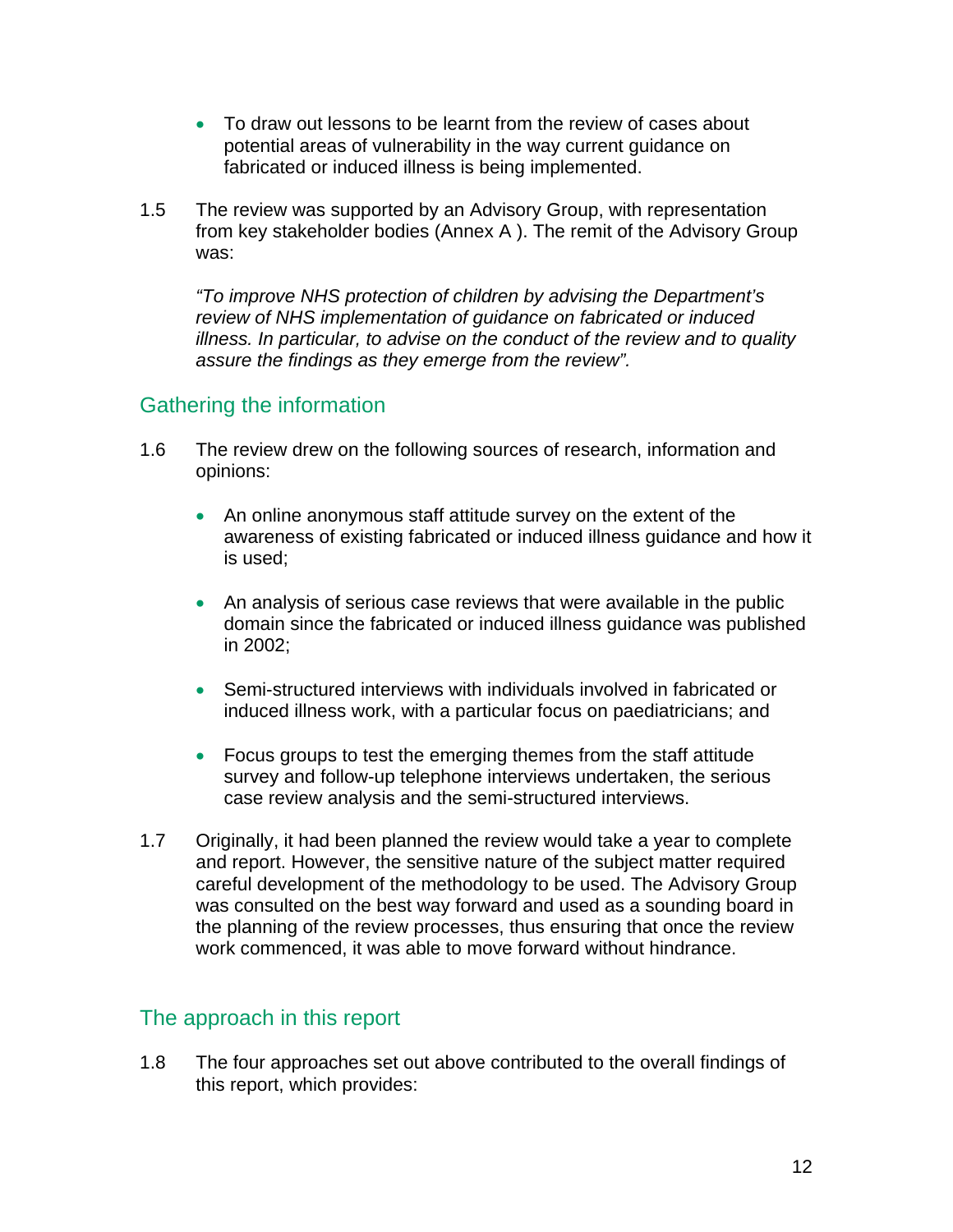- A review of the evidence and relevant policy on fabricated or induced illness
- Key findings from the information gathering
- Issues and challenges in the system
- Proposals for improving implementation of fabricated or induced illness guidance in the NHS.
- 1.9 Throughout this report when referring to the 2002 guidance on *Safeguarding Children in Whom Illness is Fabricated or Induced*, the term "the guidance" is used.
- 1.10 Children's services are used to describe local authority social services.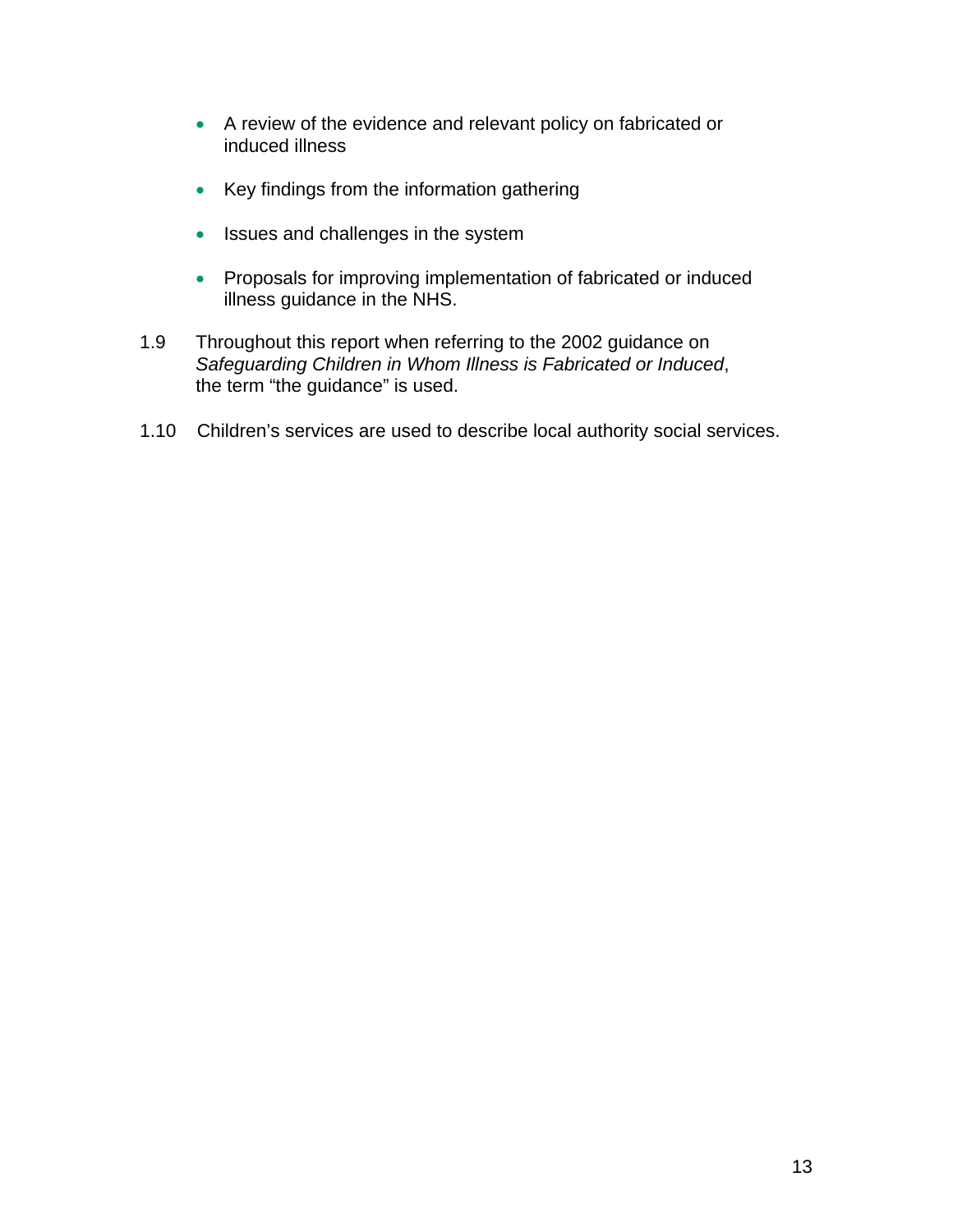# **CHAPTER 2**

# 2.0 FABRICATED OR INDUCED ILLNESS - EVIDENCE, POLICY CONTEXT AND PERFORMANCE ASSESSMENT

### The evidence

- 2.1 syndrome by proxy (MSBP) - is a rare condition, in which a parent or carer fabricates or induces illness or injury in others, most usually a child, with  $12$ . Half of those were associated with underlying chronic illness. Multiple Fabricated or induced illness - previously known as Munchausen no obvious motive or gain. A two-year study of the epidemiology of fabricated or induced illness published in 1996 suggested, "in a hypothetical district of one million inhabitants, the expected incidence would be approximately one child per year."  $11$  A prevalence of  $0.1 - 0.8$ per 100,000 children under 16 years old was suggested in that study of child protection registrations but 2 per 100,000 was reported for the same age group in a later study in New Zealand, when awareness had improved symptoms featured in 72% of those cases.
- 2.2 In fabricated or induced illness, there may be a spectrum of behaviours of varying severity in impact on the child, ranging from fabricated illness where signs and symptoms are fabricated, to induced illness where there is direct interference and harm. Fabrication is present in most cases of induced illness. For both fabricated and induced illness, specimens may be falsified to support the story. An unpublished study, the Northern Borough Study (2) by Eminson, Watson and Coupe in 1999, identified 58 children from 42 families who had been subject to the behaviours, of whom six had suffered direct inductions. A literature review involving 566 papers with 677 index cases by Postlethwaite, Eminson and Vail, 2006, published in abstract only at present, found the following characteristics:
	- verbal fabrications, withholding (nutrients or medicine) or inducing The physical impact on children escalates according to whether it is illness;
	- Death of the index case is highly associated with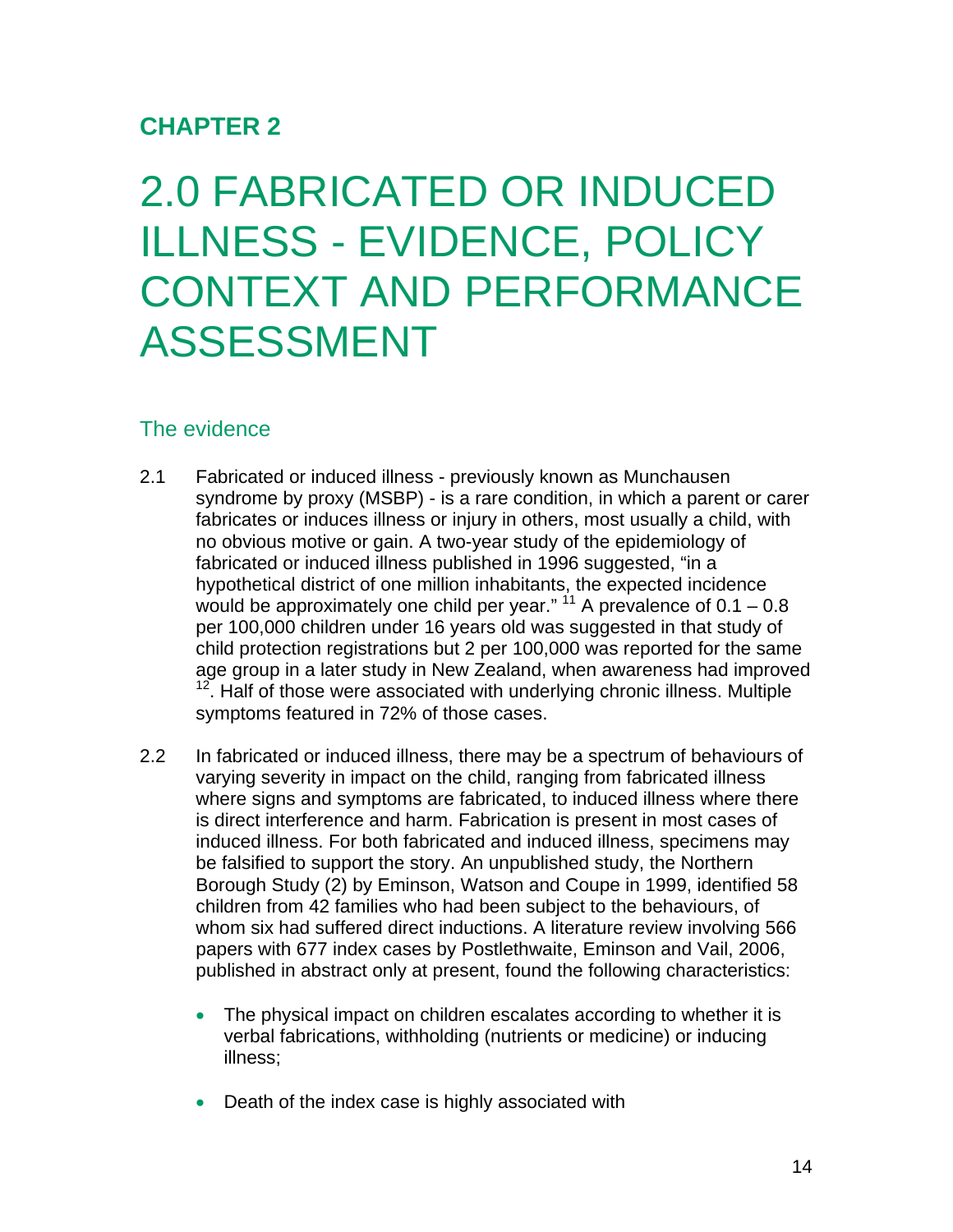inductions by toxicity; the relationship for siblings is less clear cut;

- Verbal fabrications may not progress over many years to induction attempts;
- Perpetrators are predominantly female; •
- Some perpetrators had existing vulnerabilities such as childhood abuse relationship difficulties, a pre-existing mental illness or substance misuse problem; or neglect; somatic focus on self; personality traits or disorders;
- Other child abuse is commonly present; and
- Fabrication or induced illness can co-exist with an underlying medical condition in the child.
- 2.3 The literature available affirms that the medical system's 'investigationreadily available vehicle for enabling parents to perpetuate severely abusive behaviours on children through induced illness."<sup>13</sup> orientated fascination with rare conditions," inadvertently provides a
- 2.4 The use of different terminology to describe fabricated or induced illness Terms used include Munchausen's Syndrome by Proxy <sup>14</sup> or Factitious Falsification is adopted by the American Professional Society on the has been the subject of considerable debate between professionals. Illness by Proxy  $15,16$  or Illness Induction syndrome<sup>17</sup>. Fabricated or induced illness rightly puts the focus on the child and the harm being suffered, rather than the perpetrator**.** The term Paediatric Condition Abuse of Children.
- 2.5 extremely wide, as can be the medical services in which children present, Fabricated or induced illness is a form of child abuse and may itself coexist with other types of child abuse. The range of symptoms and body systems involved in the spectrum of fabricated or induced illness are spanning primary, secondary and tertiary care.
- 2.6 require clinicians to suspend their disbelief, maintaining the welfare of the locally or to the General Medical Council<sup>19</sup>, pressure from the media and Despite the unequivocal evidence that carers can and do cause harm to children through fabricated or induced illness, recognising, identifying and accepting fabricated or induced illness is present is not easy and may child as a priority. Amongst some clinicians, there is a reluctance to diagnose and be involved in child abuse cases  $18$ . A number of factors appear to contribute to this, amongst them fear of complaints whether parent groups representing those who believe their children have been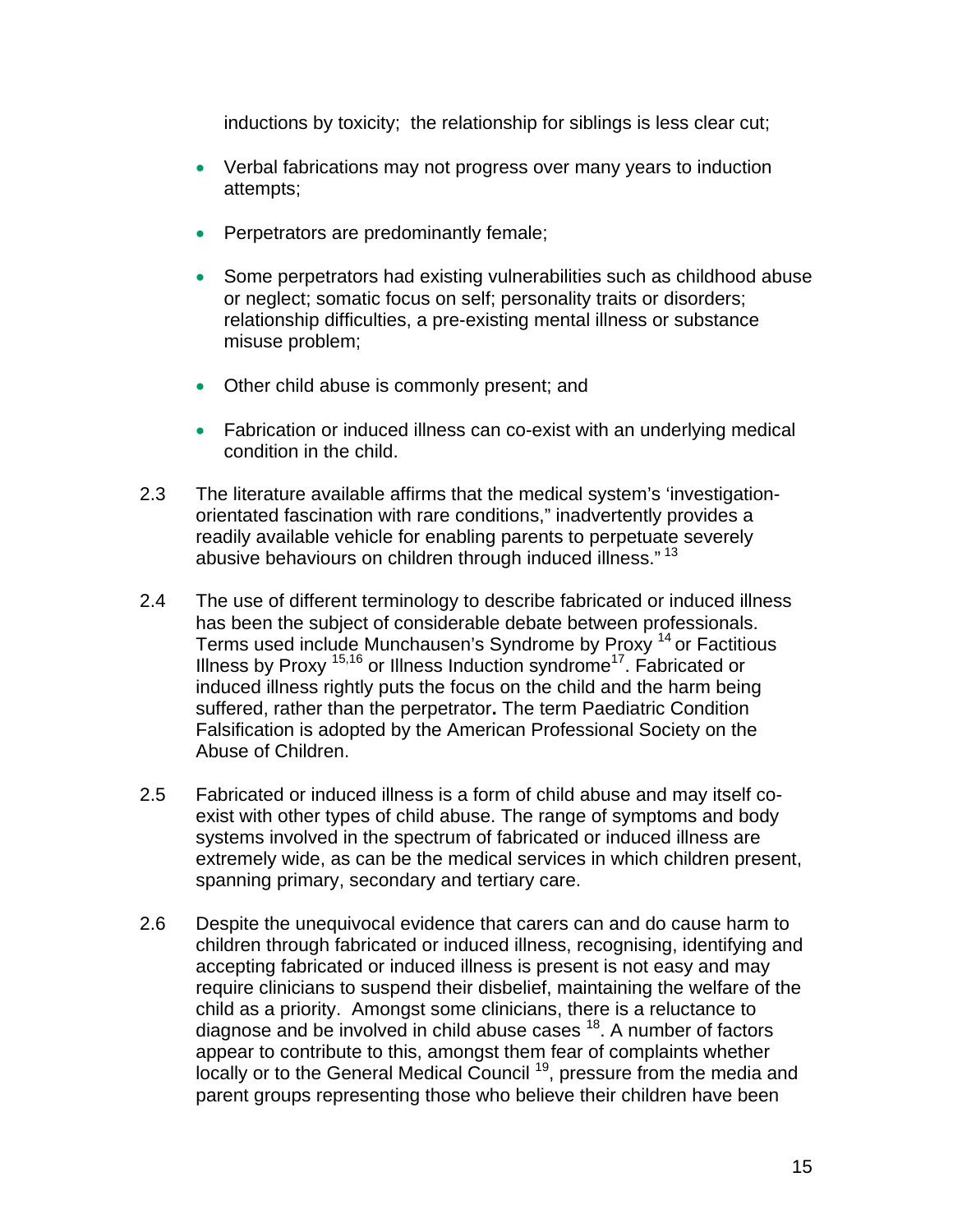wrongly identified as a case of fabricated or induced illness, difficulties with multi-agency working and a strong sense of being isolated when involved in a contentious case of fabricated or induced illness.

- 2.7 of the situations and presentations of the condition and suggested further work is done to identify the many issues related to the epidemiology of fabricated or induced illness. A literature review of 'Munchausen Syndrome by Proxy' carried out in 2000<sup>20</sup> concluded that the professional community was now more aware
- 2.8 revealed a small number of relevant citations. The majority were reviews , of previous literature, case reports, and discussions on ethical issues publications which review the epidemiology and next to nothing on the outcomes of interventions both in actual or suspected cases. However, a search of a range of databases for literature and papers on fabricated or induced illness or however called, published since 2002, journal letters or reports on court cases. There is a dearth of recent

## The policy context

- 2.9 Guidance on *Safeguarding Children in Whom Illness is Fabricated or* professionals at local level – individually and jointly – should draw up and fabricated or induced in a child. To keep the child's safety and welfare as differences of opinion, the guidance refers to the "fabrication or induction of investigations, there is concern a child is suffering significant harm or is development and consideration of how best to safeguard and promote the child's welfare. *Induced* 1 provides a national framework within which agencies and agree more detailed ways of working together where illness may be the primary focus of all professional activity and avoid difficulties with illness in a child". The guidance is intended to provide a process for professionals to follow if, as a result of a parent's or carer's behaviour or likely to do so. The key issue is the impact on the child's health and
- 2.10 The guidance makes foremost the importance of working together across with others whose work brings them into contact with children and families, guidance should be incorporated into local child protection procedures by Local Safeguarding Children Boards. health, education services, social services, police, probation services and including people working in the voluntary and independent sectors. The
- 2.11 Earlier in the same year as the first edition of the guidance was issued, the Royal College of Paediatrics and Child Health published *Fabricated or Induced Illness by Carers*<sup>5</sup> which deals with the clinical issues in more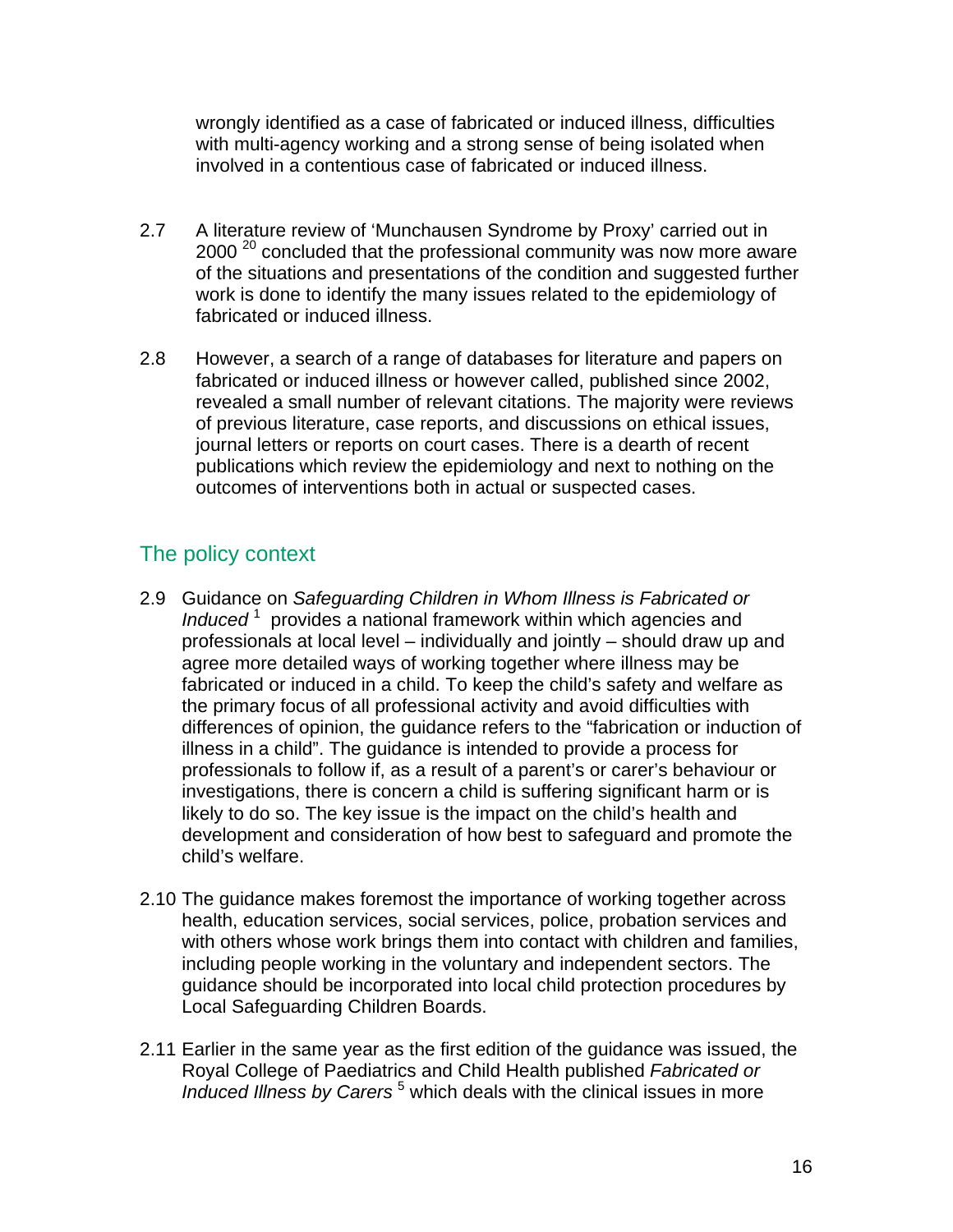detail. The College report provides practical advice for paediatricians on their role and how they can work with other agencies. It recognises th e difficulties professionals may experience and the need to overcome incomprehension and disbelief when faced with the possibility of this form of child abuse. Both the guidance and the Royal College of Paediatrics a nd Child Healt h report also provide a brief overview of the literature and research.

- 2.12 Sir Ian Kennedy's 2001 report on children's heart services in Bristol  $^{21}$ , the First joint Chief Inspectors' Report on Safeguarding Children<sup>7</sup> in 2002, Lord the murders of Jessica Chapman and Holly Wells<sup>22</sup>, all highlighted a range young people themselves identified  $^{23}$ . The resulting vision and strategy puts Children Act 2004<sup>9</sup>. At the same time, the *National Service Framework for* 2014, set standards for health, education and social services which have safeguarding as a theme throughout, in addition to being a dedicated service standard <sup>25</sup>. Laming's report on the inquiry into the death of Victoria Climbie in 2003 <sup>6</sup> and Sir Michael Bichard's report into the child protection procedures in Humberside Police and Cambridgeshire Constabulary in 2004 following of serious problems in the system in place to safeguard children. In the Government's systematic programme of work to improve outcomes for children, being safe and healthy are amongst five priorities that children and children at the heart of public services and was set out in *Every Child Matters* <sup>8,24</sup>. The five key outcomes have a statutory underpinning in the *Children, Young People and Maternity Services*, to be implemented by
- 2.13 Following the enactment of the Children Act 2004, a series of statutory including Primary Care Trusts, NHS Trusts, Foundation Trusts and Strategic need to safeguard and promote the welfare of children and participate on Local Safeguarding Children Boards guidance<sup>26</sup> was published to support local authorities and their partners, Health Authorities, to implement their new statutory duties, including the
- 2.14 An updated version of *Working Together to Safeguard Children*<sup>4</sup> was processes arising from the 2004 Children Act <sup>9</sup> . The guidance on fabricated developments and, when published, will be accompanied with support materials on training. published in April 2006, following changes to safeguarding children or induced illness is currently being revised in the light of these

#### Performance assessment

2.15 The planning framework for health services from 2005/08 , set out in *National Standards Local Action* published in July 2004, <sup>27</sup> details core standards to be complied with now, and developmental standards to be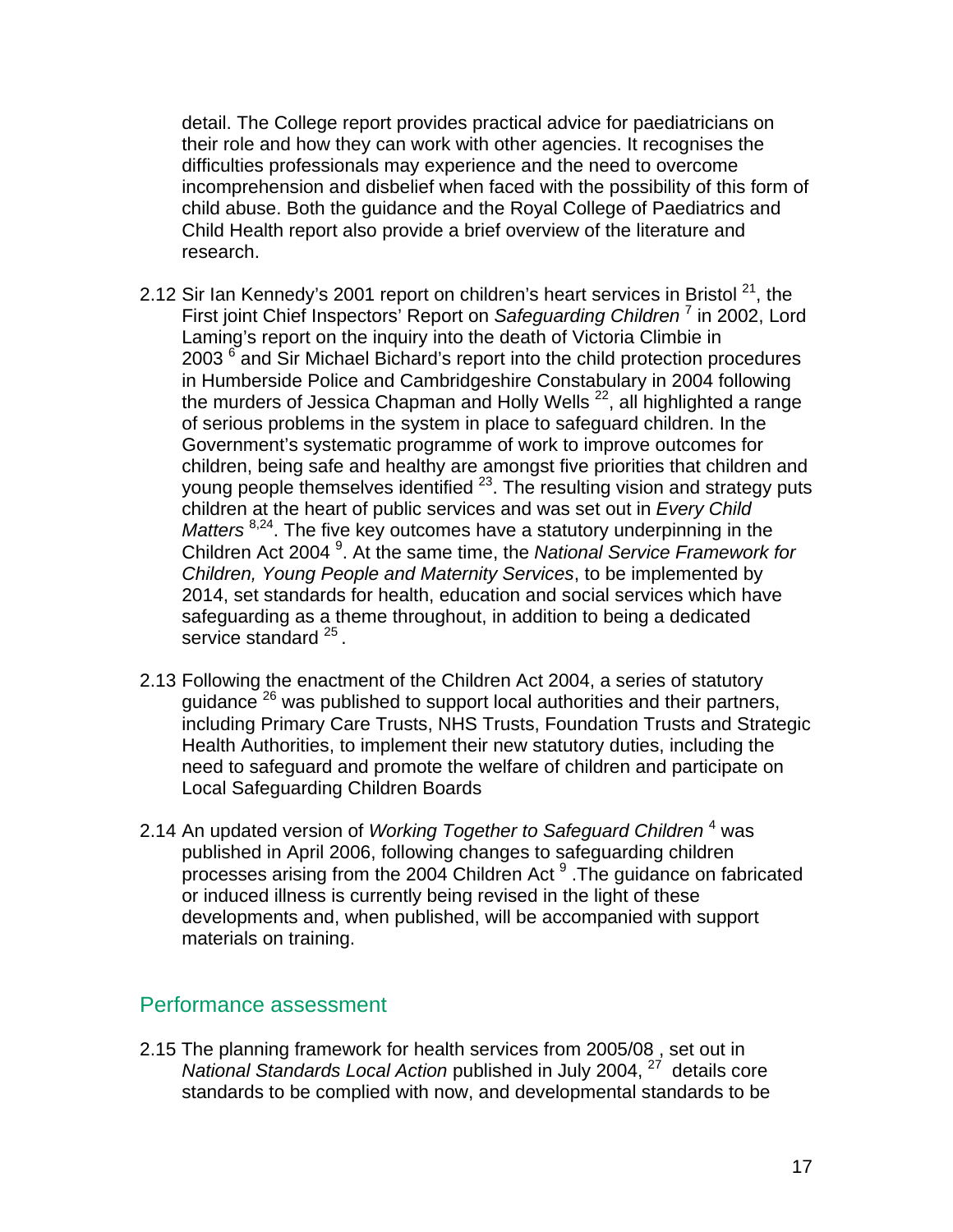complied with over time. Child protection (C2 is a core standard to be complied with now. The National Service Framework for Children, Y oung People and Maternity Services, for implementation by 2014, has a dedicated safeguarding children sta ndard and a recurrent safeguarding theme in the other ten standards.

2.16 In its function of encouraging improvement in the delivery of healthcare and promote the rights and welfare of children and promote the effectiveness of children by a self-assessment and declaratory process from NHS Boards against core standard C2 which states: public health in England, the Healthcare Commission has a duty to pay particular attention to the need to safeguard children and young people, measures taken to do so. The Commission does so through a number of ways. Its annual health check of NHS performance covers safeguarding

protection guidelines within their own activities and in their dealings with other organisations."<sup>27</sup> "Healthcare organisations protect children by following national child

- 2.17 Self-declarations are checked against surveillance information and the health bodies. 10% of health organisations are randomly selected for complies with national guidance in relation to cases of suspected fabricated or induced illness. The outcomes are set out in the annual health check published in 2007  $^{28}$ . supplemented by comments from patient representatives and partners of inspection of their declaration. For 2006/7, as part of the process of checking, the Commission invited Chairs of Local Safeguarding Children Boards to comment on the declarations from their Primary Care Trusts, NHS Trusts and Foundation Trusts and in particular, whether each Trust
- 2.18 There is also a core standard C7 in the governance domain.This is framed to ensure healthcare organisations are providing the managerial and clinical improvement, effective working systems and practices and patient safety. Core standard C7 states: leadership, accountability and culture necessary for continuous

corporate governance, ..., (c) undertake systematic risk assessment and risk management."<sup>27</sup> "Healthcare organisations: (a) apply the principles of sound clinical and

2.19 The governance issues in safeguarding children and young people and safe systems of care are not specifically picked up in the assessment of this core pick up the issues of risk management in systems to safeguard children and standard C7 and, although the assessment of C2 includes such responsibilities as Trust Boards' arrangements for safeguarding, it does not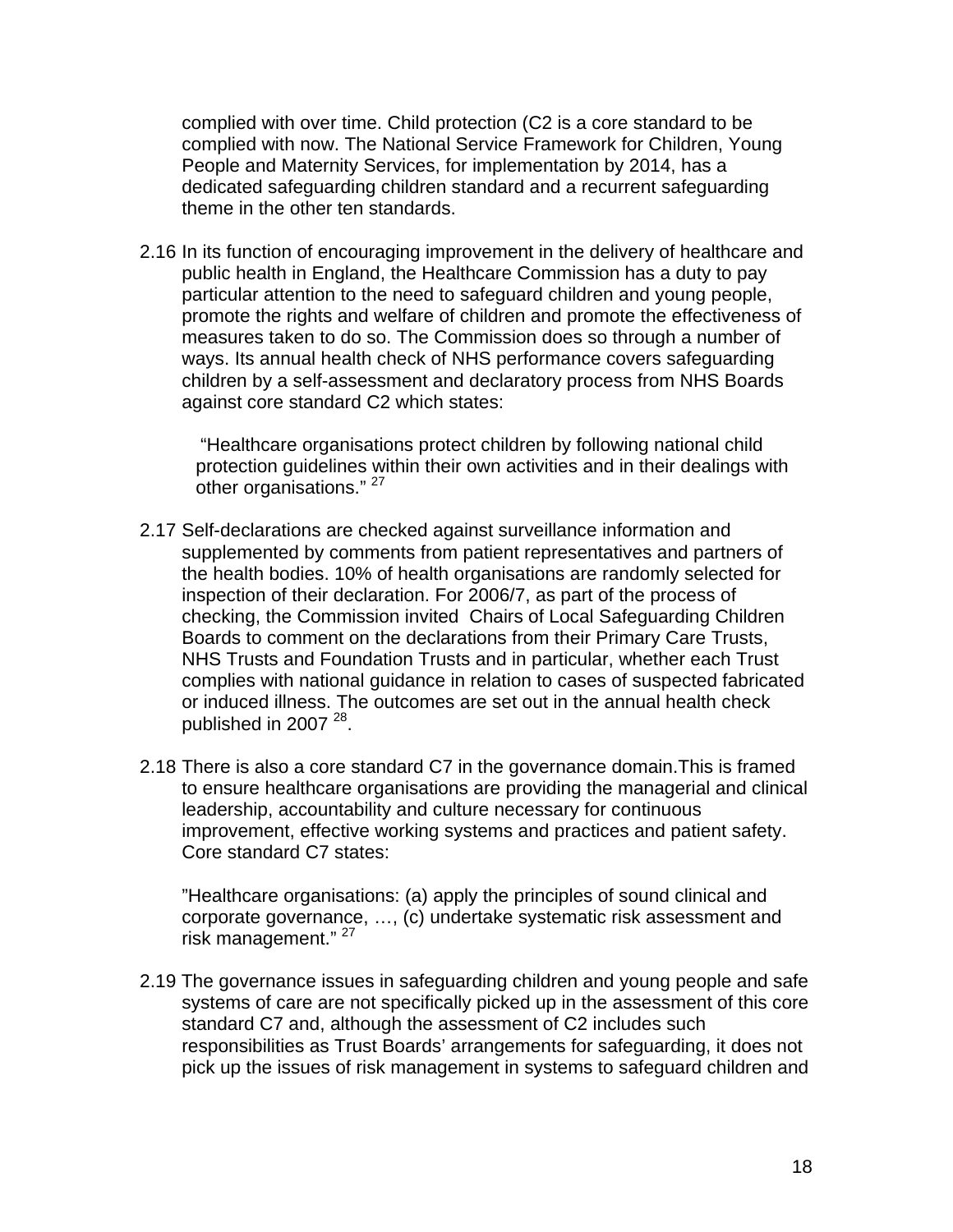young people who are in hospital care. A recommendation is therefore proposed in chapter 4 of this review report.

- 2.20 Working with Ofsted and the other national Inspectorates, joint area reviews are conducted every three years in every local authority that provides Inspectorates have recently changed the way in which joint area reviews are undertaken to focus more closely on the experiences of children who have children's services, to look at the impact that local services and partnerships have on the outcomes experienced by children and families. The the poorest outcomes, including those with disabilities and those looked after by local authorities. Safeguarding children remains a priority.
- 2.21 Improvement reviews are another type of independent assessment undertaken by the Commission to look at the quality of care provided by the health services, especially where there are substantial opportunities to help healthcare organisations to identify where and how they could improve or small number of trusts<sup>29</sup>. Furthermore, child protection was identified as a people not meeting training standards in safeguarding. Improvement is being tracked through the annual Child Health Services Mapping project 30 perform better. A review published this year on services for children in hospital reported serious concerns about quality and safety of care in a major risk, with 58% of hospital services accessed by children and young and annual performance assessment of trusts.
- 2.22 Strategic Health Authorities set and manage the strategic direction of the effectively and deliver improved health services, and that local services are The duty in the Children Act 2004  $^9$  to co-operate with local authorities and their partners to make arrangements to safeguard and promote the welfare Safeguarding Children Boards. Strategic Health Authorities have been advised to consider how they effect this responsibility across the multiple NHS locally. They have a role both in ensuring local systems operate of high quality and performing well. Strategic Health Authorities have a role in managing Trusts' performance against the core and developmental standards and Trusts' implementation of serious case review action plans. of children applies to Strategic Health Authorities, Primary Care Trusts, Foundation Trusts and NHS Trusts, as does membership of Local local Safeguarding Children Boards authorities in their areas <sup>31</sup>.
- 2.23 The prominent safeguarding policy and performance framework described above needs to bite even more on addressing fabricated or induced illness in the health services. Chapter 3 reports the findings of the review and proposals for action are set out in Chapter 4.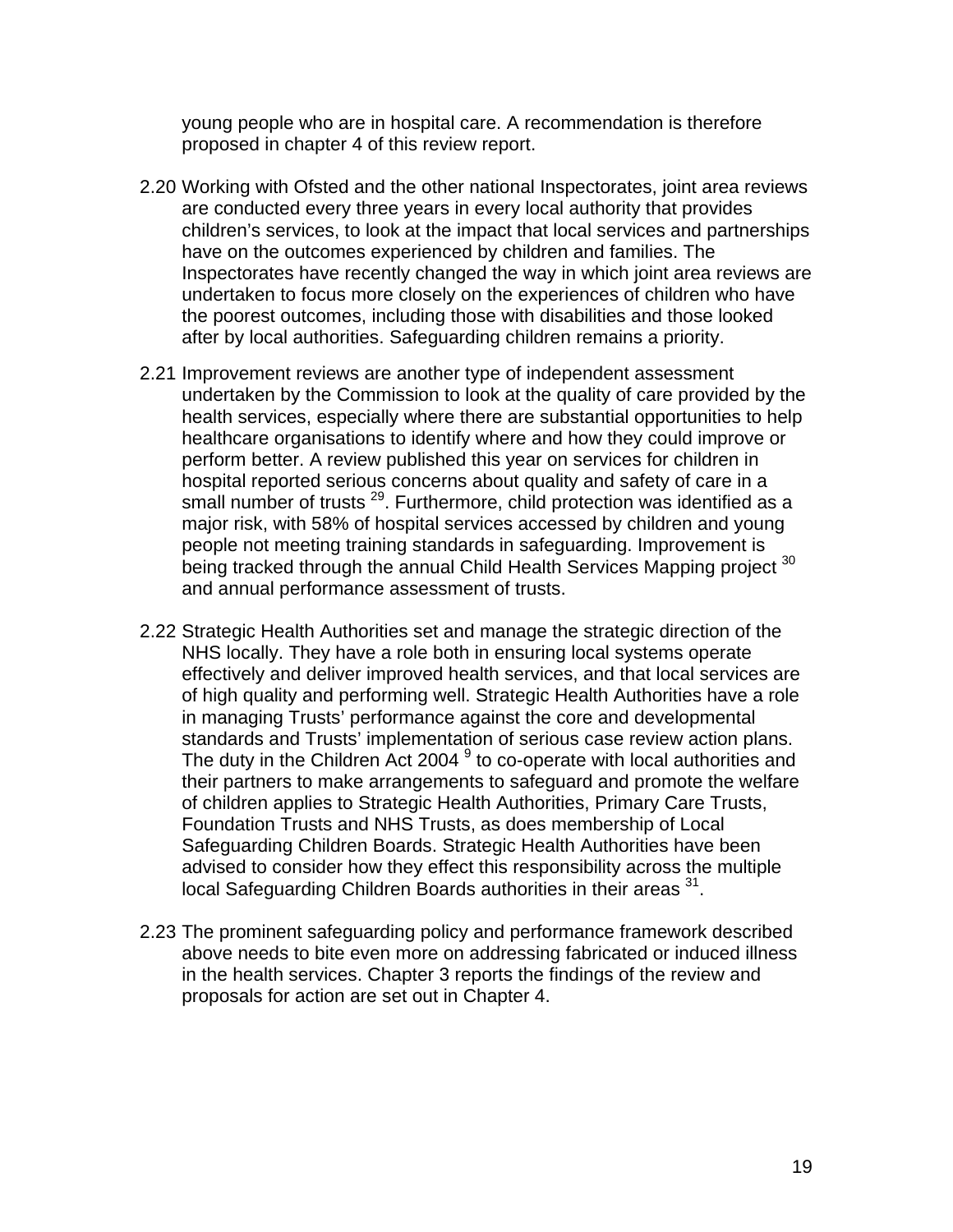# **Chapter 3**

# 3.0 KEY FINDINGS AND **CHALLENGES**

- The main findings of the Review are presented in this chapter. The methods used to gather the information are summarised at Annex B. 3.1 Evidence was gathered from the four main sources below:
	- An online and anonymous survey on staff attitudes with a telephone follow-up of 22 of the respondents;
	- Analysis of overview reports of four serious case reviews on fabricated or induced illness that have been published since the guidance  $1$  was issued in 2002;
	- Individual semi-structured conversations with 21 professionals who had been involved in cases of fabricated or induced illness (of whom 10 were paediatricians) and
	- . staff (including GPs, education, police and health service managers) Seven focus groups to test the emerging findings with a wider range of
- 3.2 responses were received, which although self-selecting would allow some The online survey targeted NHS staff and children's services staff who work with the health sector (Annex C). It provides evidence on staff attitudes to fabricated or induced illness and experience of managing cases in the context of organisational and multi-agency frameworks. 535 inferences about the views of staff working in the NHS to be drawn.
- 3.3 Consultant paediatricians and staff in a variety of "other roles" formed the children as an intrinsic part of their jobs i.e. consultant paediatricians and majority of respondents -194 and 198 respectively (Annex D). "Other roles" comprised medical consultants other than paediatricians and included general practitioners, other doctors who were not consultant grade, nurses working in a variety of specialties, midwives, allied health professionals and social workers. The third largest group was specialist child protection staff i.e. health visitors, school nurses and nurse consultants in child protection or safeguarding roles (Table 1). Almost two thirds of all respondents (63%) could be described as having safeguarding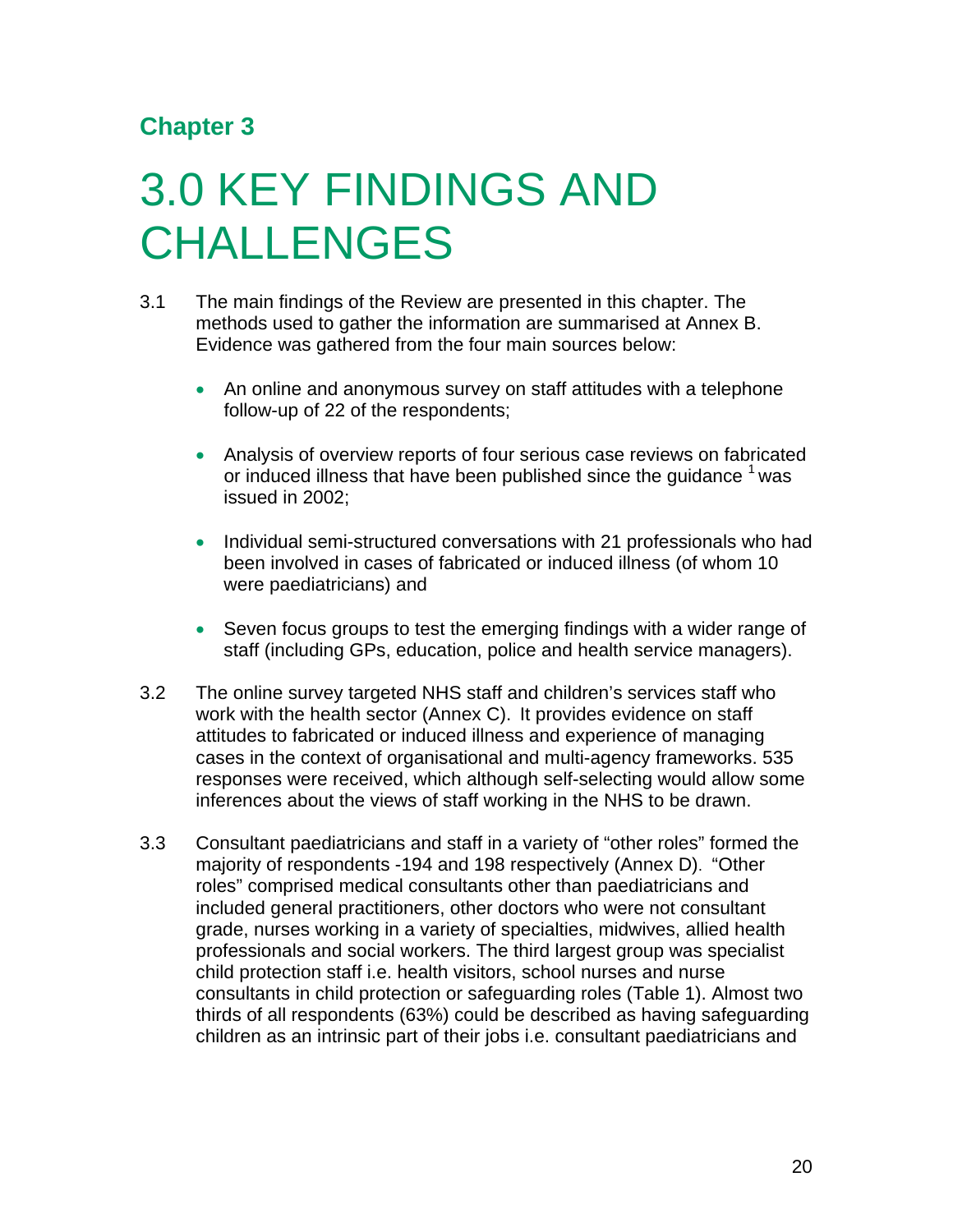specialist child protection staff. Where relevant, results were analysed further by design[a](#page-20-0)ted/named professional roles<sup>a</sup>.

### Knowledge, use and usefulness of guidance on fabricated or induced illness

#### *Knowledge and use*

3.4 73% of survey respondents knew about the guidance prior to taking part in the survey (Table 1). Expectedly, knowledge about the guidance was staff in "other roles" who see children in their work did not know about the analysis of serious case reviews where a recurrent theme is professionals' *Fabricated or Induced Illness*<sup>5</sup> from the Royal College of Paediatrics and Child Health but less than half of specialist child protection staff knew about it. higher amongst consultant paediatricians and specialist child protection staff. Amongst staff in other roles, a lower proportion than could be expected knew of the guidance (55%). It is worrying that almost half of guidance. Surprisingly, 15% of paediatricians and 16% of specialist child protection staff also did not know. The finding is consistent with the lack of knowledge of fabricated or induced illness. By contrast, almost all consultant paediatricians (91%) knew of the Working Party *Report on* 

| <b>Staff Group</b> |                                           |                                              |                   |                           |
|--------------------|-------------------------------------------|----------------------------------------------|-------------------|---------------------------|
| <b>Knowledge</b>   | <b>Consultant</b><br><b>Paediatrician</b> | <b>Specialist Child</b><br><b>Protection</b> | <b>Other Role</b> | Total<br><b>Knowledge</b> |
| <b>NO</b>          | 30(15%)                                   | 23 (16%)                                     | 89 (45%)          | 142 (27%)                 |
| <b>YES</b>         | 164 (85%)                                 | 120 (84%)                                    | 109 (55%)         | 393 (73%)                 |
| <b>Total Staff</b> | 194 (100%)                                | 143 (100%)                                   | 198 (100%)        | 535 (100%)                |

#### Table 1: Numbers and proportions of respondents by knowledge of guidance and staff group (n=535)

3.5 for many who do not work expressly in the area of safeguarding children, the guidance usually came to their attention once a case of fabricated or The structured conversations and focus group discussions indicated that

l

<span id="page-20-0"></span><sup>&</sup>lt;sup>a</sup> Designated' and 'named professionals' have specific roles and responsibilities for safeguarding children in Primary Care Trusts and provider trusts respectively. The designated doctor and nurse provide strategic safeguarding leadership in commissioning organisations and to named professionals. Named doctors and nurses promote good professional practice within trusts and advise staff on safeguarding issues within the organisations. If not already a board level director themselves, they should be accountable to such a director in their organisation who has executive responsibility for safeguarding children as part of their portfolio of responsibilities.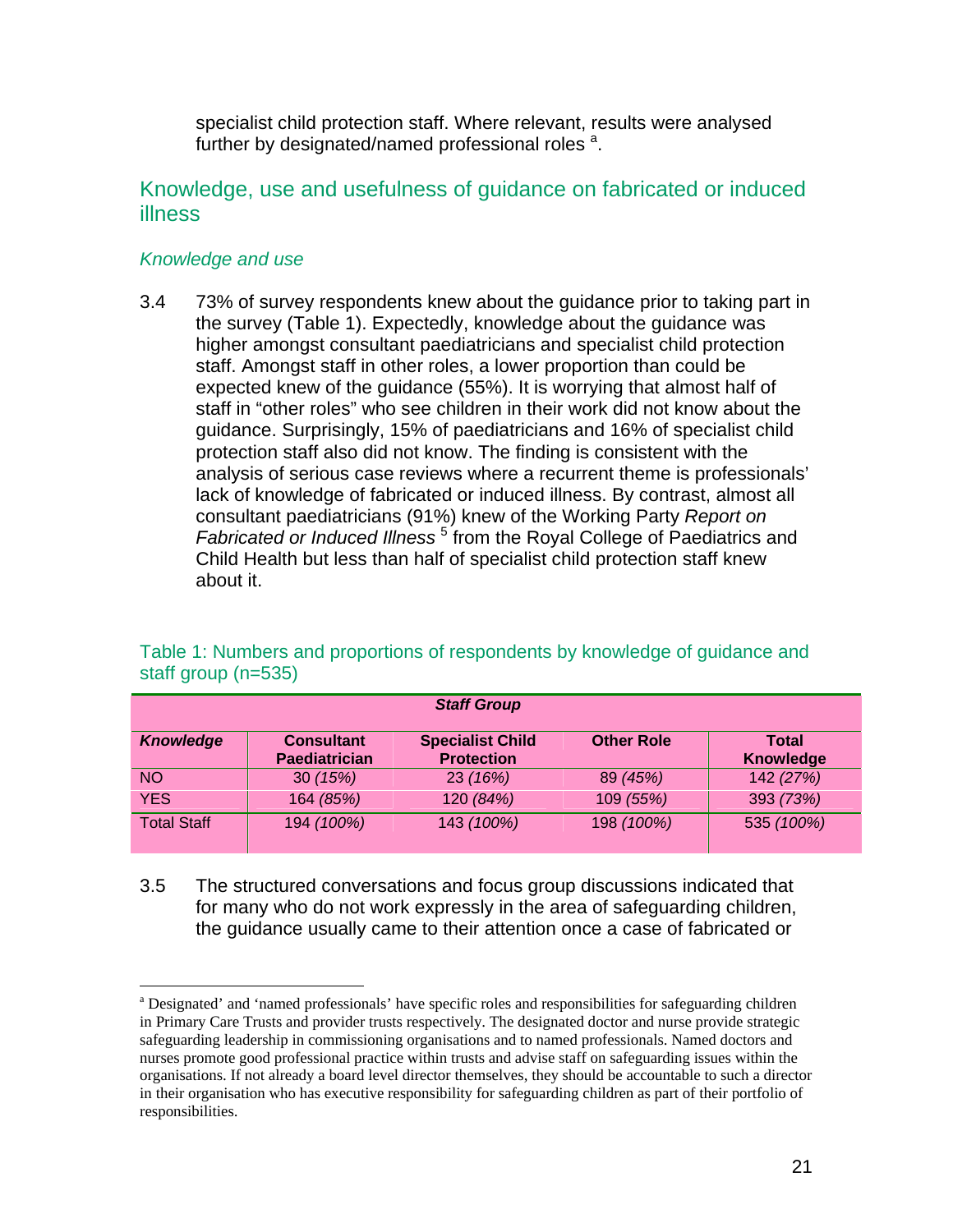induced illness was suspected and identified. This was said to be unsatisfactory.

*"Too often teams seem to learn on the case and this leads to clumsiness in dealing with the issues."* 

3.6 organisation. Nonetheless, it was thought by some that one of the reasons the guidance appeared to be overlooked in some care services -for example ambulance services, NHS Direct, unscheduled care, toxicology and pathology - might be because it did not fully encompass or recognise those functions and roles in identifying and managing cases of fabricated or induced illness. Others suggested that organisational changes in the NHS since 2002 may have hindered effective incorporation of the There was insufficient evidence from the survey to suggest any association between knowledge of the guidance and type of NHS guidance into local procedures and training (training is discussed at paragraph 3.34 – 3.39 below). However, one respondent disclosed:

*"I have recently taken up a new post in a new area, and now we have a case and I have been surprised at the lack of knowledge within all service areas. In my last area, we carried out a great deal of multi-agency training and ensured all were aware of the guidance. It appears nothing was done in my new area."* 

…. another respondent said:

*"Although there have been [national] guidelines I am not aware of any change in trust policy"*

#### *Usefulness of the guidance*

case of fabricated or induced illness were almost split evenly (Table 2). Those who had dealt with a case were more likely to know about the guidance. 3.7 The numbers of consultant paediatricians who had dealt/not dealt with a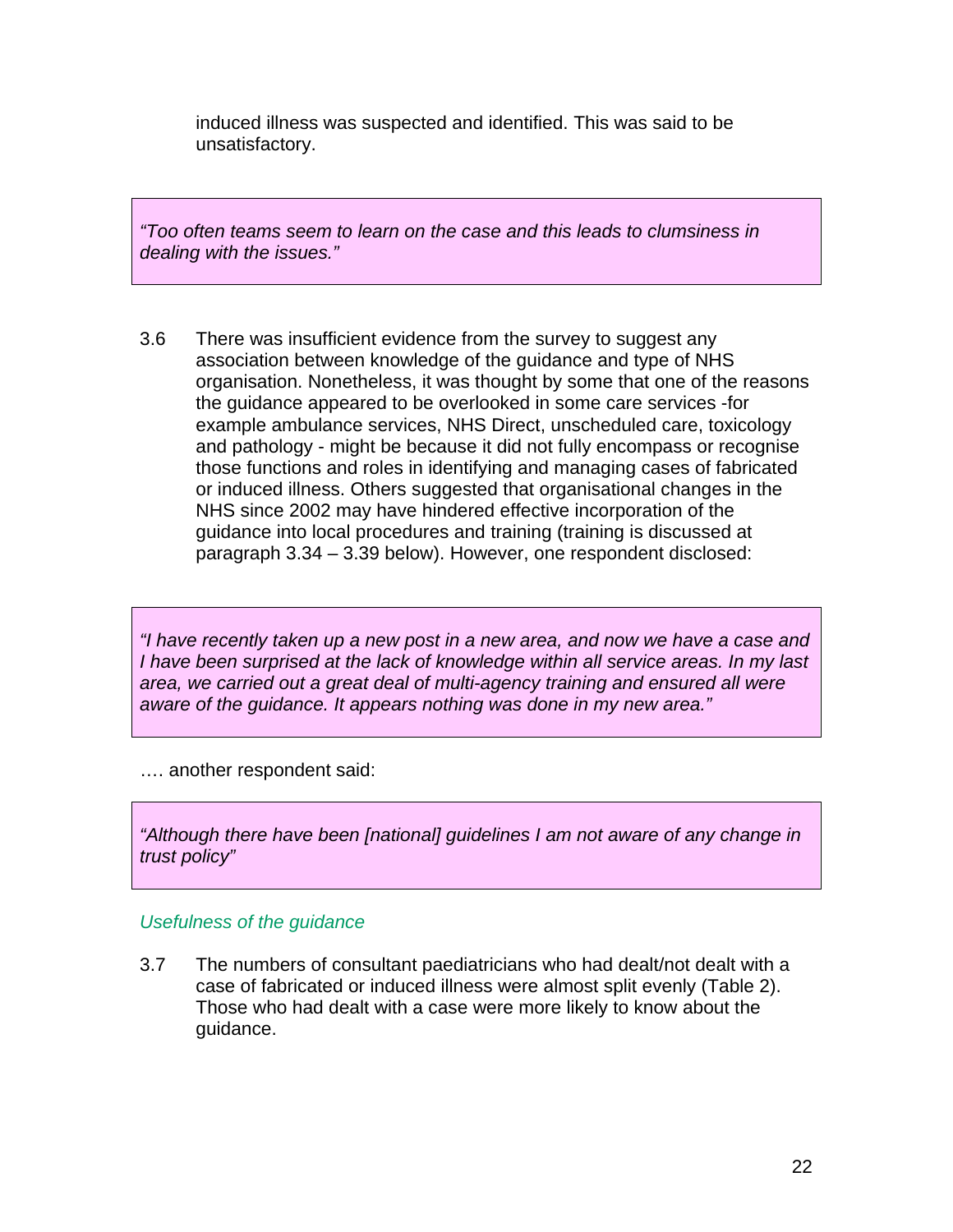| Table 2: Consultant paediatricians by knowledge of guidance and whether they |  |  |  |
|------------------------------------------------------------------------------|--|--|--|
| have dealt with a case $(n=193)$                                             |  |  |  |

| <b>Dealt with a Case</b> |           |            |                        |  |
|--------------------------|-----------|------------|------------------------|--|
| <b>Knowledge</b>         | <b>NO</b> | <b>YES</b> | <b>Total Knowledge</b> |  |
| <b>NO</b>                | 21(21%)   | 9(10%)     | 30(16%)                |  |
| <b>YES</b>               | 78 (79%)  | 85 (90%)   | 163 (84%)              |  |
| Total dealt with a case  | 99 (100%) | 94 (100%)  | 193 (100%)             |  |

3.8 66% of survey respondents who knew about the guidance found it useful in their work whilst 29% had never used it (Figure 1). Excluding respondents who have never used the guidance, 93% of all respondents found the guidance useful.

Figure 1: Proportion of respondents that find the guidance useful in their work  $(n=393)$ <sup>[b](#page-22-0)</sup>



<span id="page-22-0"></span>**EXECUTE:**<br> **EXECUTE:**<br> **EXECUTE:** Only the responses of those that confirmed they had prior knowledge of the guidance are included.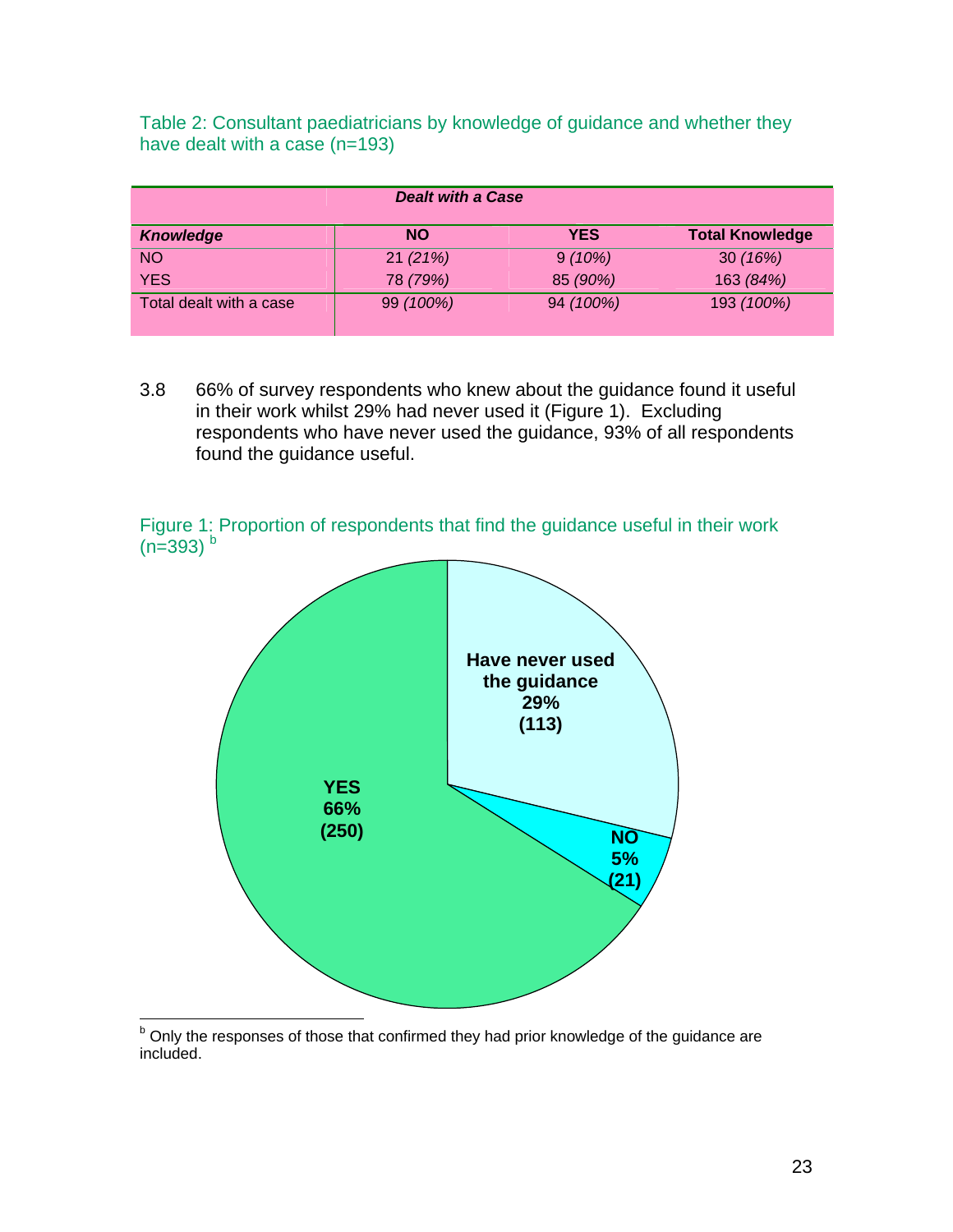3.9 Overall, the majority of respondents who had knowledge of the guidance found it useful but there were notable differences such that consultant paediatricians (40%) and those in other roles (44%) found it less useful than staff in specialist child protections roles i.e. nurses (17%). The most common reasons for the guidance being useful was because it "clarified the position" (70%), followed by help "in involving multi-agency partners" (61%) – Figure 2.



Figure 2: Why the guidance is useful (n= 255)

.10 Excluding those who had never used the guidance, 13% of consultant 3 protection staff did not find the guidance to be useful (main statistical report). The reason suggested in the interviews and focus groups was to paediatricians, 8% of staff in other roles and 1% of specialist child do with cases where there was uncertainty about diagnosis and what should be done in those circumstances:

*"The problem with the guidelines is that they are less good when dealing with the ambiguous situations".* 

*"Clearer guidance is needed to manage cases before a diagnosis has been made of FII an,d when there [is] a suspicion, how this can be managed"*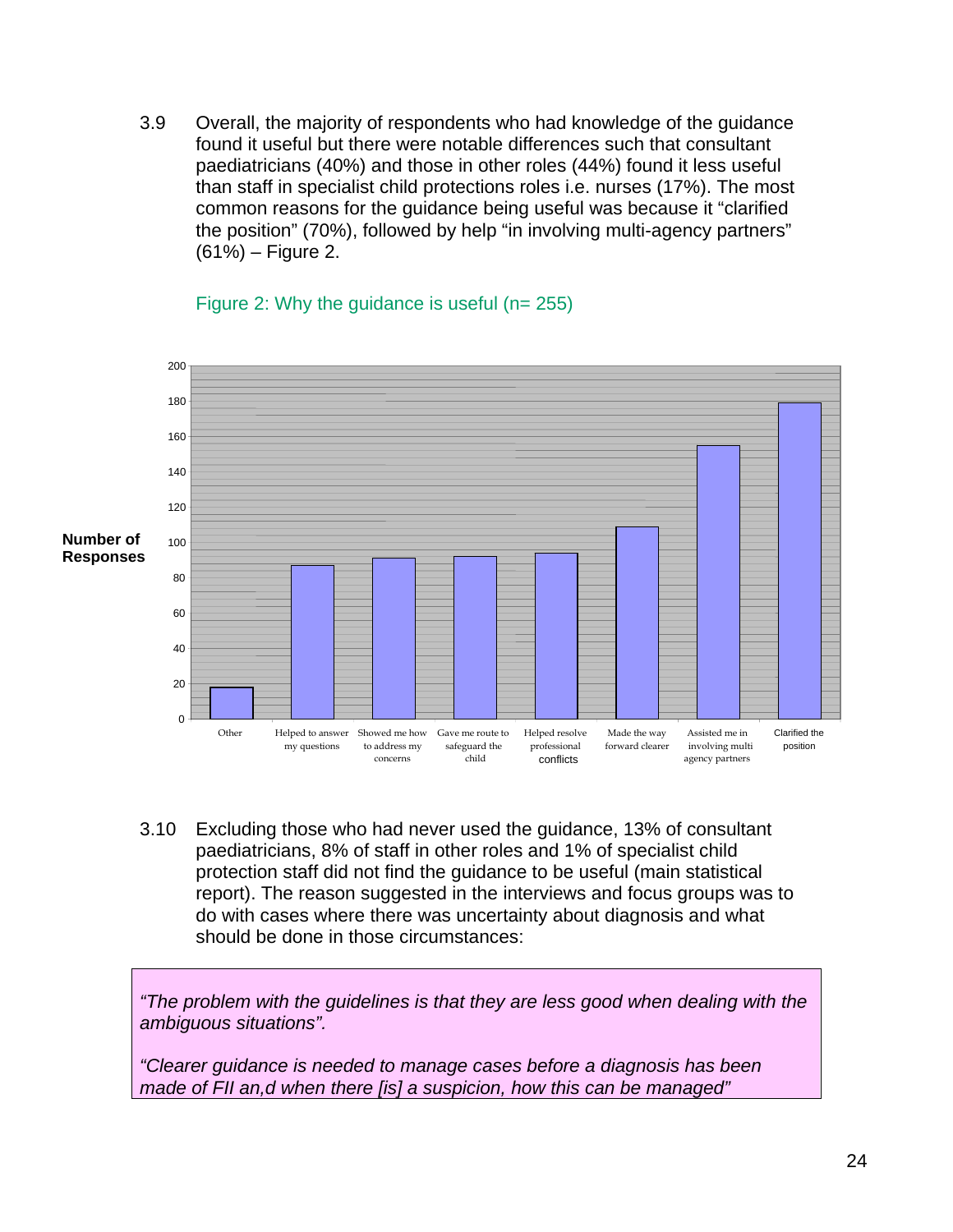*"I have recently undertaken an assessment/investigation and found there was a lack of text with regard to forming a risk assessment."* 

From the discussions, other reasons given for the guidance not being useful included its length and unwieldiness and that it had been dated by successive organisational changes. Suggestions were made about do at varying levels. Tools to assist with identifying fabricated or induced  $3.11$ strengthening the guidance in relation to diagnostic thresholds and what to illness would also be welcomed.

#### *How im plementation of the guidance could be improved*

The three foremost answers to how implementation of the guidance could understanding of fabricated or induced illness and guidance in the locality (69%); providing training on the fabricated or induced illness guidance at  $3.12$ be improved (Figure 3),were: developing a stronger multi-agency local level (61%) and focusing on paediatricians' experiences and views on the responsibilities of handling individual cases (51%).



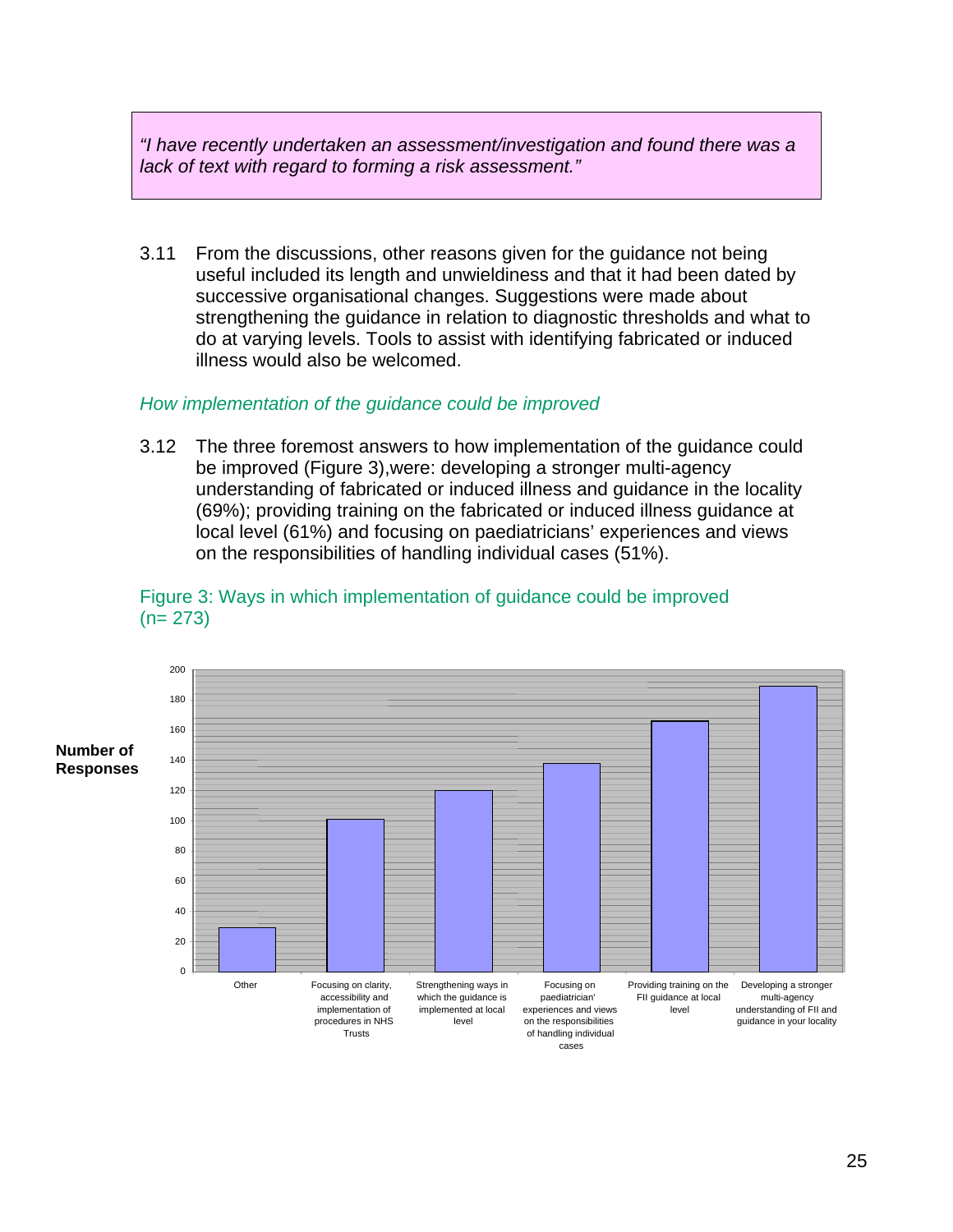### Staff attitudes to fabricated or induced illness

#### **Terminology**

Given the social disbelief about fabricated or induced illness and 3.13 professional debate about prevalence (see chapter 2), the survey ask ed about use of terminology and confidence in dealing with suspected cas es. Most respondents (88%),use the term 'fabricated or induced illness' but the majority of those who did not still used the term 'Munchausen's syndrome by proxy '(MSBP) or similar. Discussions suggested it was m ore likely that those who had a specific remit for safeguarding or workin g directly with children wo uld use the term' fabricated or induced illness' whereas for others who were not so closely connected with the issues, "Munchausen" or similar was still in common usage. Similar differences in the use of terms exist in the Unites States of America, where MSBP is largely used although the term "factitious disorder of childhood" is increasingly preferred.

#### *Confid ence in dealing with cases*

3.14 th themselves as neither confident nor unconfident (42%) in dealing wi paediatricians and specialist child protection staff were more confident in protection staff respectively rated their confidence highly, so in effect like staff in other roles, the majority of consultant paediatricians and staff in specialist safeguarding roles were neither confident nor unconfident in dealing with cases or lacked confidence altogether. Training did not appear to have a bearing on confidence and comments about current training suggest that it needs to be more effective. It is startling that the majority (69%) of survey respondents rated cases of fabricated or induced illness or lacking in confidence altogether (27%). Just under a third rated their confidence highly. Consultant dealing with fabricated or induced illness than other professionals. However, only 36% and 39% of consultant paediatricians and child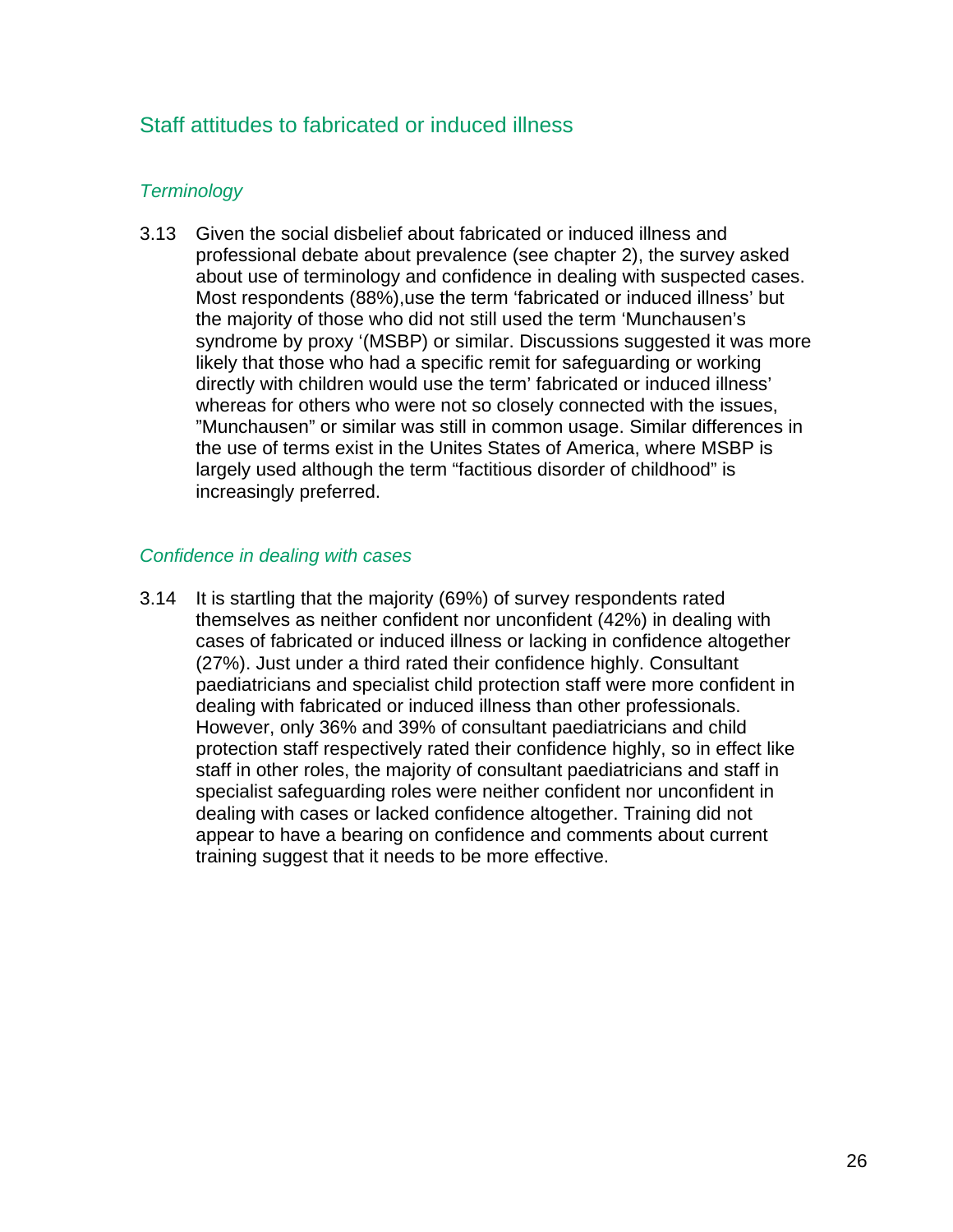



- 3.15 The survey returns imply that there may be a link between knowledge of the guidance and confidence in dealing with cases of fabricated or induced illness. 91% of those who rated their confidence highly had known about the guidance whereas 52% of those who rated their confidence as low did not know about it.
- 3.16 Experience of having dealt with a case seemed to be an important factor in raising confidence amongst individual respondents. 49% of all respondents had dealt with a case of fabricated or induced illness since the guidance was published in 2002. A higher proportion of designated/named doctors (61%) and designated/named nurses (79%) reported dealing with suspected cases. More than three-quarters of those who had dealt with a case had used the process set out in the guidance (Figure 5) and doing so was associated with greater confidence.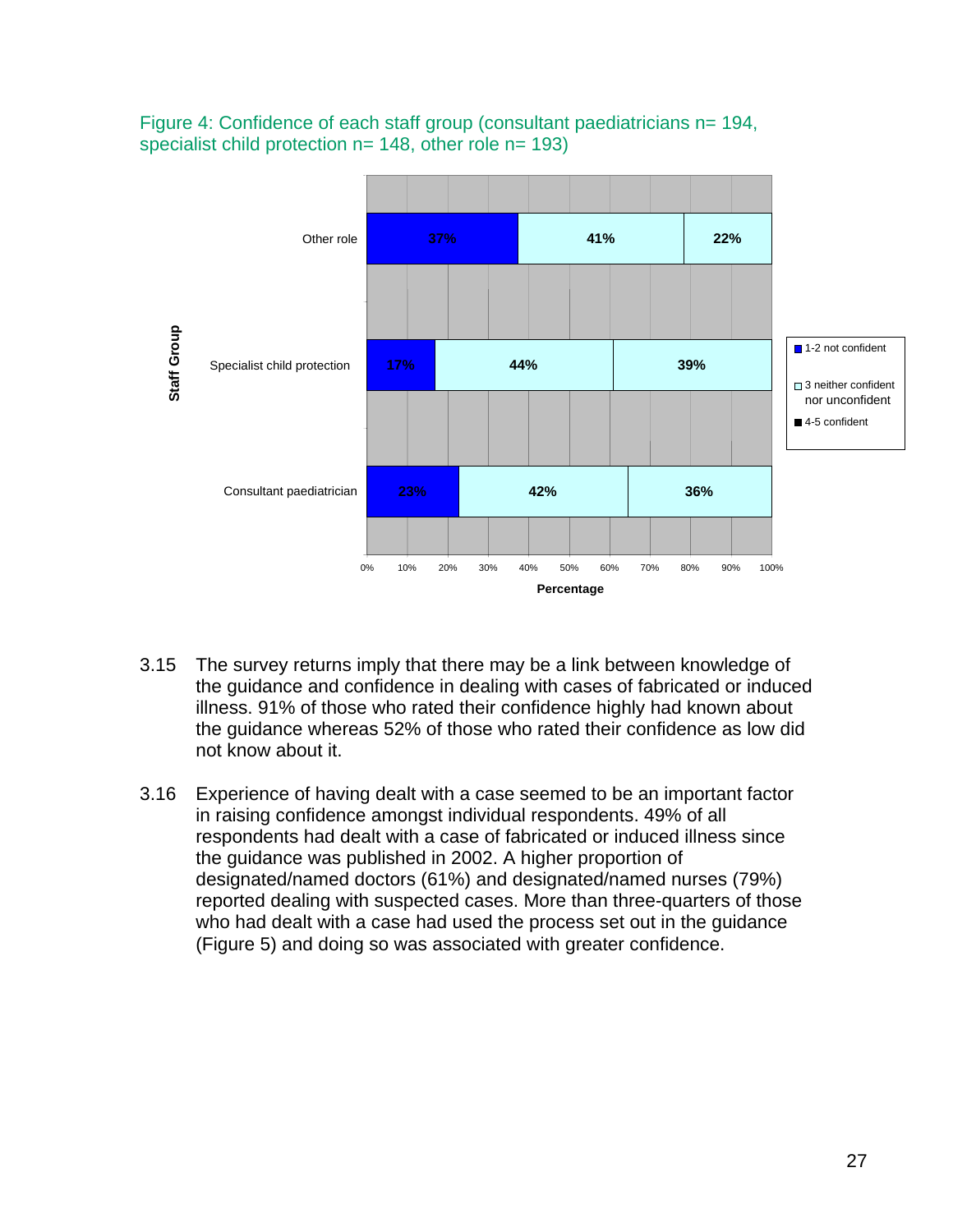



- 3.17 Team factors were also at play in the link between confidence in dealing with a case of fabricated or induced illness and both team and individual awareness of potential indicators. The more confident respondents were in dealing with fabricated or induced illness cases, the more likely they were to give their team/individual awareness of potential indicators a high rating. However, 39% of those who said they were not confident rated their team awareness as good to excellent – this may be indicative of a range of experience in their teams.
- 3.18 Exploring people's experiences in dealing with cases during the semistructured interviews and focus groups exposed a difference of opinion about the incidence of fabricated and induced illness.There were those who thought fabricated or induced illness was rare: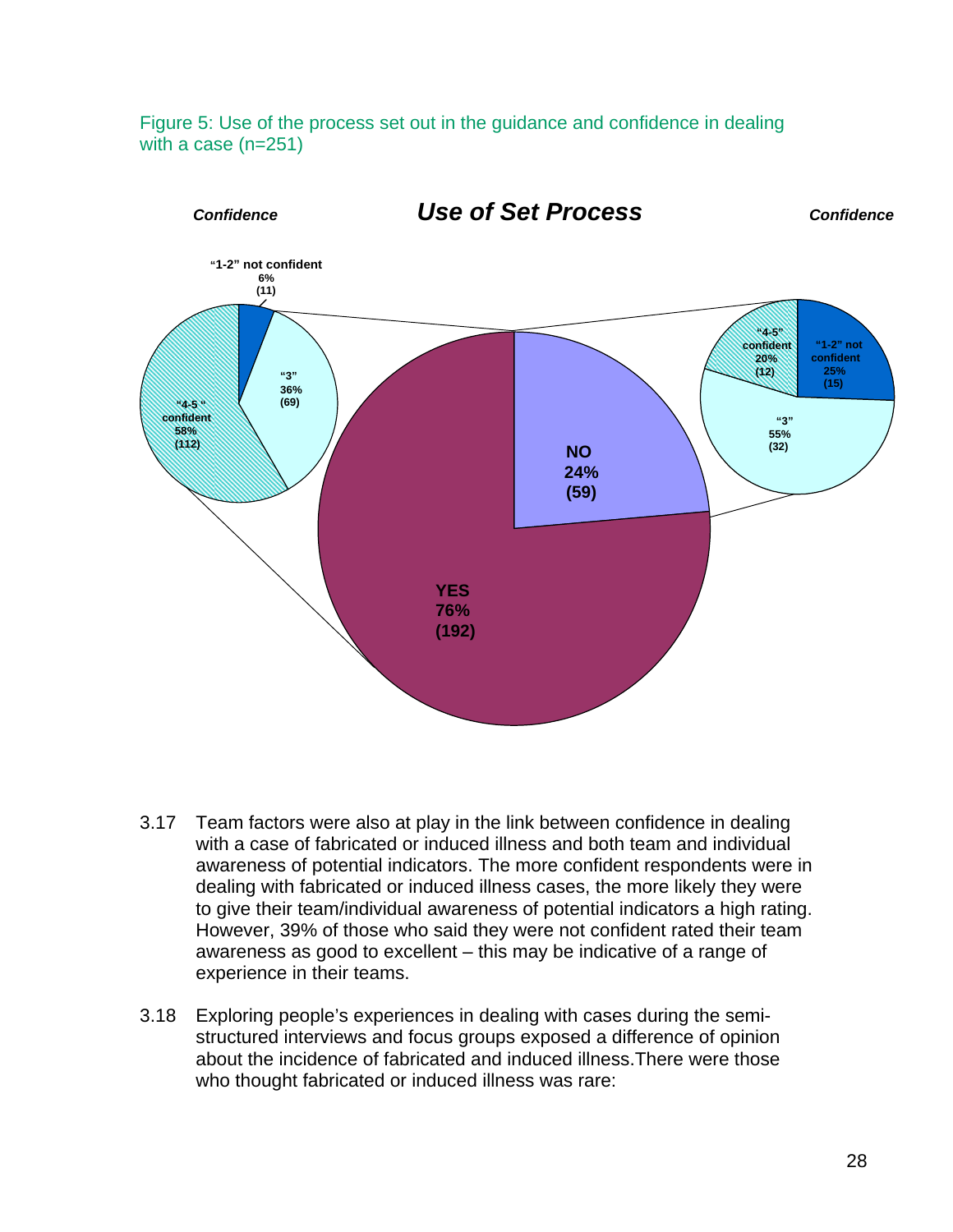*"I am aware of the guidance and the issues. In the past five years I have not yet had a case where I have needed to use it."*

*"The incidence of FII is very small when compared to neglect. In twelve years of working in child protection I came across it only twice."* 

3.19 However, experienced doctors and nurses who had worked in child protection for some years believed it to be more common and had made clinical observations that supported their view that cases often fell in a continuum from mild to very severe (and rare) forms of abuse.

*"FII is not a rare phenomenon in my experience, though the degree may be enormously variable."* 

*"The majority of cases have some elements of FII about them, but there is usually an underlying disorder in the child which the carers are manipulating for their own ends."* 

*"Roy Meadow's problems and his and David Southall's GMC appeals have left the view that there is little or no FII and that it is professionally dangerous to suggest that a child is the victim of such a case."* 

3.20 Experienced professionals took the view that the most useful threshold measure to apply in cases where they had lower level concerns was "impairment of the child's health and development" which is one of the key criteria for defining a child as being "in need" in the Children Act 1989<sup>10</sup>. Use of this measure enabled them and local authority children's services to assess the impact on the child of the parent/carer's behaviour and to work out interventions and packages of support.

### The role of the consultant paediatrician

3.21 In recognition that most consultant paediatricians will see a child whom they suspect some or all of their presentation of illness is being fabricated or induced, the guidance set out specific advice on their roles and responsibilities. Survey respondents were asked to consider a set of statements about the role of the medical consultant taken from the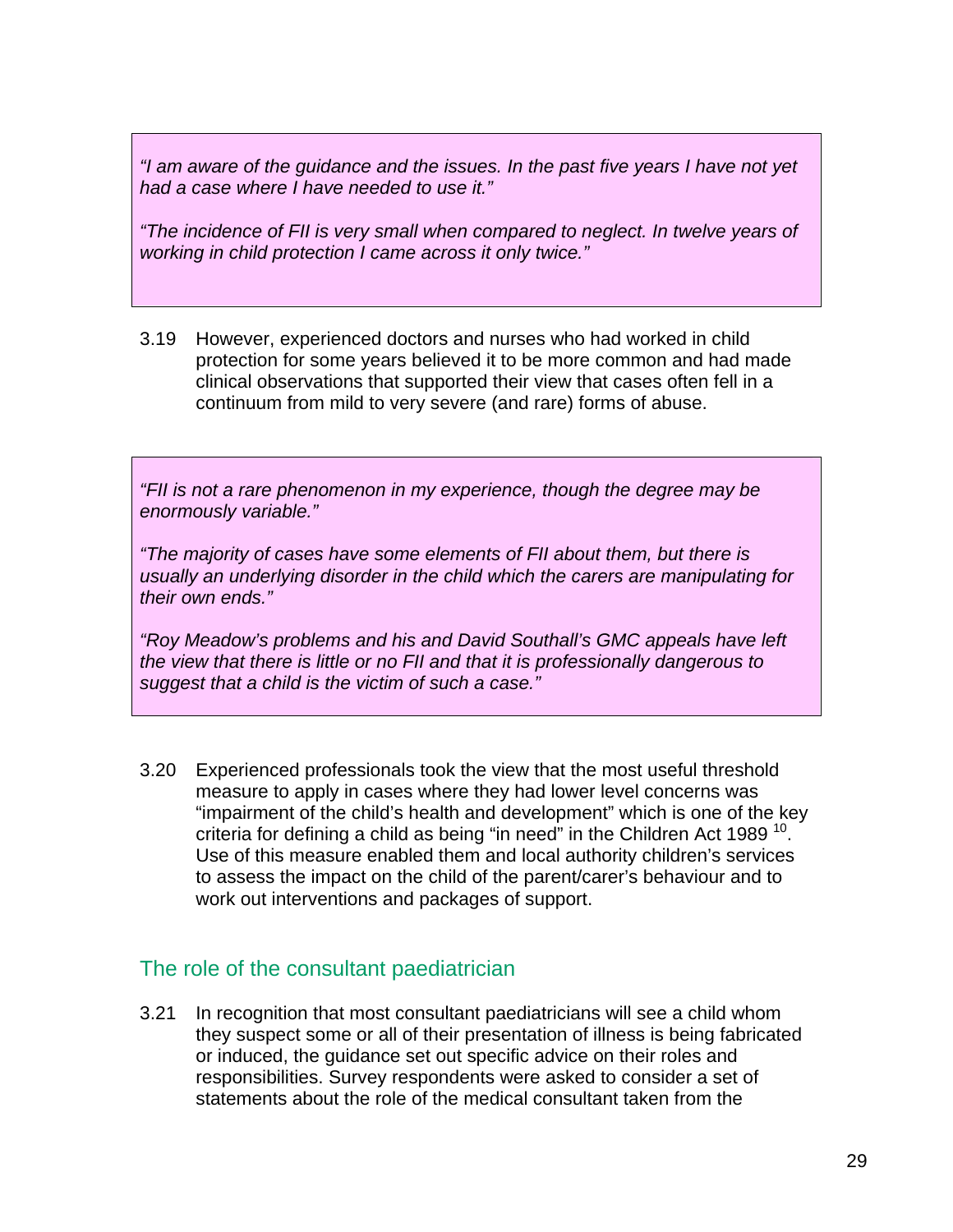guidance and rate the likelihood of these practices occurring within their organisation.

- 3.22 In general, there was consensus on the likelihood of the recommended practices occurring in respondents' organisations. However, when replies of 'not likely', 'neither likely nor unlikely' and 'don't know' are taken together, they show a mixed picture where knowledge and practice needs to be improved in the following areas:
	- The consultant paediatrician responsible for the child's healthcare taking the lead responsibility rather than delegating it;
	- The responsible paediatrician consulting the named doctor/nurse and keeping them informed; and
	- The role of adult and forensic psychiatry in assessing the presence of parental mental illness.
- 3.23 The structured conversations and focus group discussions revealed much richer and more frank information on some of these matters of practice:
	- There was a measure of confusion and uncertainty about the workings of the role of the consultant in charge of the child's healthcare in taking the lead responsibility for clinical decisions in cases of suspected fabricated or induced illness because the clinical management of the case often became linked with the emerging child protection issues and role of social services;

*"Practically, the difficulties in this area are in the management of cases after diagnosis, and this varies from case to case as the child protection plan is managed by social services."* 

*"The DH should make it clear that suspecting fabricated or induced illness must come from health and not social workers who think they know all about it."* 

*"Social services and police should take a more active role in confirming FII. Suspicions or opinions are not going to work as the doctor then stands very isolated and at risk of a complaint from the GMC."* 

• Professionals who had been involved in cases and worked with local authority children's services thought that doctors did not always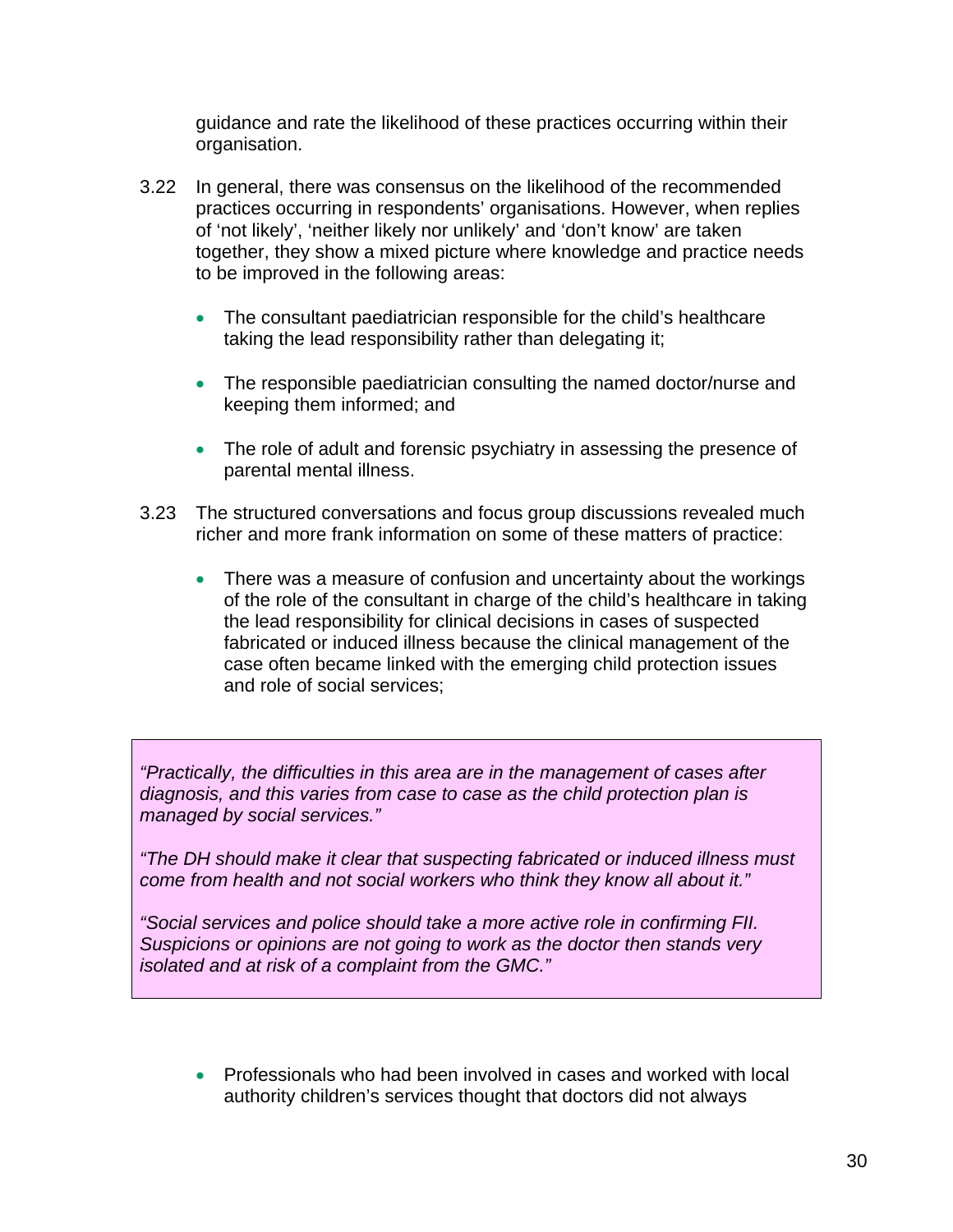understand the nature of family support work. Examples were given that showed that in some cases clinicians were concerned that child protection procedures would be instigated if they spoke to children's services about possible cases, or that because diagnosis was less certain, children's services might do nothing. The serious case review of JOT/JAT Bracknell Forest (SCR 2005/6) recommended strongly that doctors need to develop a better understanding of how children's services work and to be clear about whether they are asking for support for a family (which can be provided under S17 of the Children Act 1989<sup>10</sup>) or for "immediate protection" as set out in the guidance;

• In spite of the level of confidence in dealing with cases of fabricated or induced illness reported in the survey, there was anxiety about the implications of diagnosing fabricated or induced illness and how this might impact on the individual doctor;

*"It isn't a clinical issue any more, the media have taken over. If I had to do one I would be frightened and would do anything to avoid recrimination."* 

*"I think the awareness of FII signs and symptoms is generally poor. This is compounded by fear, particularly amongst the medical profession, the consequences of diagnosis and the high media coverage recently given to such issues."* 

*"There is a great deal of nervousness nationally within paediatrics, and this diagnosis is not made lightly – procedures do not protect clinicians or children if the legal systems are not sound."* 

*"The fact that the GMC still pursues Prof Roy Meadows, despite the Court of Appeal finding him innocent, says it all. Surely no one is surprised that professionals now under-report cases, particularly of FII, and most juniors feel they will not cope with child protection issues when they become consultants."* 

• Nonetheless, others suggested ways in which the isolation of making a diagnosis could be mitigated, including more robust clinical supervision, consultant appraisals and in line with the current guidance, second opinions;

*"I should think now that most clinicians would wish for further support and a second opinion from a colleague."*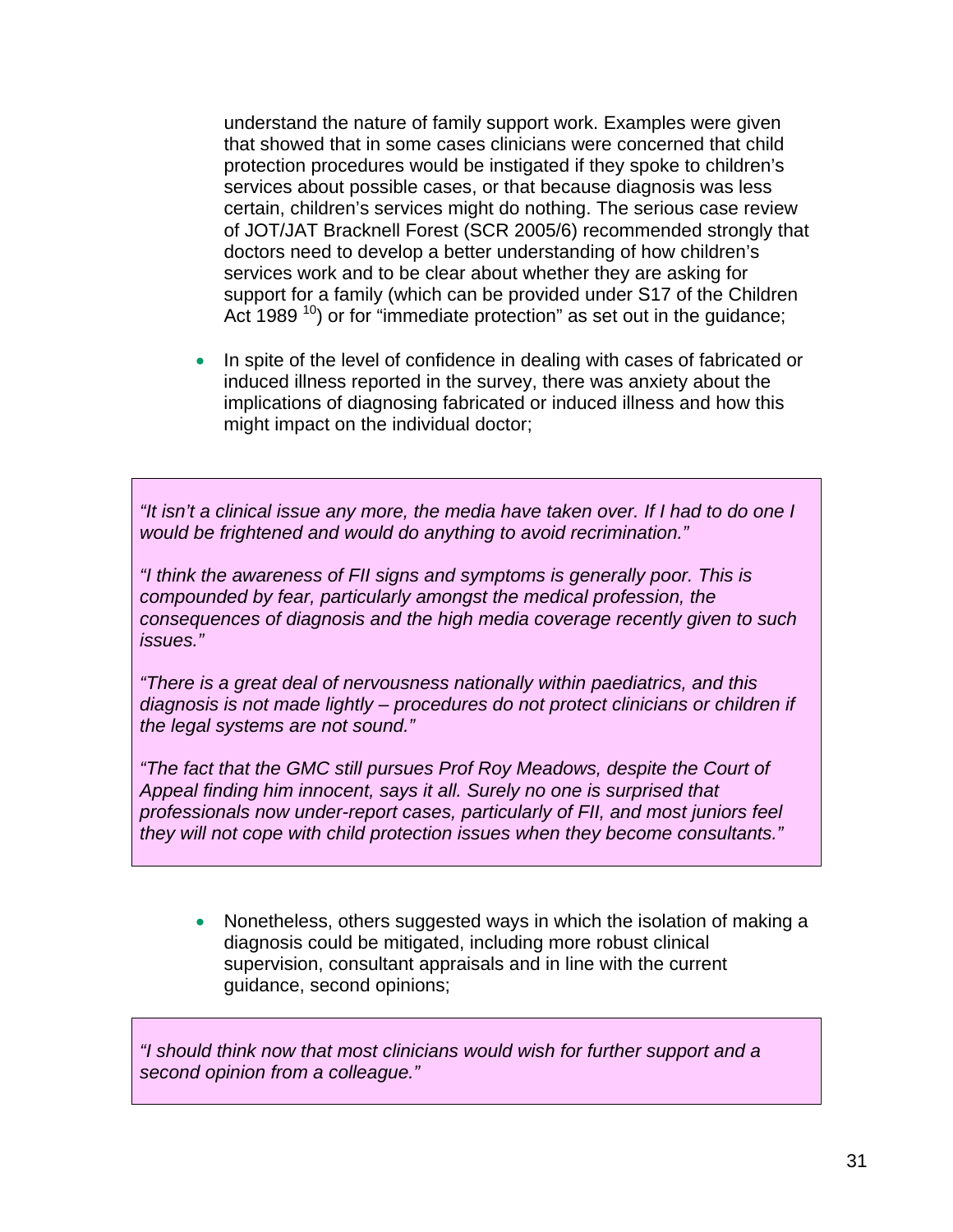• Suggestions, including a template in the guidance to assist with charting accurate chronologies, were made about how the issue of threshold could be managed better;

*"So much depends on the threshold at which clinicians will consider FII and then aim to confirm or deal with it, either as a single professional or with other agencies. This depends on the severity and proof of the case - mild unprovable cases can be contained by the child's paediatrician who maintains a regular follow up."* 

*"There are degrees of FII both in suspicion and in the likely danger to the child. Both have to cross certain thresholds before it is appropriate to activate the child protection process. This should be made clear in the guidance".* 

### Management of cases

3.24 Agreement or disagreement, mainly with statements from the guidance, was used to establish attitudes to managing suspected cases of fabricated or induced illness (Figure 6). There was a reasonable level of agreement on how cases should be managed in respect of responsibilities for telling parents and children and involving children in planning and decisionmaking. There was little sympathy for being "virtually certain" about identification of fabrication before initiating a child protection conference – a question brought into the survey to test attitudes about timing of referrals to social services. The response was slightly at odds with the disclosures on fear of reporting by doctors that came to light in the semi-structured interviews, suggesting a difference between what professionals disclosed in group discussions and what they did in their individual practices. Many professionals agreed that where a child is being maltreated, some parents might not change in time to prevent the child from continuing to suffer significant harm. Disagreement was highest about when a parent should be made aware of child protection concerns or when the police should be alerted.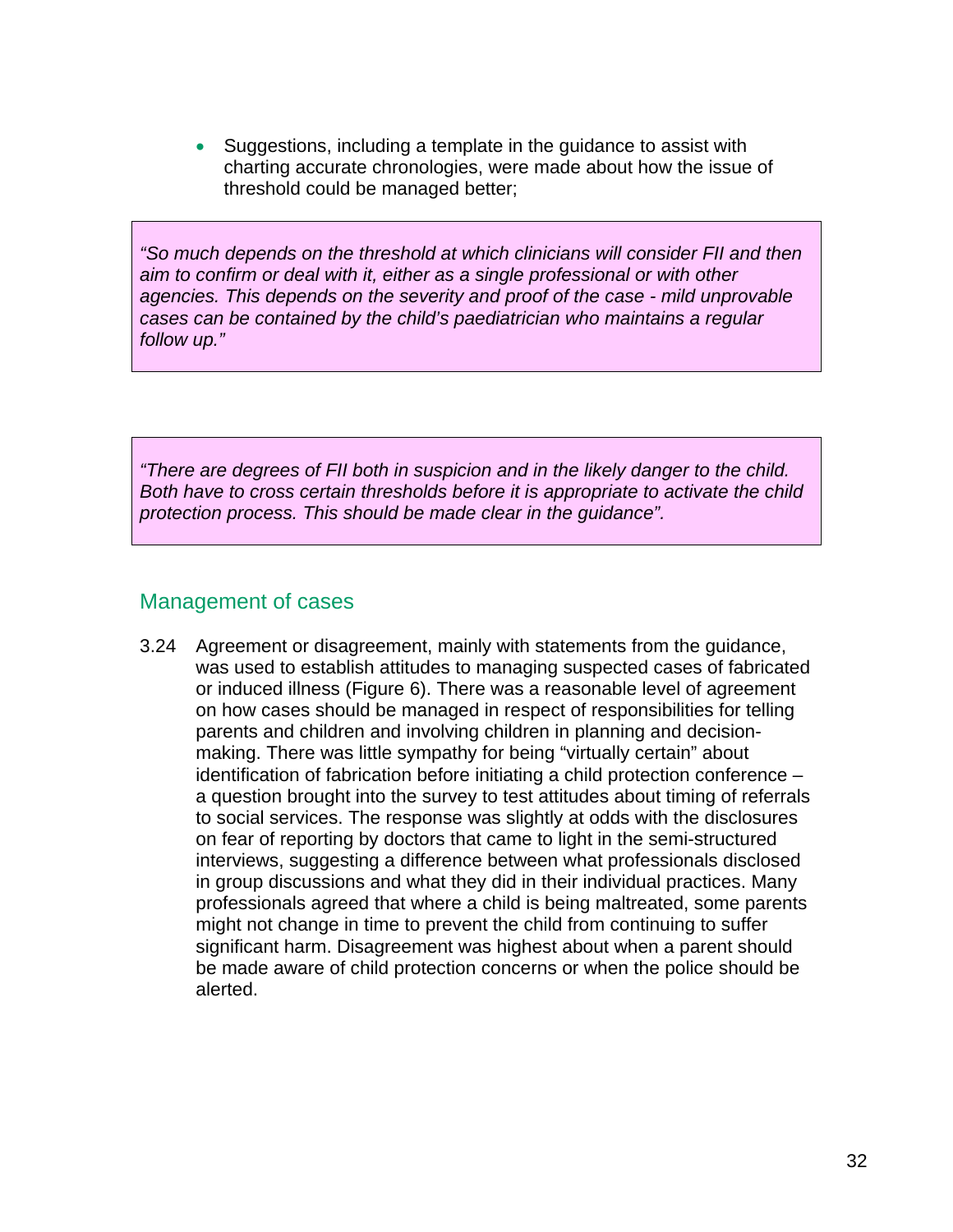Figure 6: Proportion of respondents that disagree/ agree with statements in questions 22 (n= 526), 23 (n= 527), 24 (n= 523), 25 (n= 527), 26 (n= 527), and 27 (n= 527)



- 3.25 The concord in the survey results on involving children was not borne out in the analysis of serious case reviews. By contrast, the theme emerging from serious cases is the lack of involvement of the children affected. This critical issue has recurred throughout most analyses of child deaths from different forms of abuse and not just fabricated or induced illness, most recently in the Victoria Climbie report  $4$  and Westminster Child Abuse Case (09/02/2000). The semi-structured interviews and focus group discussions indicated an almost total acceptance of what the parent/carer was telling the medical team and the child's voice was not being heard. Co-morbidity was reported as a particularly difficult factor in making a differential diagnosis - in some cases, the child might also have a genuine diagnosable health problem, such as a physical or learning disability, Asperger's syndrome, autism, asthma, epilepsy or chronic fatigue syndrome.
- 3.26 This issue of why the child is not heard was examined cogently in the serious case review report into the death of MD, a 7 year old child  $33$ . The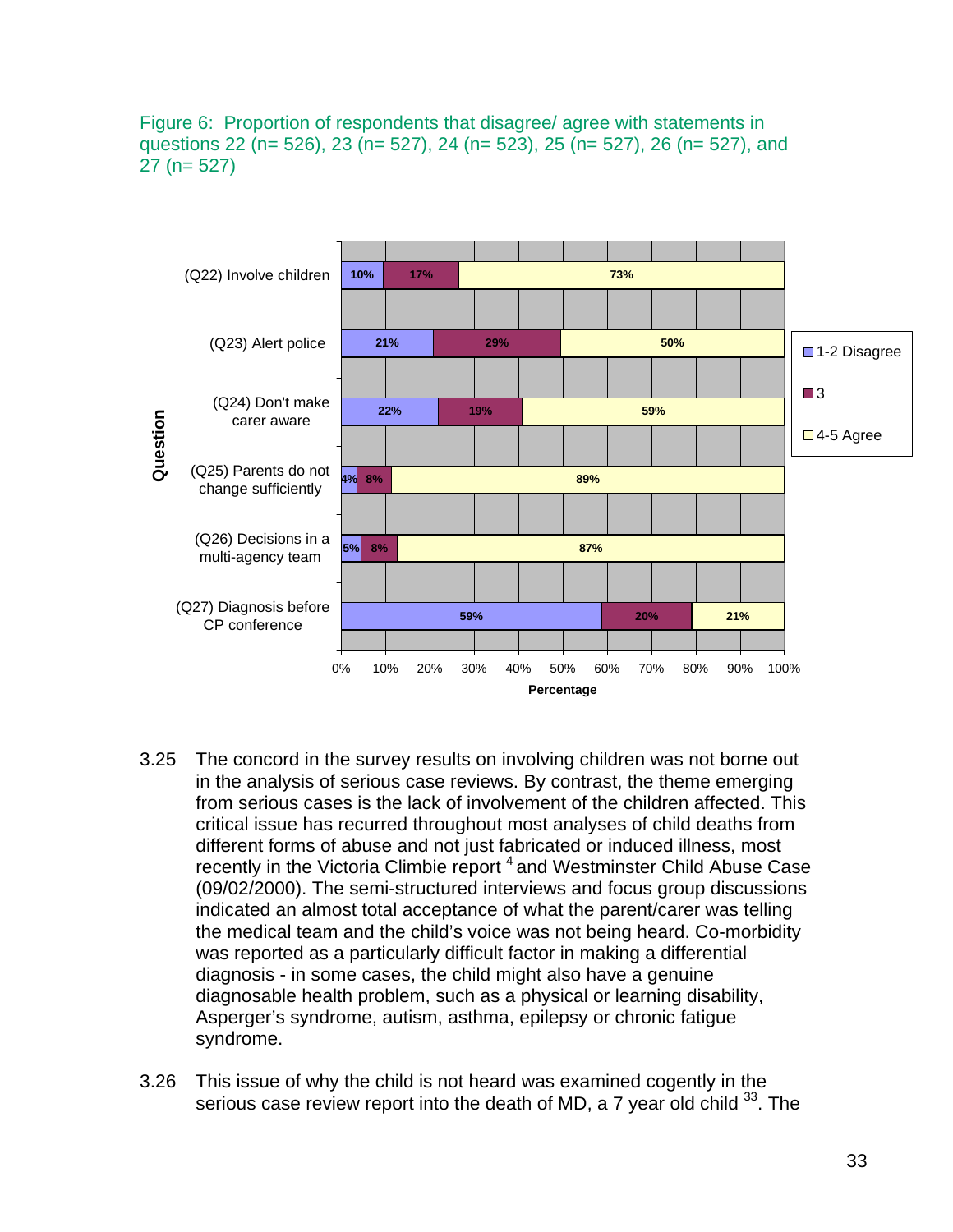report described the notion of "the bargain of health care" as key to why cases of fabricated or induced illness were likely to be overlooked and the child's need for protection was therefore not recognised. Professionals dealing with a sick child normally believe and trust the parent and mostly, it is the parent that tells the story about the child's symptoms. There is an assumption made by doctors and health professionals that the parent brings the child to be made well. This unspoken "bargain" between the doctor and parent is challenged in fabricated or induced illness, where parents are out to lie, deceive or exaggerate, and thus asking the child may be essential to recognising the risk and doing something about it.

3.27 The majority of respondents disagreed with the statement that a diagnosis of fabricated or induced illness had to be certain before a child protection conference was initiated. However in the structured conversations and focus groups there was some evidence that medical teams were either unsure or reluctant to involve local authority children's services in the early stages of a suspected case: clinicians spoke of being under pressure from colleagues and other agencies to make a firm diagnosis of fabricated or induced illness, particularly where safeguarding processes and court proceedings were involved. It was not always possible to be certain, and diagnosis might take a long time, for example if the child was referred for further tests or to a tertiary centre.

*"We need guidance about when to refer to social services and how. There is always the danger we will be told we should have referred earlier. We need the back up of the guidance to protect us from complaints by parents."* 

- 3.28 Several survey respondents, including paediatricians, agreed it was "likely or very likely" that once a health professional suspected fabricated or induced illness they would consult their clinical manager or designated / named doctor or nurse. From the structured interviews some respondents, (including the nurse groups), wanted systems in place to ensure that junior members of teams who had suspicions could speak up more clearly or were able to challenge the opinions of more senior team members. The serious case review analysis showed there had been cases where junior staff had felt suspicion or doubt about the behaviour of a parent towards a child and had felt unable to express this, had not been given the opportunity to do so or had expressed a view that was not taken on by the medical team.
- 3.29 There was less agreement about whether it was crucial for any criminal investigation that parents were not made aware about fabrication concerns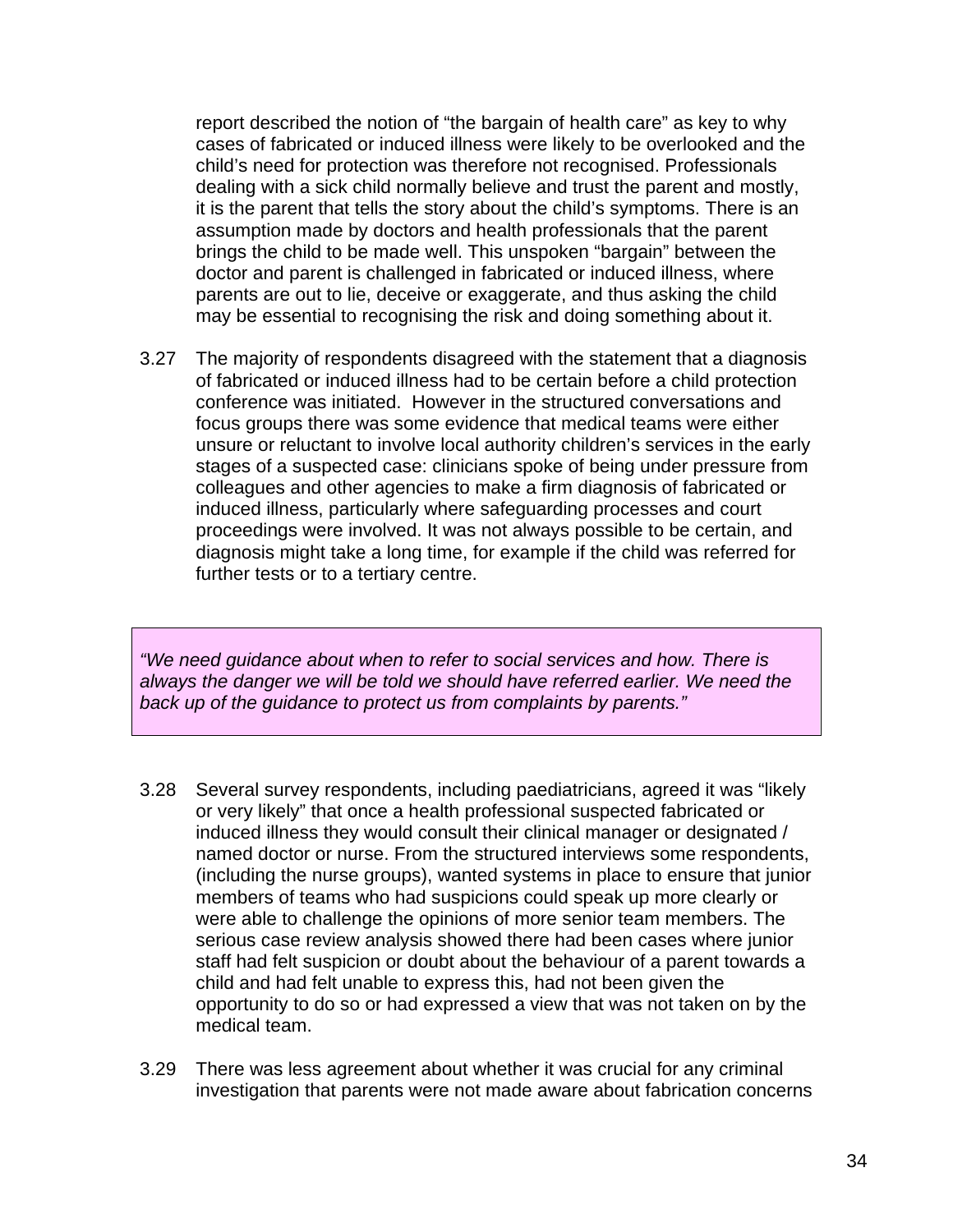(59%) and about whether the police should be alerted to suspected cases as early as possible (50%). This is at odds with the process laid down in the guidance, but is representative of the material gathered in the structured conversations and focus groups, where several of those interviewed described situations where potential criminal proceedings had not commenced or been aborted because of disagreement with the police about how to handle the parents. Once the police were involved, there were examples of reluctance to engage with them about cases, for fear of complaints by parents. Some spoke of concerns that police might wish to use video surveillance techniques, which were viewed by some as intrusive and or "dangerous". For example, video surveillance might be discovered by the parents and be destroyed or would be open to challenge and interpretation by the courts and was not always perceived as a process that would add value, or that parents may be "allowed" to harm the child in order to secure the video evidence, this in itself being dangerous to the child. In other cases, introduction of video surveillance by the police was described as unlikely to be acceptable to the employing organisations and therefore presented professionals involved in the child's care with a conflict about how to proceed.

- 3.30 Most survey respondents rated themselves (90%) and their teams (80%) as being "open to all possible explanations" given the difficulty in identification of fabricated or induced illness. The analysis of serious case reviews did not support such a positive picture of openness. Typically, there were lengthy, complex arrangements made to try to establish the causes of illness in the children concerned. It was often not until a very late stage in the investigation and treatment of the child that fabricated or induced illness was considered. A number of cases described in the structured conversations also showed this pattern, with some professionals describing how they came to think of fabricated or induced illness as a potential explanation for the child's illness almost by chance.
- 3.31 Management of suspected or cases of fabricated or induced illness is particularly challenging and difficult for teams who work with children.

*"I was involved in a case …resulted in a care order on a child , who is now adopted and the prosecution of the mother ….at the time it was a very stressful experience, splitting the unit nursing staff and causing a great deal of adverse publicity (which was never withdrawn when the court case backed my views)."*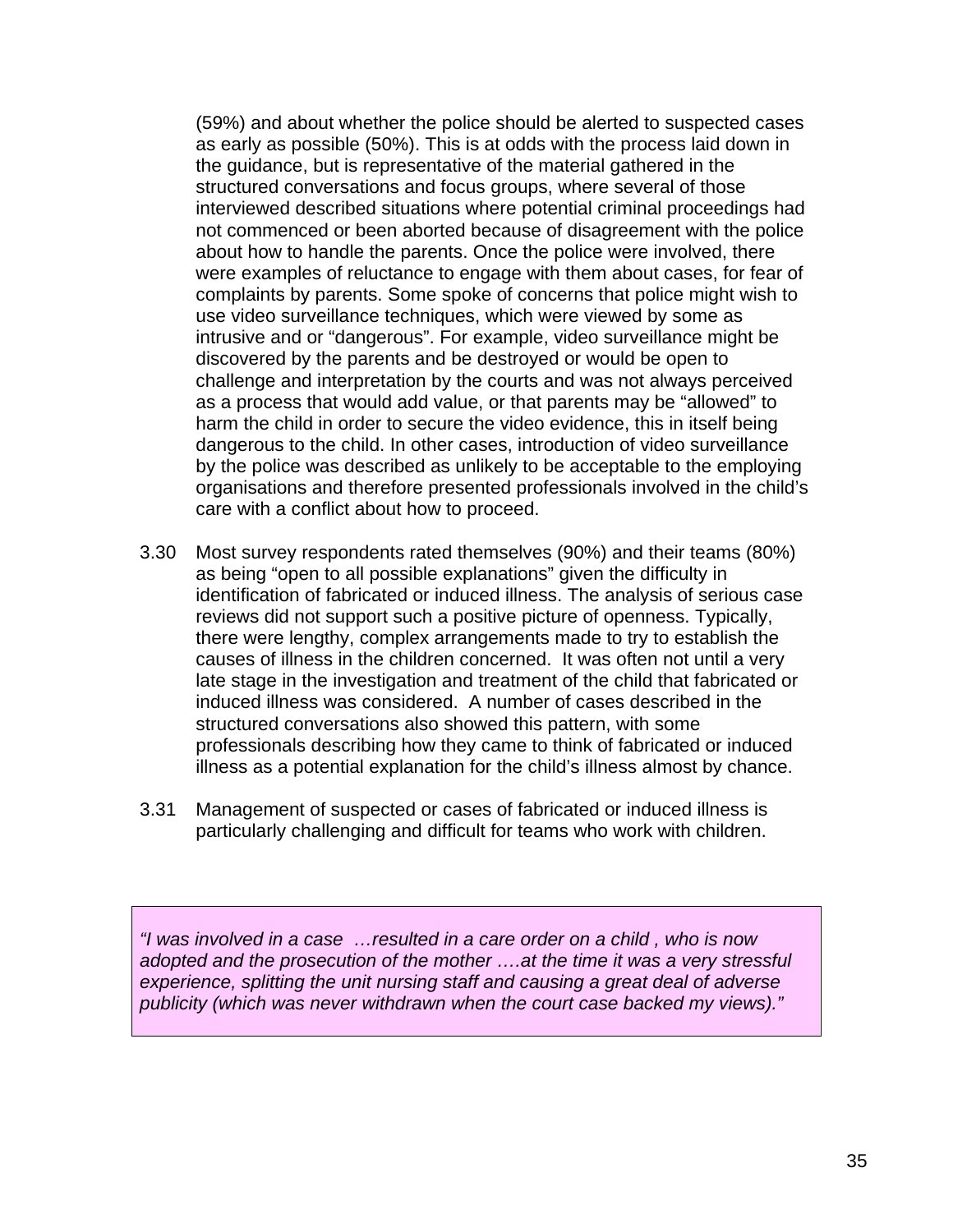- 3.32 41% of survey respondents had been part of a team where there had been conflict and this figure rose to 49% and 63% for designated/named doctors and designated/named nurses respectively. The guidance was reported to have some use in clarifying processes and furthermore, many (91%) thought that, as set out in the guidance, there was likely or very likely to be an opportunity to seek a second opinion as the route to resolving local disagreements.
- 3.33 The conversations with professionals indicated a number of other concerns that they had:
	- The capacity for parents to be knowledgeable about children's illness, and in cases of fabricated or induced illness to tell a more convincing story about the child, has been made easier by the availability of detailed medical and treatment information on the internet;
	- Some professionals get caught up in focusing on issues around parental intent or motivation, rather than the impact on the child, where they think that parental mental illness or lack of parenting skills due to a learning disability or personality disorder is at play. In these circumstances, some expressed reluctance to use the child protection framework, because it was thought that the parent's intent was not malicious or deliberate;
	- Difficulties in securing the co-operation of services, especially from adult mental health, were also reported;

*"When involved in a case of FII we had a terrible problem trying to get a parent assessed for a psychiatric disorder which I am sure the mother had - we tried for more than a year…"* 

• A commonly expressed theme was the difficulty in engaging general practitioners on safeguarding children and this needed to be tackled for cases of suspected fabricated or induced illness to be identified at an early stage:

*"…still very hard to engage with GPs and mental health workers in attending meetings as with anything to do with safeguarding children."*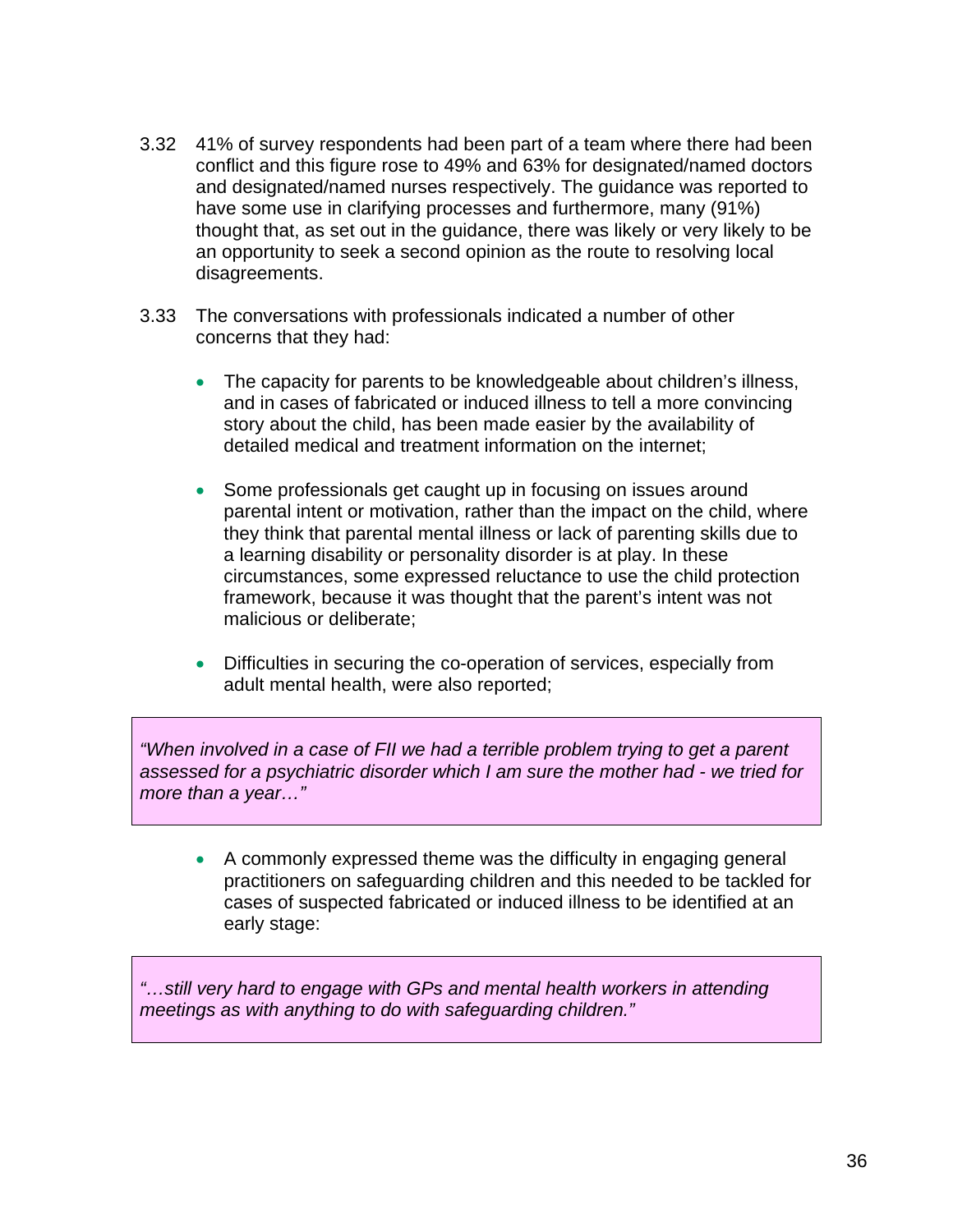# **Training**

3.34 Most respondents(76%) had received training on safeguarding children since the guidance was published in 2002. However, the lack of a link between attendance at training and confidence in dealing with a case suggests that fabricated or induced illness was either not covered in training or was not effectively delivered in training (Figure 8).

Figure 8: Proportion of respondents who had/had not attended child protection training since 2002 (when the guidance was published) and level of confidence in dealing with FII cases (n=535)



3.35 All respondents (535) were asked to [c](#page-36-0)omment on training needs  $\textdegree$ . The response is quite striking in embracing a full range of needs including training on the guidance as a whole and supporting the children and parents involved (Table 3). Training on the legal issues associated with fabricated or induced illness, assessment and diagnosis and local

<span id="page-36-0"></span><sup>|&</sup>lt;br>c  $\textdegree$  Respondents could select more than one option.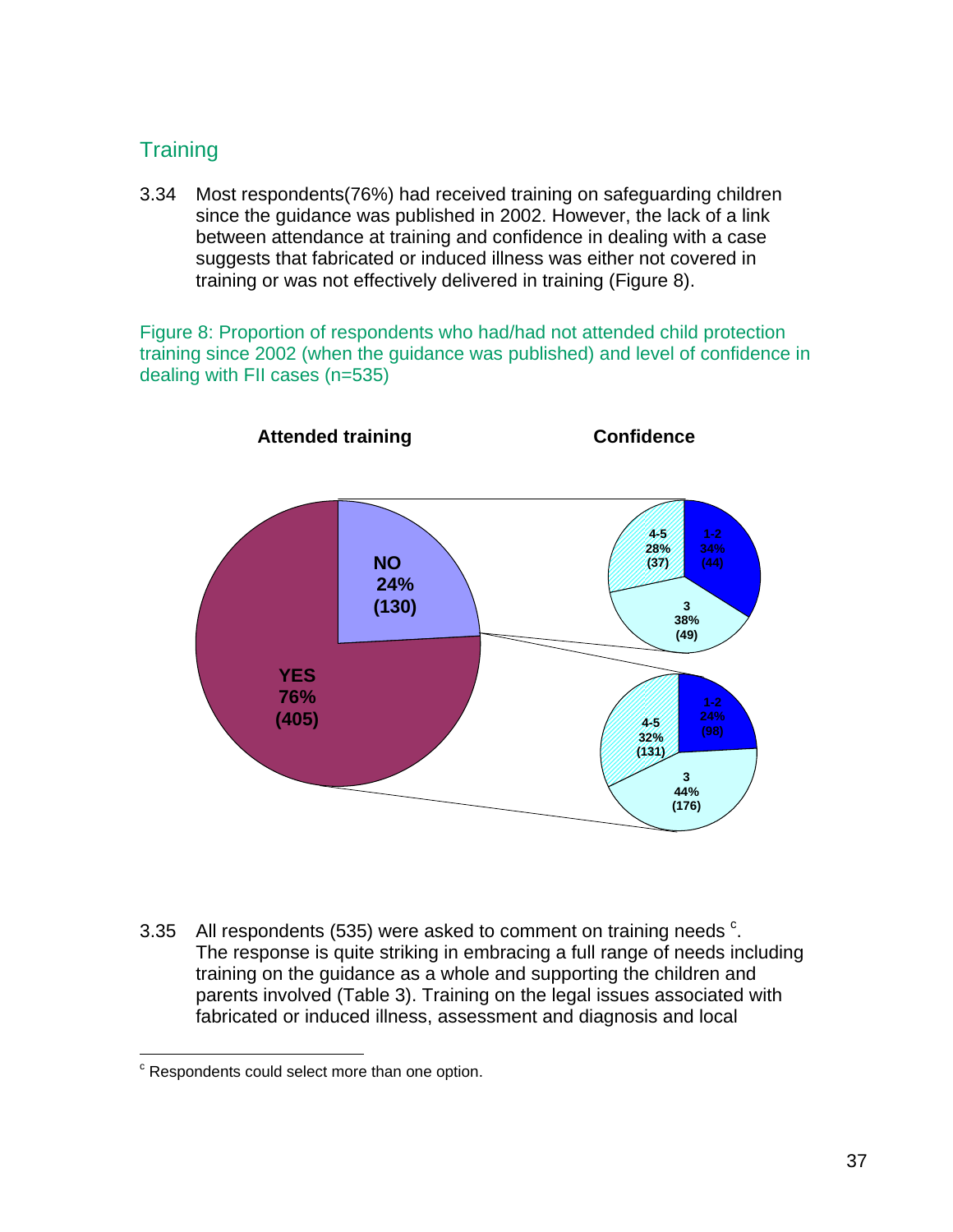procedures and protocols for dealing with fabricated or induced illness were topmost. More than half of all survey respondents wanted training in these specific areas and at least one third of consultant paediatricians felt they needed such training too.

3.36 Although all three staff groups had a similar pattern of training needs, a greater proportion of specialist child protection staff emphasised the need for training in the "legal issues", "assessment/diagnosis of fabricated or induced illness", "local procedures and protocols", "supporting the children involved" and "supporting the parents/carers", when compared to consultant paediatricians. Moreover, a greater proportion of those in the "other roles" group required training "on the guidance as a whole" in comparison to both consultant paediatricians and specialist child protection staff.

| <b>Current Training Needs</b>                       | <b>Total Responses</b><br>$(n= 535)$ | <b>Percentage of all</b><br><b>Respondents (n=535)</b> |
|-----------------------------------------------------|--------------------------------------|--------------------------------------------------------|
| Other                                               | 30                                   | 6%                                                     |
| No training need identified                         | 43                                   | 8%                                                     |
| On supporting the parents/carers                    | 228                                  | 43%                                                    |
| On the guidance as a whole                          | 243                                  | 45%                                                    |
| On supporting the children involved                 | 267                                  | 50%                                                    |
| Local procedures and protocols for dealing with FII | 276                                  | 52%                                                    |
| On assessment/diagnosis of cases of FII             | 284                                  | 53%                                                    |
| Legal issues                                        | 355                                  | 66%                                                    |

#### Table 3: Current training needs of all respondents (n=535)

3.37 400 of all survey respondents commented further on their training, of which 58% said that information on fabricated or induced illness was included. Those who received training in which fabricated or induced illness was included and/or found the training helpful rated their confidence in dealing with such cases more highly than those who said fabricated or induced illness was not included in the training and/or had not found the training helpful. Evidence from the survey suggests that confidence in dealing with fabricated or induced illness may be improved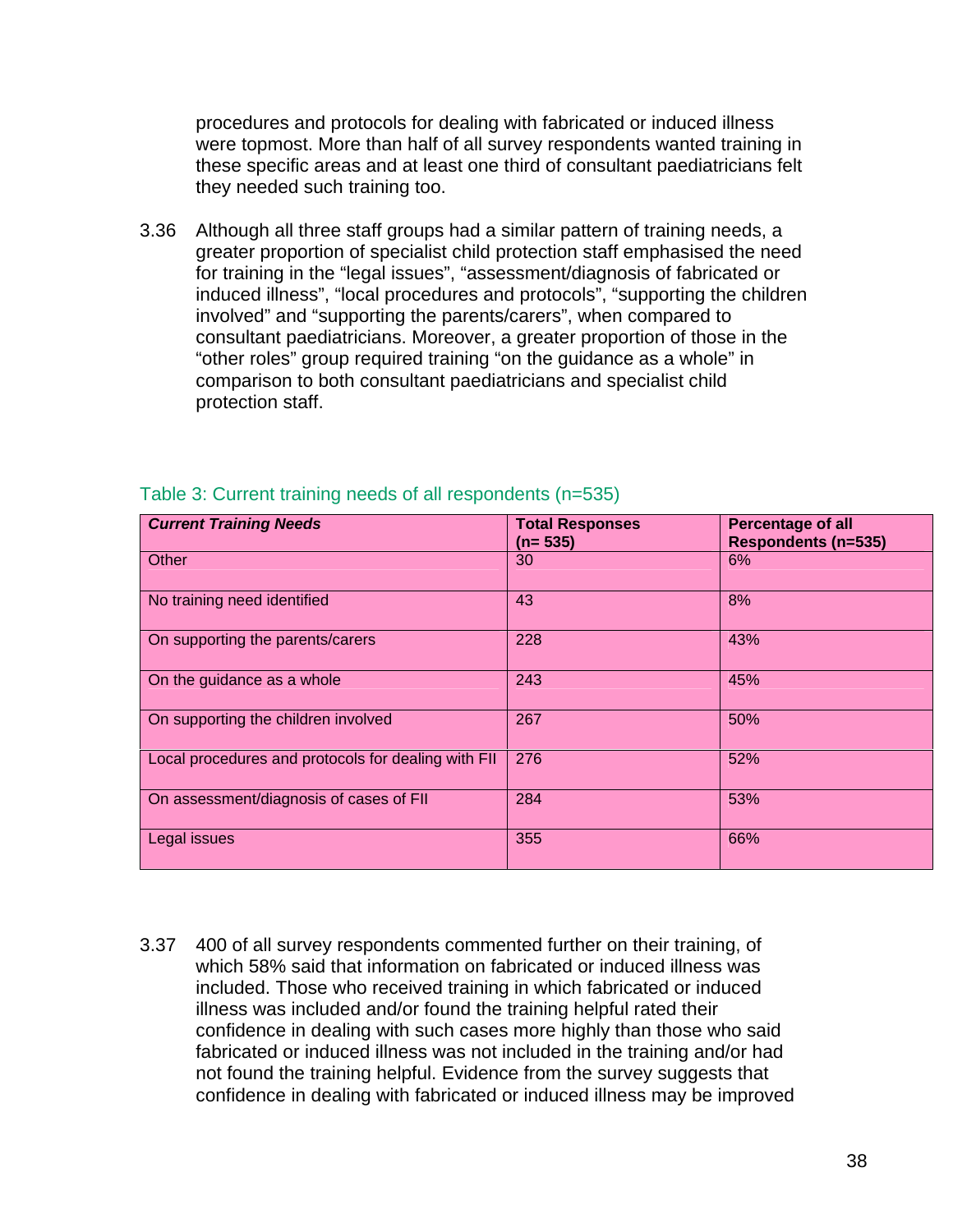by improving safeguarding training to focus more on fabricated or induced illness.



#### Figure 9: Comments on training by confidence (n=400)



3.38 The structured conversations and focus groups delivered a strong message that training on fabricated or induced illness is needed urgently, and that to be most effective it should be done on a multi-agency basis.

*"Needs multi-agency training so that each agency is clear about each other's roles and responsibilities and holds each other to account. Single agency training does not address the issues effectively."* 

3.39 Others made a strong case for the subject of fabricated or induced illness to be included in all child protection training.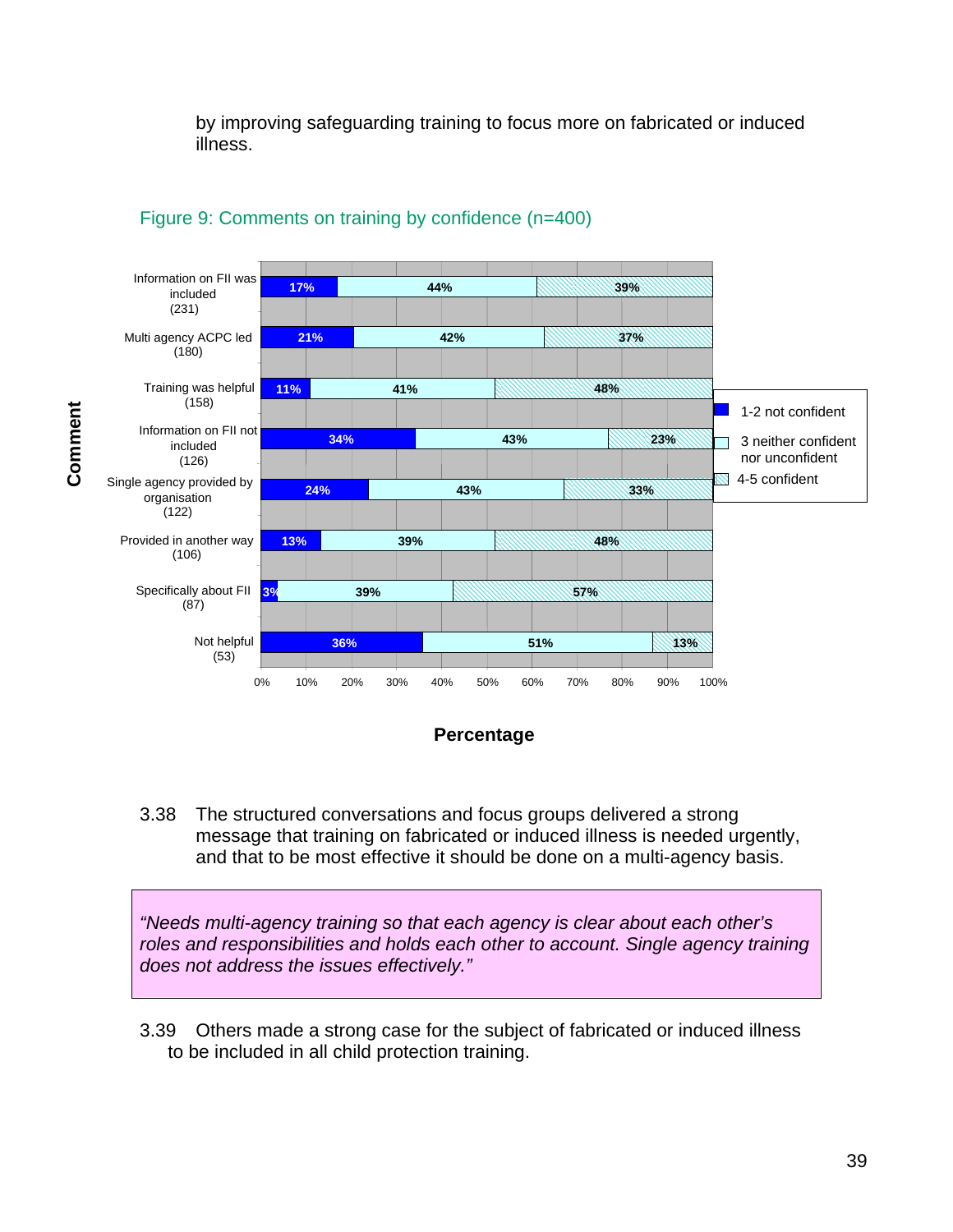*"It is much better, more realistic and better use of expensive resources to ensure that FII is included in all CP training and is not seen as something separate to physical abuse, emotional abuse, sexual abuse and neglect".* 

### Knowledge of governance arrangements and multi-agency working

- 3.40 The survey looked at awareness of organisational arrangements for monitoring and auditing compliance with the guidance on fabricated or induced illness. Responses suggest that most of the participating NHS Trusts, Primary Care Trusts or Foundation Trusts (83%) were said to have a Child protection/Safeguarding Committee.
- 3.41 Only 47% of all respondents thought that advice and support was readily available from designated and named doctors and nurses whereas 65% of these specialist safeguarding professionals had thought so.
- 3.42 There appeared to be a strong inconsistency between designated/named doctors' (79%) and designated/named nurses' (61%) understanding that their employing NHS organisations had local safeguarding procedures that included guidance on fabricated or induced illness. This may reflect poor or inaccurate knowledge in either group of doctors or nurses, possibly caused by poor access to routine information about local safeguarding policies and procedures. It also begs a question about access to quality local updates and training for this group of specialist safeguarding doctors and nurses.
- 3.43 A sizeable number of designated and named professionals (36%) were not involved in completing their Trusts' response to the Healthcare Commission's safeguarding annual performance assessment for 2004/5 (Figure 10). About half did not know their Trusts' response to the question on fabricated or induced illness in the Healthcare Commission's annual performance assessment but most of those that did agreed with it (not shown below).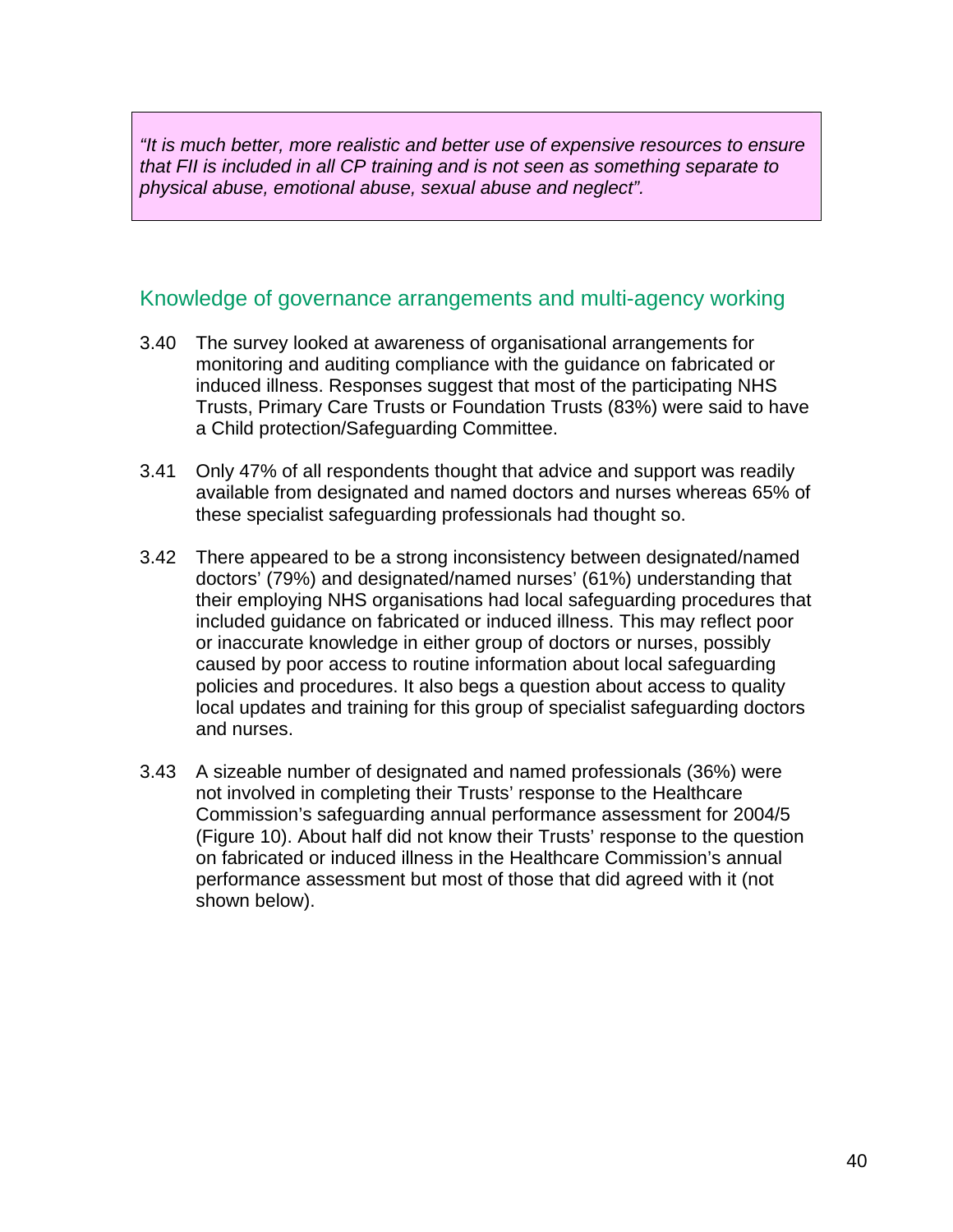Figure 10: Designated and named professionals responses to questions on involvement in HCC audit and their Trust's response (n= 196)



- 3.44 The survey looked at four aspects of multi-agency working. Respondents were asked to indicate the stage that their Local Safeguarding Children Boards (formerly Area Protection Committees) had reached with respect to recommendations in the guidance (Figure 12).
- 3.45 It would seem that the following multi-agency aspects of the guidance still needed to be implemented fully by Local Safeguarding Children Boards:
	- Incorporation of the guidance on fabricated or induced illness into Local Safeguarding Children Boards' procedures. From the main statistical report (question 39) 25% of all respondents said their Local Safeguarding Children Board had fully implemented this recommendation and it was working effectively, but 41% had no awareness of this development;
	- Information sharing protocols between agencies and professionals;
	- Local agreements on detailed ways of working together on fabricated or induced illness.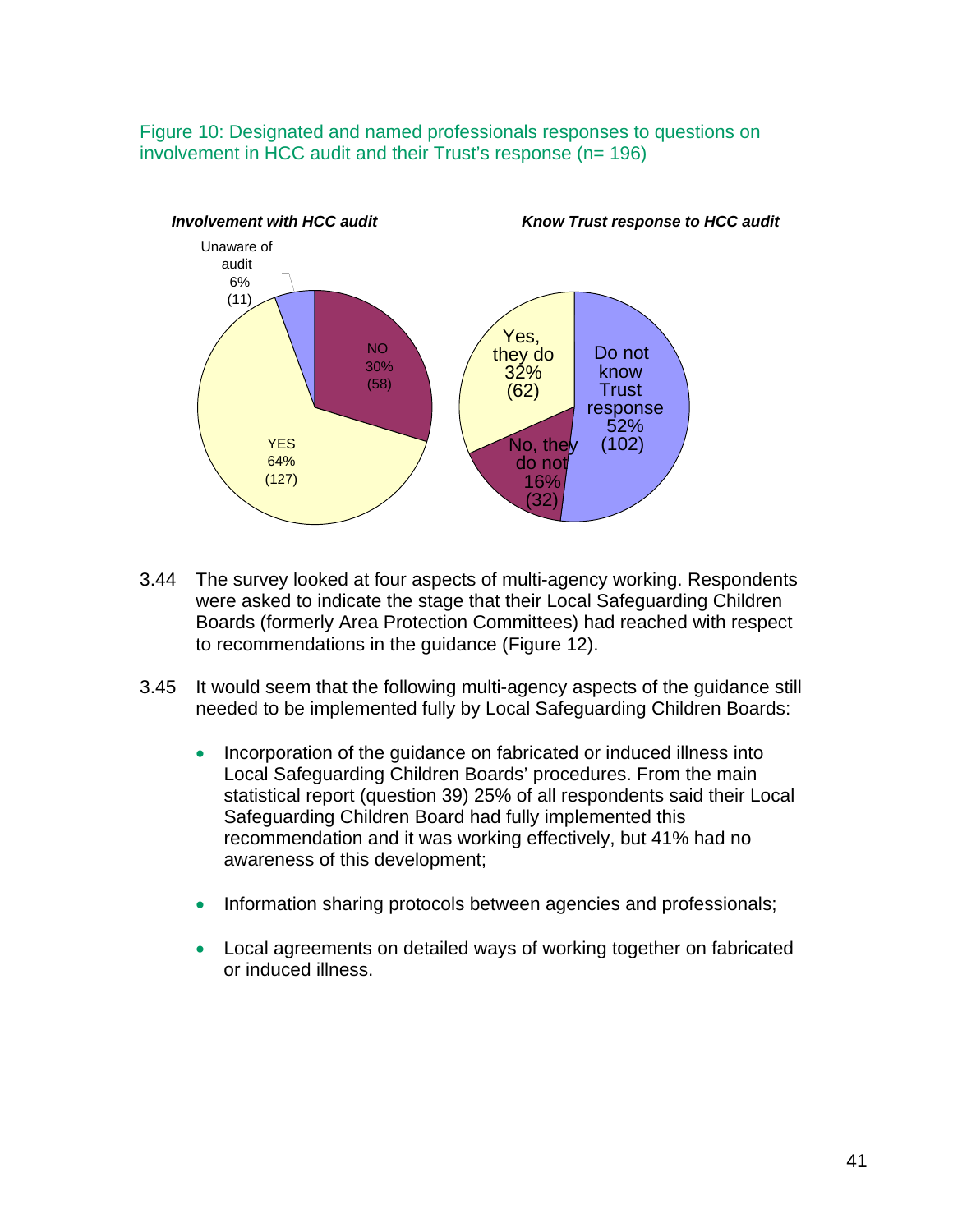#### Figure 11: Respondents' Local Safeguarding Children Boards' implementation on FII guidance on multi-agency working (n= 535 for questions 39 to 42)



#### Level of response

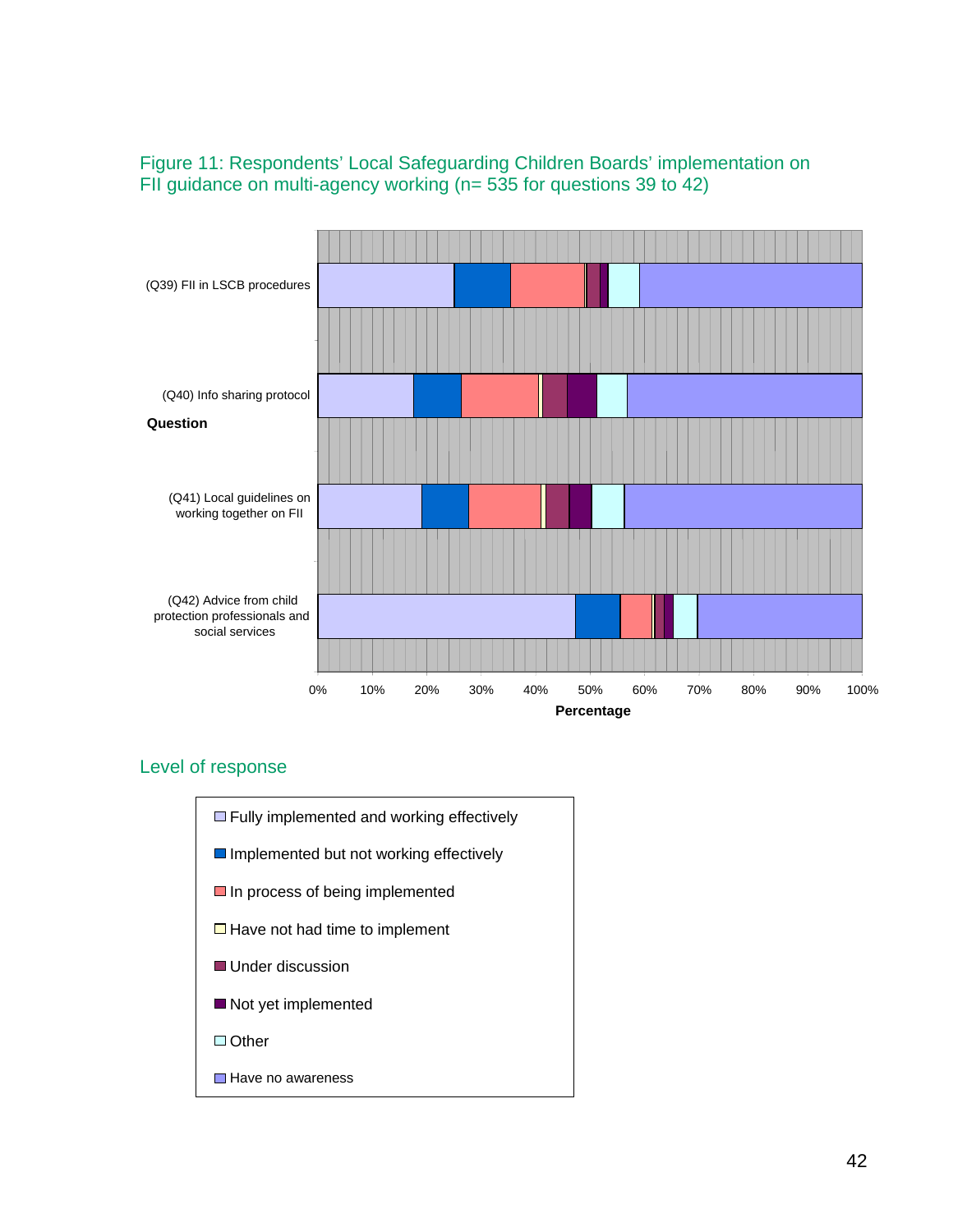# **Chapter 4**

# **4.0 ACTION TO IMPROVE IMPLEMENTATION OF GUIDANCE ON FABRICATED OR INDUCED ILLNESS**

4.1 The terms of reference for this review required an assessment of how more effective implementation could be achieved. The response rate for the staff attitudes' survey is large enough to generalise the findings to the NHS workforce from which the sample was drawn. The structured conversations and focus groups provided rich material which either backed up the survey findings or elaborated on them. A number of recommendations are made in this report to improve the health services' response to suspected or proven fabricated or induced illness in children and young people.

## Guidance in the NHS

4.2 During the course of the review, a further opportunity arose to update the guidance to bring it in line with the changes to safeguarding responsibilities and structures brought in by the Children Act 2004<sup>8</sup> and the 2006 version of *Working Together to Safeguard Children* <sup>4</sup> . The Government is also taking forward the relevant findings of this review to improve clarity of roles and responsibilities of healthcare professionals in the forthcoming update of the guidance on fabricated or induced illness.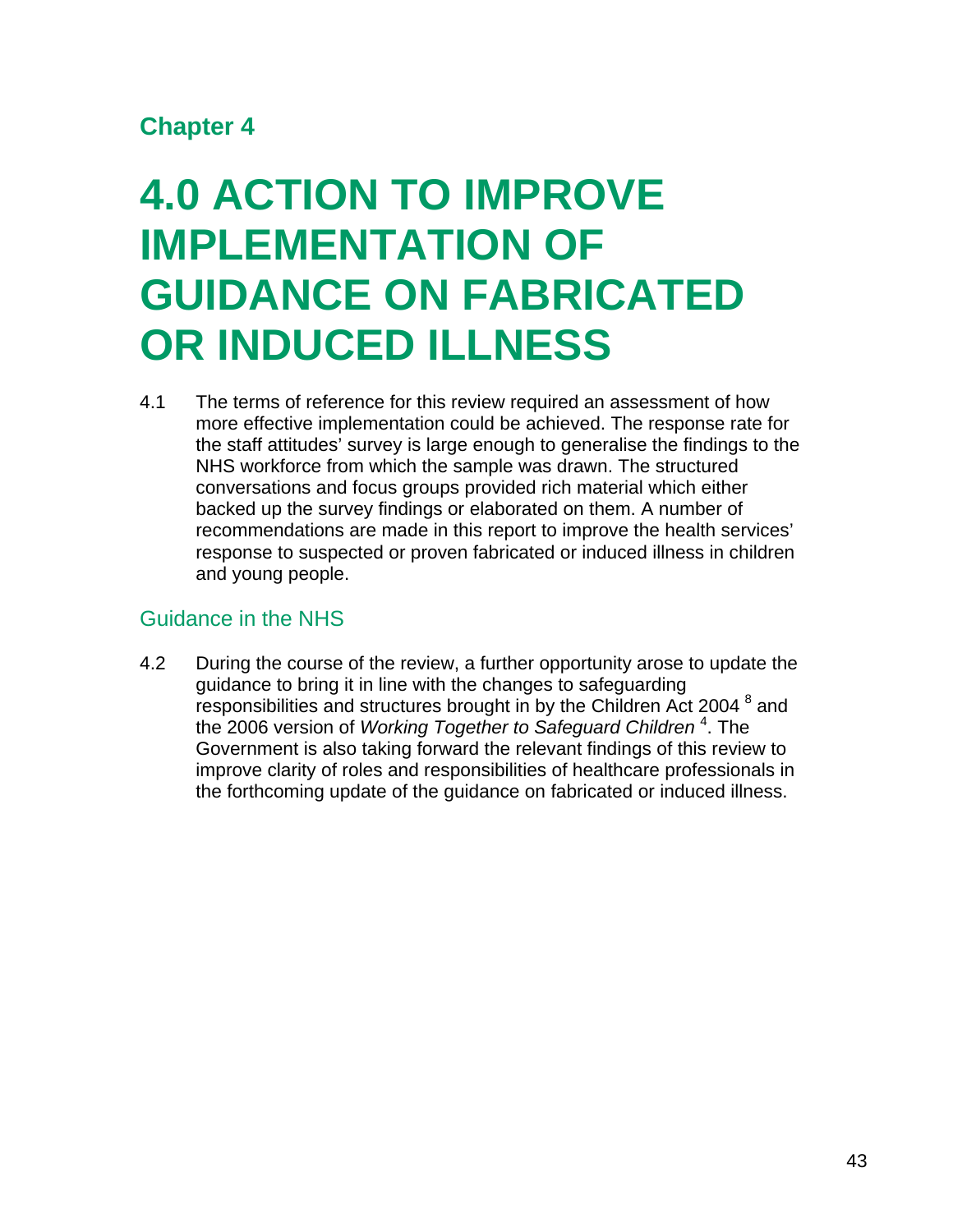### Knowledge, use and usefulness of guidance on fabricated or induced illness

- 1. The Department for Children, Schools and Families, and the Department of Health, should agree ways to promote the revised guidance on *Safeguarding Children in Whom Illness is Fabricated or Induced* so it is promoted extensively in the NHS and by the professional bodies. Ways should be found to bring it to the attention of private health providers of children's services, including providers of complementary therapies.
- 2. There needs to be wide-ranging readership of the guidance outside paediatric services. The Department for Children, Schools and Families and the Department of Health should consider an abridged or flowchart version for promotion in these various services on the basis of "what to do if fabricated or induced illness is suspected."
- 3. When revising the report, *Fabricated or Induced Illness by Carers*, the Royal College of Paediatrics and Child Health should work collaboratively with the Academy of Medical Royal Colleges, the Nursing, Midwifery and other Royal Colleges, the Royal Pharmaceutical Society and other relevant professional bodies to make it a shared inter-collegiate document that is brought to the attention of a wide range of health care staff.
- 4. Primary Care Trusts, NHS Trusts and Foundation Trusts Boards should ensure that as part of working on effective arrangements within their Local Safeguarding Children Boards, they have robust arrangements in place for promoting the revised guidance, and for uptake of staff induction on safeguarding children and young people, which includes a focus on fabricated or induced illness and the role of named and designated professionals and how they can be contacted.
- 4.3 The nature of fabricated or induced illness is such that children can present anywhere in the healthcare system, not always within paediatric services. Application of the survey results to the relevant NHS workforce as a whole shows that only a small minority of NHS staff have knowledge of the guidance, most of whom are paediatricians or specialist child protection nurses, and largely where they have been involved in a case of fabricated or induced illness. There is an on-going need to ensure that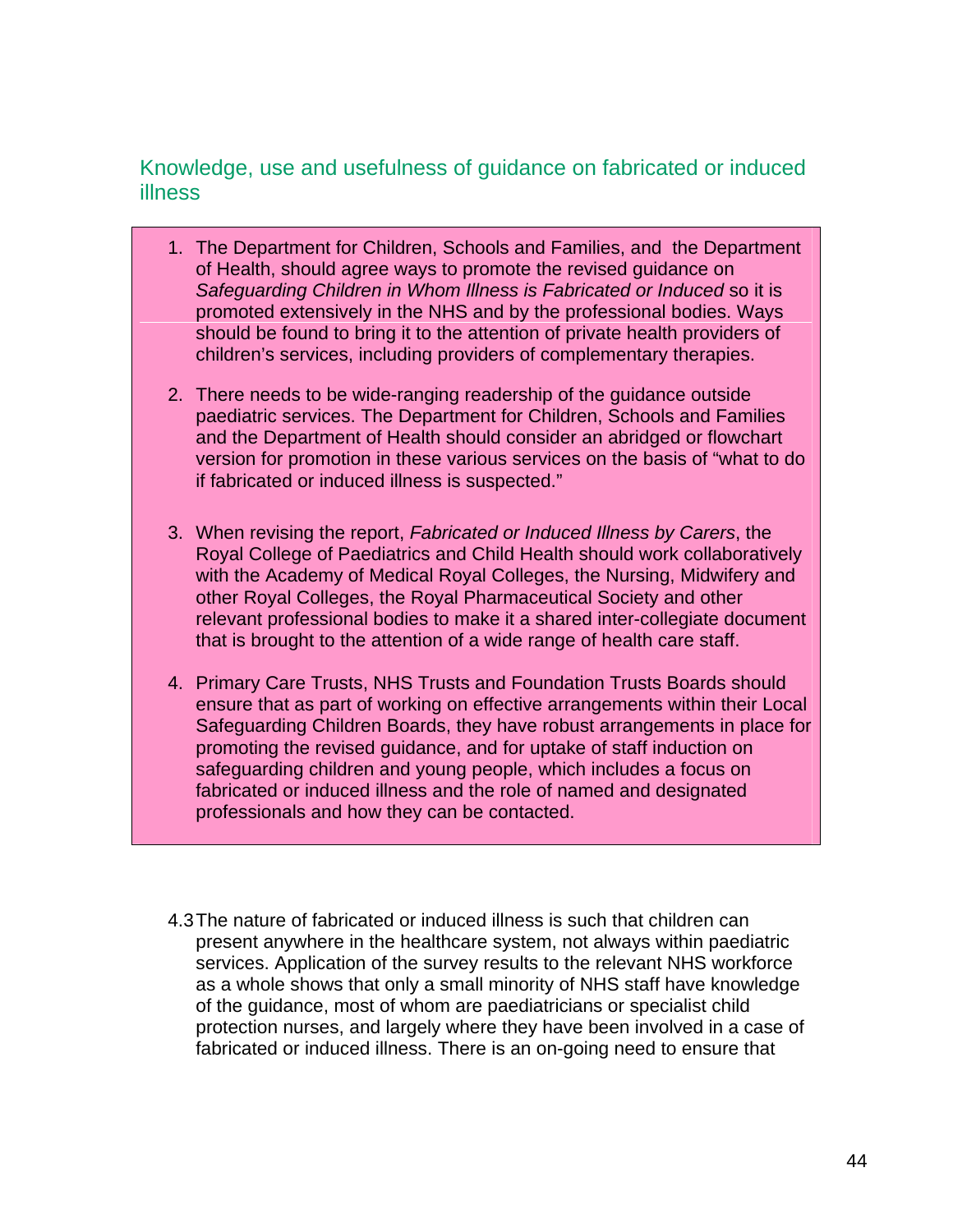staff working with children or parents in services across the healthcare system, particularly within ambulatory services such as NHS Direct, unscheduled care, Ambulance Trusts or in important specialties such as pharmacy, toxicology and pathology or across private health organisations and providing services for children or those providing complementary therapies, have knowledge of the guidance.

4.4 The Royal College of Paediatrics and Child Health is planning to publish a revised edition of its report on fabricated or induced illness<sup>5</sup> which clearly lays out the features of fabricated or induced illness and potential characteristics, signs and symptoms. The report is expected to link more coherently to the revised Government guidance and will clarify professional roles and clinical management of cases, highlighting the role of the lead paediatrician (the consultant with clinical management responsibility for the child where fabricated or induced illness is suspected) and updating on issues such as repeated medication. The revised report will supplement the College's recently published *Child Protection Companion*  $33$ .

### Identification and diagnosis of fabricated or induced illness

- 5. As requested in 2006 by the Department of Health, the development of guidelines by the National Institute of Clinical Excellence on suspected child abuse should include identification of fabricated or induced illness.
- 6. Clinical Medical Directors of paediatric services should ensure robust arrangements are in place in their NHS Trusts, Foundation Trusts or Primary Care Trusts to enable consultant paediatricians to have access to teams within their Trusts and across to other clinical networks outside their organisations, to discuss clinical concerns about identification, diagnosis and clinical management of fabricated or induced illness cases.
- 7. As a general development to support more effective information on safeguarding children and young people, the development of the Care Services Improvement Partnership safeguarding children networks and website, and the plans to look at the feasibility of extending that beyond designated and named doctors and nurses to include a supra secure discussion forum for complex and forensic cases, is to be welcomed.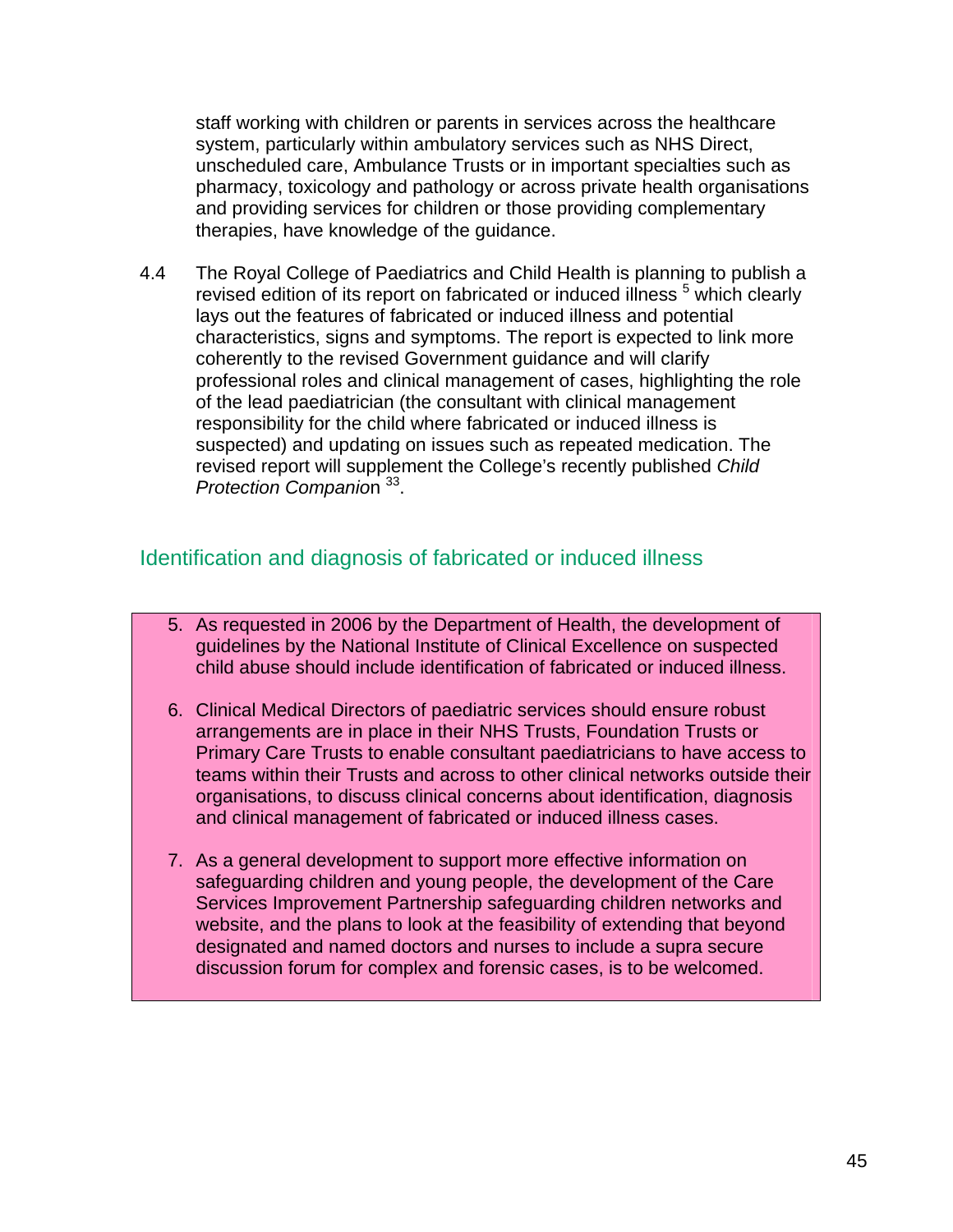- 4.5 Fabricated or induced illness is relatively rare and, whilst most likely to be seen in younger children, can also present in older children, often in association with underlying long term illness or disability. Clinicians who see children and not paediatric staff only therefore need to understand its presentation. The process of differential diagnosis is important in identifying fabricated or induced illness and the medical element of identification should not be left to chance or to when '"things are not adding up". The difficulty that doctors face in obtaining evidence that the signs and symptoms are being fabricated or induced cannot be underestimated. The triangulated relationship between doctor, child and parent is based on trust. Suspicion of the parent or carer requires the suspension of that trust. A clinician's experience in dealing with a case of fabricated or induced illness appears to increase confidence, including identification.
- 4.6 Clinicians would benefit from sharing this expertise, in a context where suspected cases can be discussed and concerns raised early with peers and the multidisciplinary team, including local authority children's services. A number of NHS Trusts have developed internal arrangements for such peer support on difficult aspects of child protection (Annex E). The formation of clinical networks  $34,35$  across a number of NHS Trusts will be another way of expanding access to experienced peers and colleagues.
- 4.7 At regional level, the Care Services Improvement Partnership has funded the formation of safeguarding children networks, largely focusing on the needs of designated and named doctors and nurses in sharing information. The networks are supported by a website which includes a mediated password-protected discussion forum<sup>36</sup>. A feasibility study is in progress to examine how these electronic facilities could be used for discussing anonymised clinical concerns about specific cases.
- 4.8 In 2006, the Department of Health invited the National Institute for Clinical Excellence: "To prepare a clinical guideline on the identification of children who have been subject to physical, sexual or emotional abuse or who have a fabricated or induced illness." Clinicians have welcomed inclusion of fabricated or induced illness in the scope of the guidance which is expected in 2008 and will target professionals who see children but are not childcare experts 37.
- 4.9 It is unacceptable that some paediatricians do not feel able to act in the child's interest where there is suspicion of fabricated or induced illness, fearing adverse publicity, litigation and complaints unless there is a "cast iron guarantee" of that illness being fabricated or induced. Increasingly, doctors are experiencing legal action because of decisions they have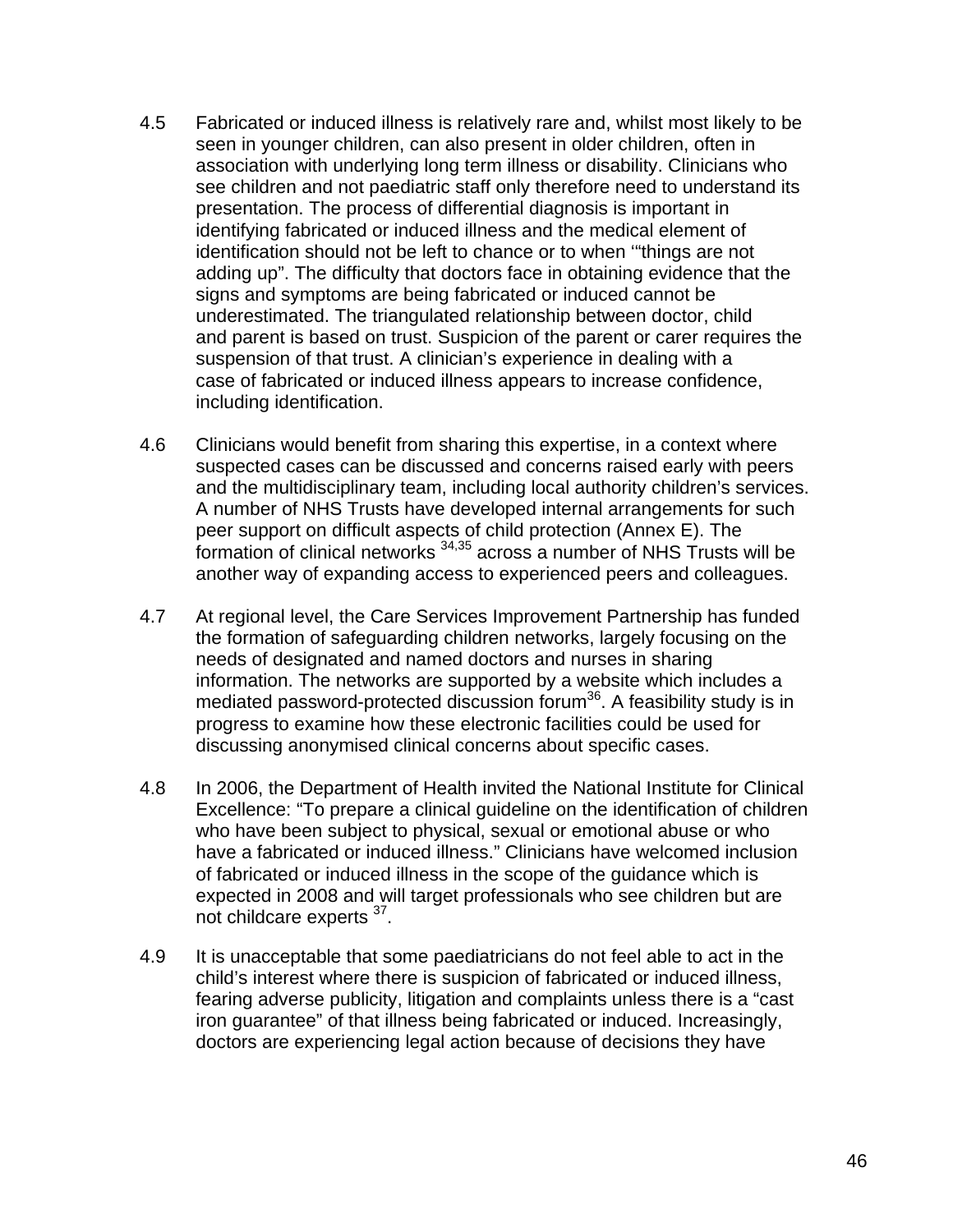taken to protect children from harm. There is a risk that this is acting as a deterrent to the profession as a whole when individuals are dealing with some cases of suspected child abuse. The UK courts have been quite clear in relation to the law of negligence that where professionals are undertaking child protection work, their first duty is to the children concerned. As far as the children's parents are concerned, professionals must simply act in good faith, exercising reasonable skill and care and in those circumstances, no duty of care is owed to the parent or carer of the child. In collaboration with the Royal College of Paediatrics and Child Health, the Department for Children, Schools and Families and the Department of Health have issued a joint statement on the duties of doctors and other health professionals in investigations of child abuse 38. The statement sets out the Government's understanding of the legal position and outlines professionals' duty of care and this is to be welcomed.

#### Management of suspected cases

- 8. The revision of the supplementary guidance, *Safeguarding Children in Whom Illness is Fabricated or Induced* to take account of changes to *Working Together to Safeguard Children* is timely and, in the light of the findings of this Review, it is welcomeed that the changes being made will:
	- Emphasize the necessity for all staff to be aware of their Trusts' and Local Safeguarding Children policies and practices;
	- Clarify the co-ordinating role of the lead paediatricians vis-a-vis the consultant in charge of the child's care if the consultant is not a paediatrician;
	- Include a pathways chart of responsibilities and actions to be taken which will cover what to do where fabrication is identified to be at the lower level or where the evidence of fabricated or induced illness is less certain;
	- Make more prominent in the pathways chart the need to always talk directly and involve the child or young person, where possible;
	- Affirm resolution protocols to be in place to support staff when professional conflict arises over identification, diagnostic and management decisions.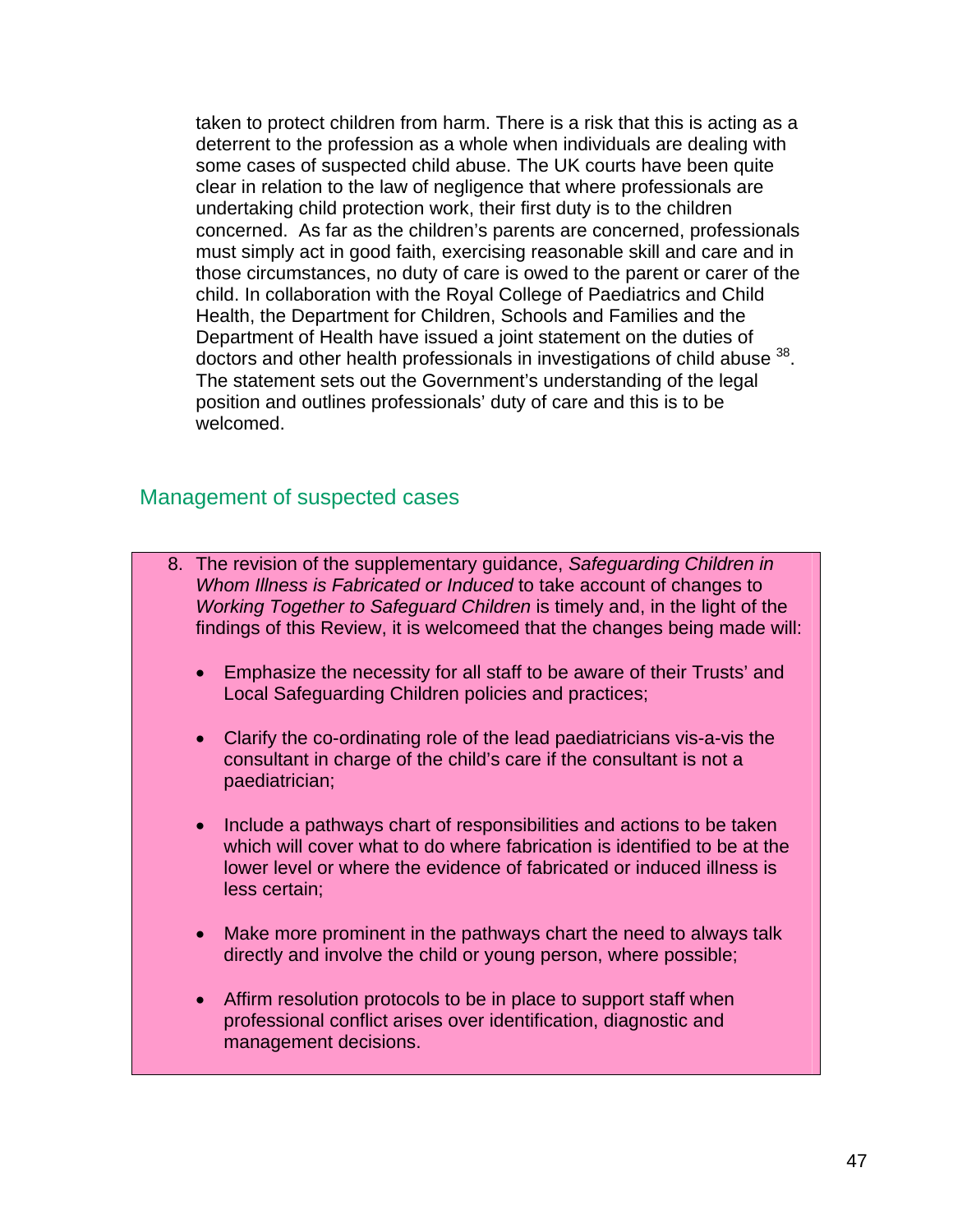- 4.10 In the process for identifying fabricated or induced illness, there is a need to improve the practical application of the roles of the medical consultant in charge of the child's healthcare, the responsible paediatric consultant (who may also be the consultant in charge of the child's care) and social services' responsibility for making decisions about safeguarding the child. The lead paediatrician co-ordinates all aspects of identification, clinical management of the suspected case, communication with the parents, named and designated safeguarding professionals and links with social services. Furthermore, consultant paediatricians wanted clearer guidance on what to do in cases where diagnosis and identification are less certain or are at the lower end of fabrication/harm, for example an over-anxious parent. The latter aspect touches on the issue of "threshold" at which to take safeguarding action. Threshold as perceived by paediatricians appears to have no consistent application between individual clinicians nor are the underlying concerns mutually understood by social services, who would emphasize that the need to safeguard a child and promote their welfare should not be lost through clinical uncertainty.
- 4.11 In the context where suspicion is not clearly proven and/or harm does not appear to be significant experienced, clinicians would refer the child for a "children in need" assessment under section 17 of the Children Act 1989<sup>10</sup>. The process set out in existing guidance needs to be highlighted and supported by a pathways chart in the revised version and made more prominent in the revision of the Royal College of Paediatrics and Child .<br>Health report <sup>5</sup>.
- 4.12 Paediatricians and all health professionals should recognise and act on the need to talk to the child directly and involve them appropriately throughout. This is set out in the guidance but practice was wanting in the evidence from some of the serious case reviews.
- 4.13 The challenge of identifying and managing suspected cases can raise anxieties and conflict in the teams. Dissent about causation may lead to a loss of focus on the child with junior staff sometimes feeling intimidated and isolated; this maybe compounded by poor organisational awareness of safeguarding arrangements in the Trust. Staff need to know that they can go to the named professionals for safeguarding within their organisation for advice and support and, if necessary, to the designated safeguarding professionals.This is being made clearer in the revised guidance.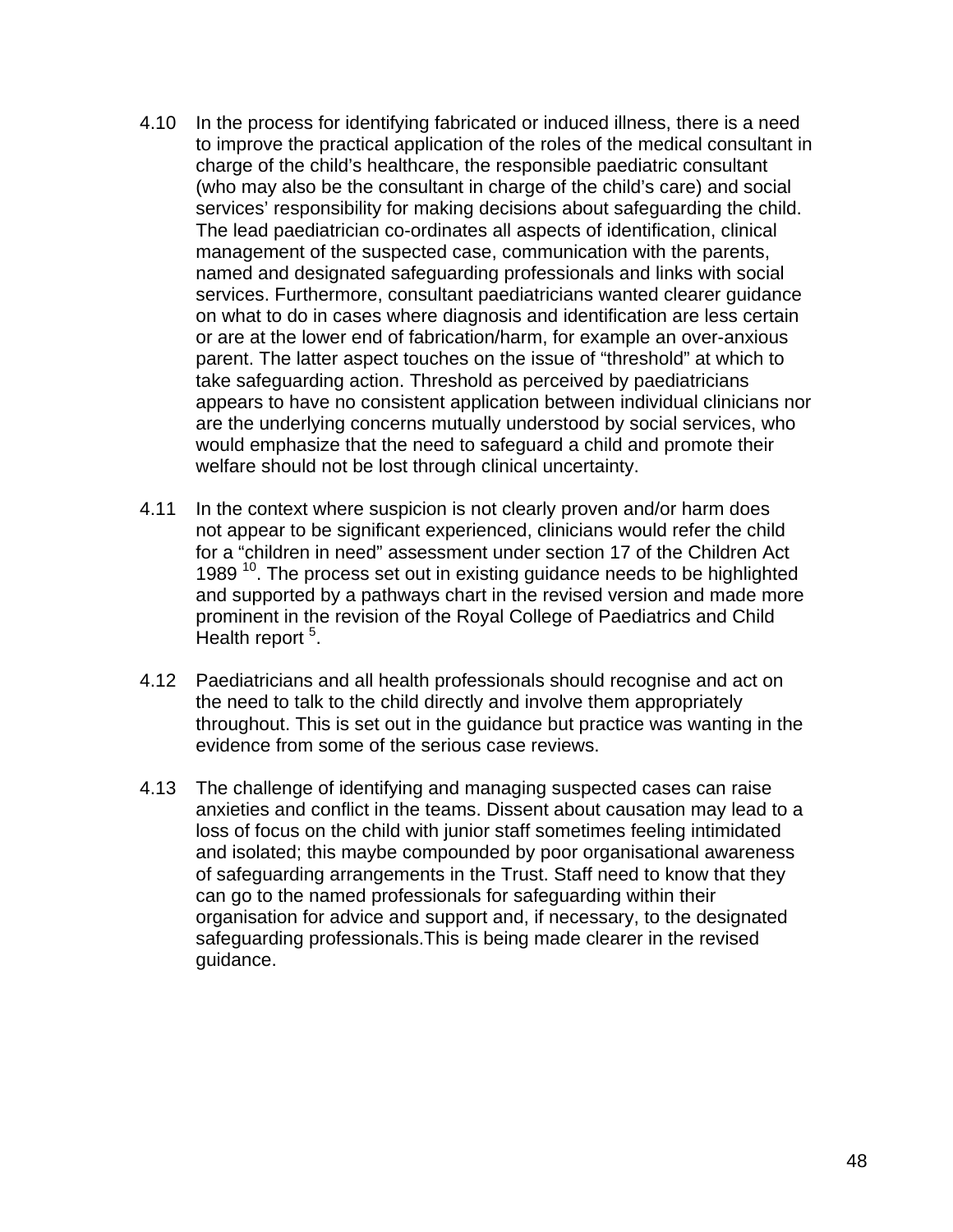#### Organisational systems, governance and performance

- 9. That the Healthcare Commission has regard for the content of this report in its assessment and inspection arrangements.
- 10. As part of promoting the revised guidance on fabricated or induced illness, the Department for Children, Schools and Families should:
	- Remind Local Safeguarding Children Boards to incorporate the guidance into their local procedures and training, setting out in clear terms what is expected of adult mental health services, primary care and general practice and collaboration with the police and other agencies.
	- Ask Local Safeguarding Children Boards to ensure that their members, including Primary Care Trusts, NHS Trusts and Foundation Trusts, bring the guidance to the attention of all their staff, in accessible formats, promoting the pathways chart on fabricated or induced illness to clinicians and staff in all age specialties and services where children and young people are seen.
- 4.14 All health organisations, whether in the NHS or independent health care sector, are required to ensure safeguarding children is an integral part of their governance systems. It was not clear from this review whether such processes were in place within all organisations or who had responsibility for monitoring these processes, with many of those responding to the survey or interviewed, being unclear about or unaware of how these processes functioned within their organisation. Improving patient safety is a key concern of provider healthcare organisations, and the governance arrangements that Boards of healthcare organisations put into place for it should take account of safeguarding children more generally, and the particular systemic risks to fabrication or induction of illness in children and young people who are receiving hospital care (see paragraph 2.19).
- 4.15 Understanding fabricated or induced illness reaches beyond paediatricians and child health; because of the wide-ranging symptoms with which differing manifestations may present and the potential repetition of surgical and diagnostic interventions, professionals in other adult healthcare services where children or young people are seen need to know what to look out for and how to refer, where appropriate.
- 4.16 Where parental or a carer's mental illness might be an issue, the difficulty of engaging adult and forensic psychiatry in assessing for the presence of a mental illness or in recognising the need of the children involved is a recurrent theme of the serious case reviews analysed. This is a common concern in safeguarding children from all forms of abuse. Similar issues of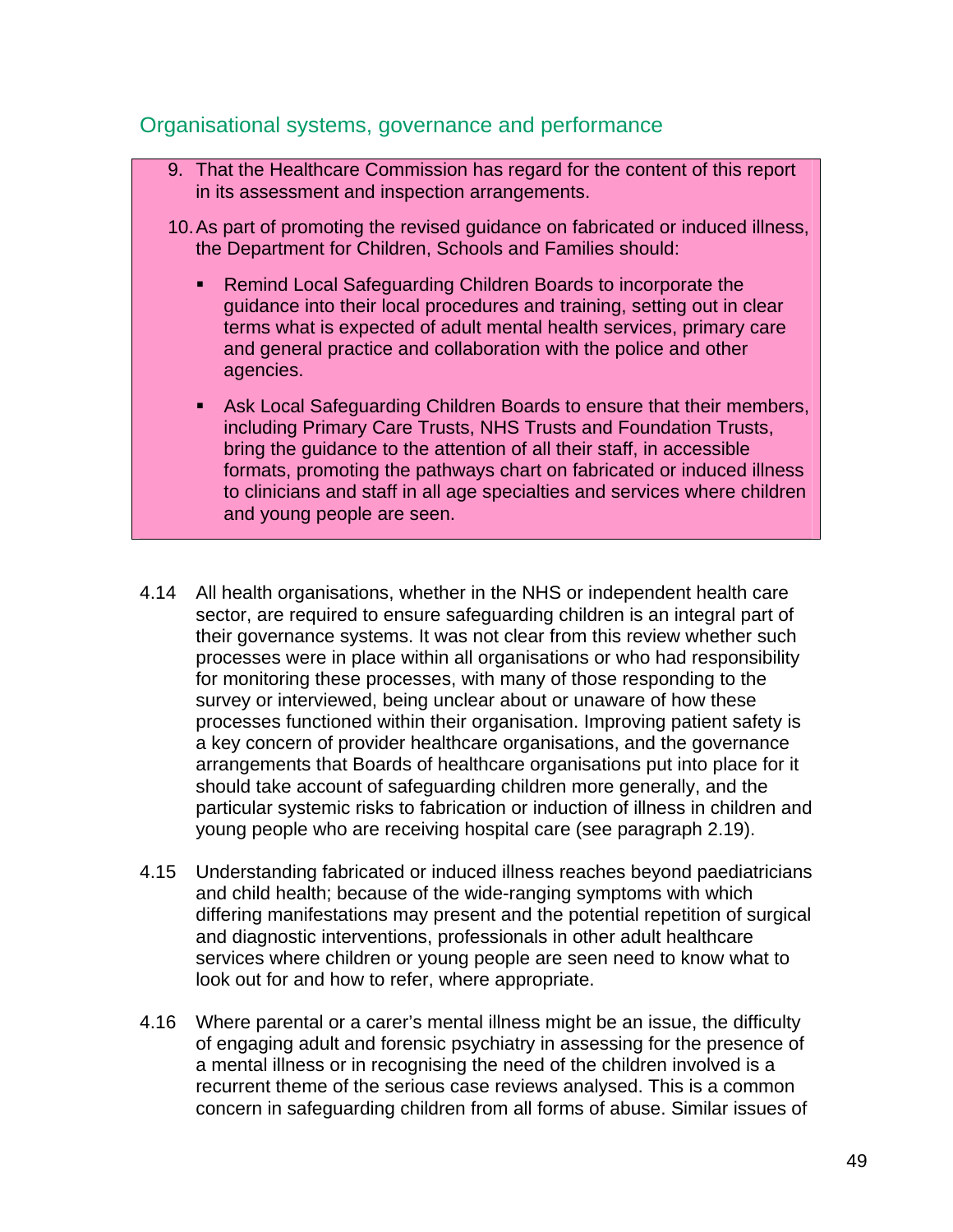engagement with GPs were reported in the survey follow-up telephone conversations. There were too few GPs in the review to draw any inference but the insights they gave suggested that limited knowledge about local safeguarding arrangements and fabricated or induced illness sometimes act to dampen co-operation with other healthcare professionals and children's services. However, as part of the primary care team, health visitors and school nurses play a significant role in child protection and are able to support GPs and paediatricians in the process. As providers of a universal primary preventive service, health visiting teams see children in a family and social context. This gives them a key role in identifying possible cases of fabricated or induced illness at an early stage and providing some of the support that could prevent an escalation of the problem. Evidence from the Nurse Family Partnerships in the United States, which is being tested in 10 sites in England, was shown through three large-scale trials to reduce abuse and neglect in children  $40,41$ .

- 4.17 Inappropriate use of or frequent requests for medicines may be one of the manifestations of repeated use of health services for some fabricated or induced illness presentations. This may require action at several levels: where fabricated or induced illness is suspected, as a preventive measure, reviews of repeat prescribing for long-term conditions such as epilepsy or diabetes or accurate history-taking and accessing a range of notes held by prescribers, for example, in accident and emergency, walk-in centres, community.
- 4.18 The repeated use of health services, which may characterise some forms of fabrication, may be made easier with the multiplicity of ambulatory care options now available. The coming into being of the electronic national care record NHS Care Record Service and associated Secondary User Uses Service in conjunction with ContactPoint<sup>42</sup> (an information sharing index) should enable clinicians to examine the pattern of health services' use where there are concerns about fabrication or induction.
- 4.19 Patient safety systems play a key part in supporting care that saves lives and prevents harm to people receiving NHS care. Safeguarding children and young people in hospital care, in terms of reducing risks in systems of care, should be integral to promoting patient safety and reporting and learning from adverse events. The needs of children should be identified and addressed in taking forward the implementation of S*afety First: A report for patients, clinicians and healthcare managers 39.*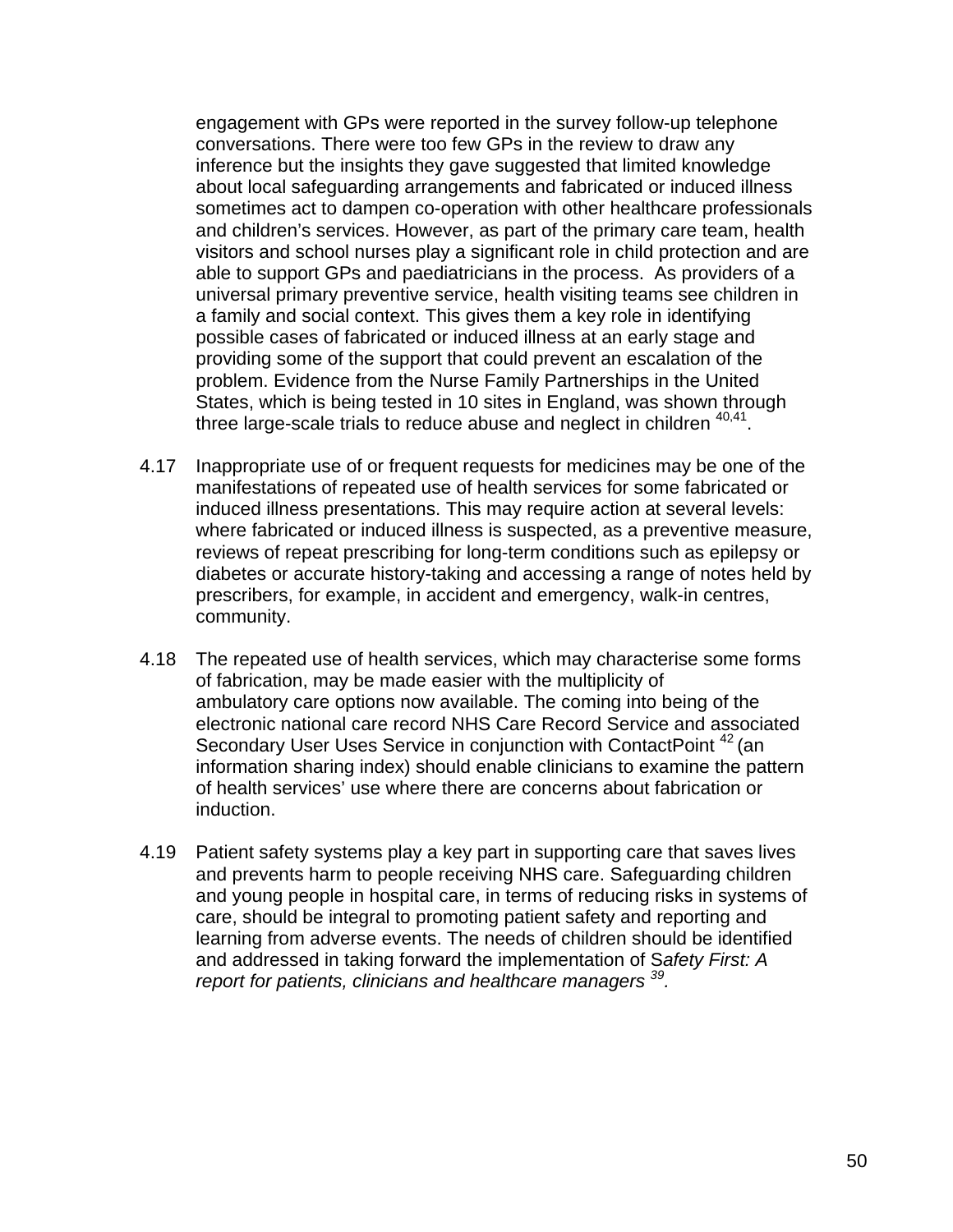## Education and training

- 11. Widely promote the Department for Children, Schools and Families' forthcoming training resources on fabricated or induced illness, *Incredibly Caring DVD,* which is designed to assist with local implementation of the revised guidance on *Safeguarding Children in Whom Illness is Fabricated or Induced*.
- 12. When the revised guidance is published, Local Safeguarding Children Boards should be asked to ensure that their multi-disciplinary and inter-agency safeguarding training programmes include fabricated or induced illness.
- 4.20 *Working Together to Safeguard Children* <sup>4</sup> provides guidance on training and development of staff in strategic and operational roles and on a single and multi-agency basis. Multi-agency approaches are required to promote a common and shared understanding of the roles, responsibilities and contributions of different organisations and professionals. Additional training is needed on the clinical aspects to meet the specialist needs of the different health disciplines. The review findings suggest that confidence in dealing with cases of fabricated or induced illness is improved by training, and particularly on a multi-agency basis. Furthermore, people thought fabricated or induced illness should be included in general training on safeguarding children.
- 4.21 A training package will be launched with the revised guidance on fabricated or induced illness to support its implementation.

### The evidence base

4.22 "Diagnose and be damned, don't diagnose and be damned" is indicative of the dilemma that fabricated or induced illness can sometimes present to doctors. A lucid evidence base is critical for differential diagnosis of the clinical presentation, for example in cases of induced illness, between neglect and organic causes of failure to thrive or between induced illness and rare or unusual medical disorders neglect. Previously contentious conditions such as chronic fatigue syndrome have in the past benefited from delineation from fabricated or induced illness through improved guidelines on diagnosis and clinical management.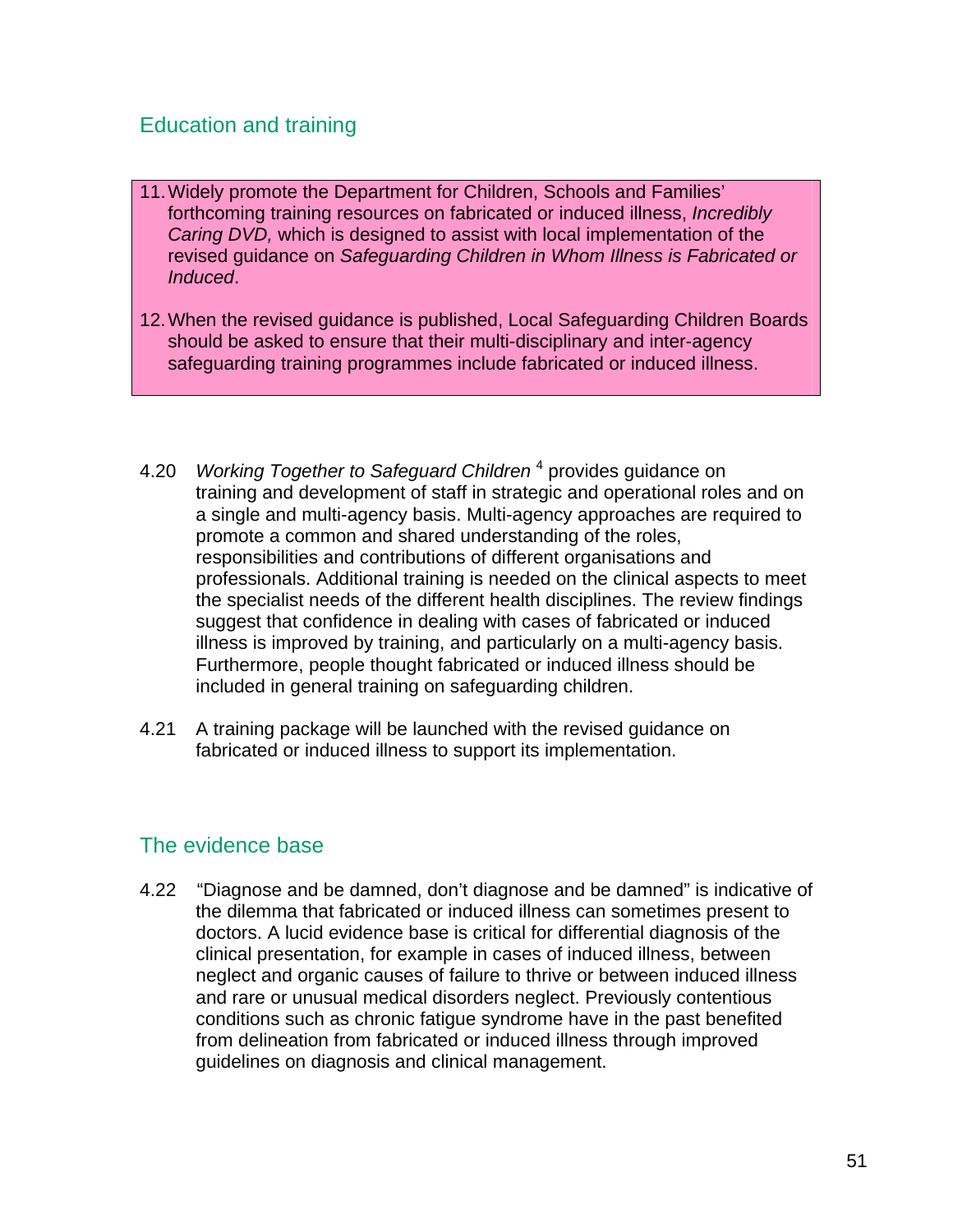- 4.23 This report makes no new proposals because a number of initiatives are underway which would improve the evidence base for practitioners. The National Institute for Clinical Excellence guidelines on recognition of suspected child abuse is expected to be published in 2008. In addition, a jointly funded safeguarding research initiative will deliver a range of evidence-base guidelines to inform both clinical and interdisciplinary professional practice in the area of neglect, emotional abuse and the impact of interventions. Other important outputs from this initiative, which will address a range of concerns pertinent to fabricated or induced illness, include:
	- Best practice on how GPs manage conflicts of interest between family work and acting in the best interests of a child at risk to significant harm;
	- Good practice on communication in the light of parents' experiences of being suspected of child abuse;
	- Tools for Local Safeguarding Children Boards to evaluate the effectiveness and impact of their training programmes.
- 4.24 Finally, proposals in *Bearing Good Witness* <sup>43</sup> for a national knowledge service to help improve the evidence base available to medical expert witnesses should, when established, assist in providing an up-to-date analysis of the facts in some of the difficult areas of clinical diagnosis and management.

## **Conclusion**

- 4.25 Fabricated or induced illness is a form of child abuse occurring across a spectrum of presentations. A major problem and a common factor identified in public inquiries and serious case reviews of child abuse over the past three decades is that quite often, existing guidance and procedures have not been followed. The key issues these inquiries have raised include difficulties with multi-agency working and training, poor or non-existent area-wide safeguarding/child protection procedures, poor communication and poor clarity about responsibilities.
- 4.26 This review has highlighted similar findings and furthermore highlights the challenging and difficult nature that clinicians experience in identifying and managing cases. It is clear that some modification is needed to current guidance to clarify roles and responsibilities in clinical management in the healthcare sector and decisions about safeguarding. However, Primary Care Trusts, NHS Trusts and Foundation Trusts also need to play their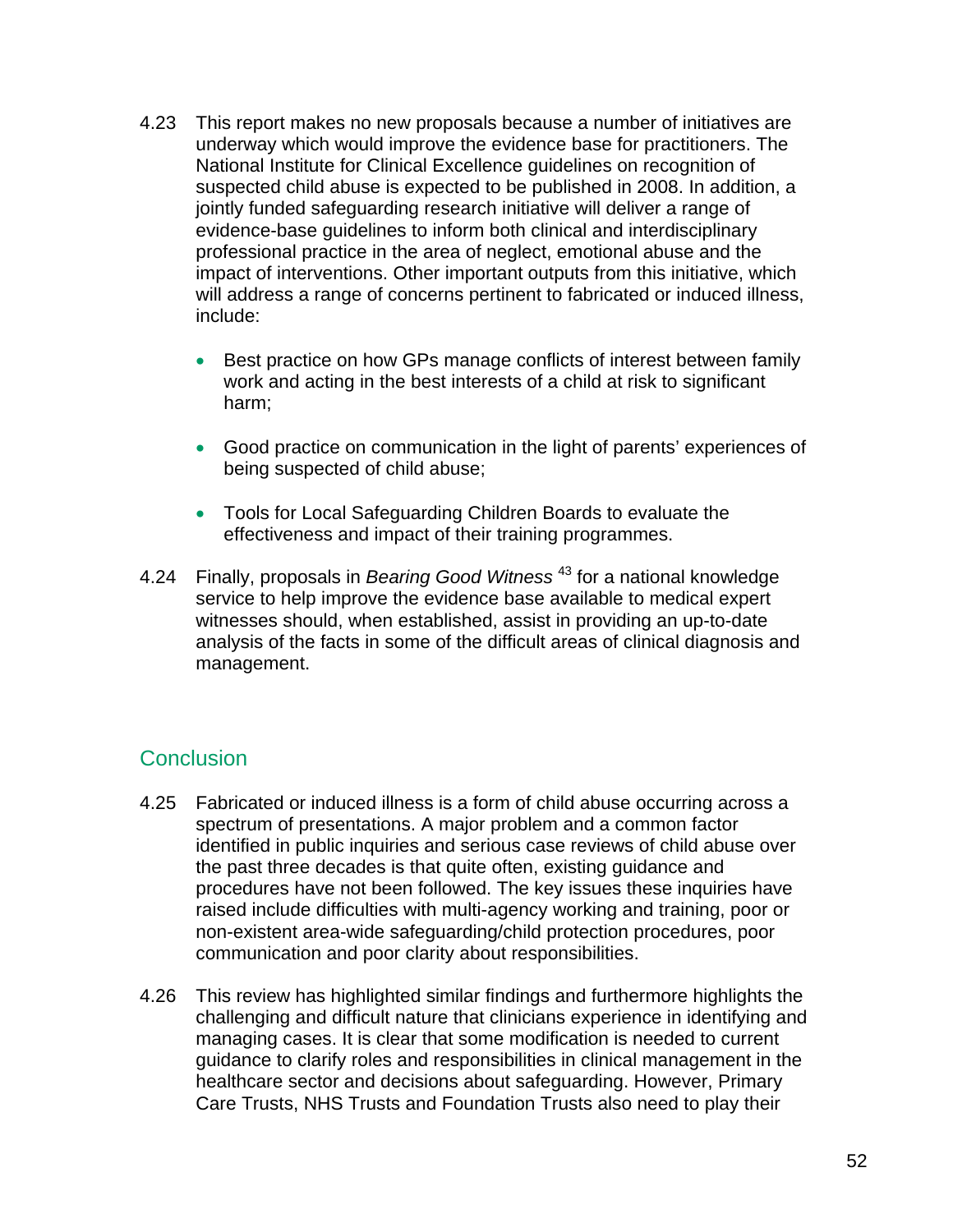part in the work of Local Safeguarding Children Boards to ensure that the governance, procedural and training arrangements agreed for safeguarding children and young people from fabricated or induced illness are in place and working well. Local Safeguarding Children Boards are the cornerstone in co-ordinating the work of agencies and professionals in safeguarding children and young people and minimising risks to harm. Strategic Health Authorities, Primary Care Trusts, NHS Trusts and Foundation Trusts are statutory members of the Boards. The recommendations of the review report need to be reflected in the development of their work.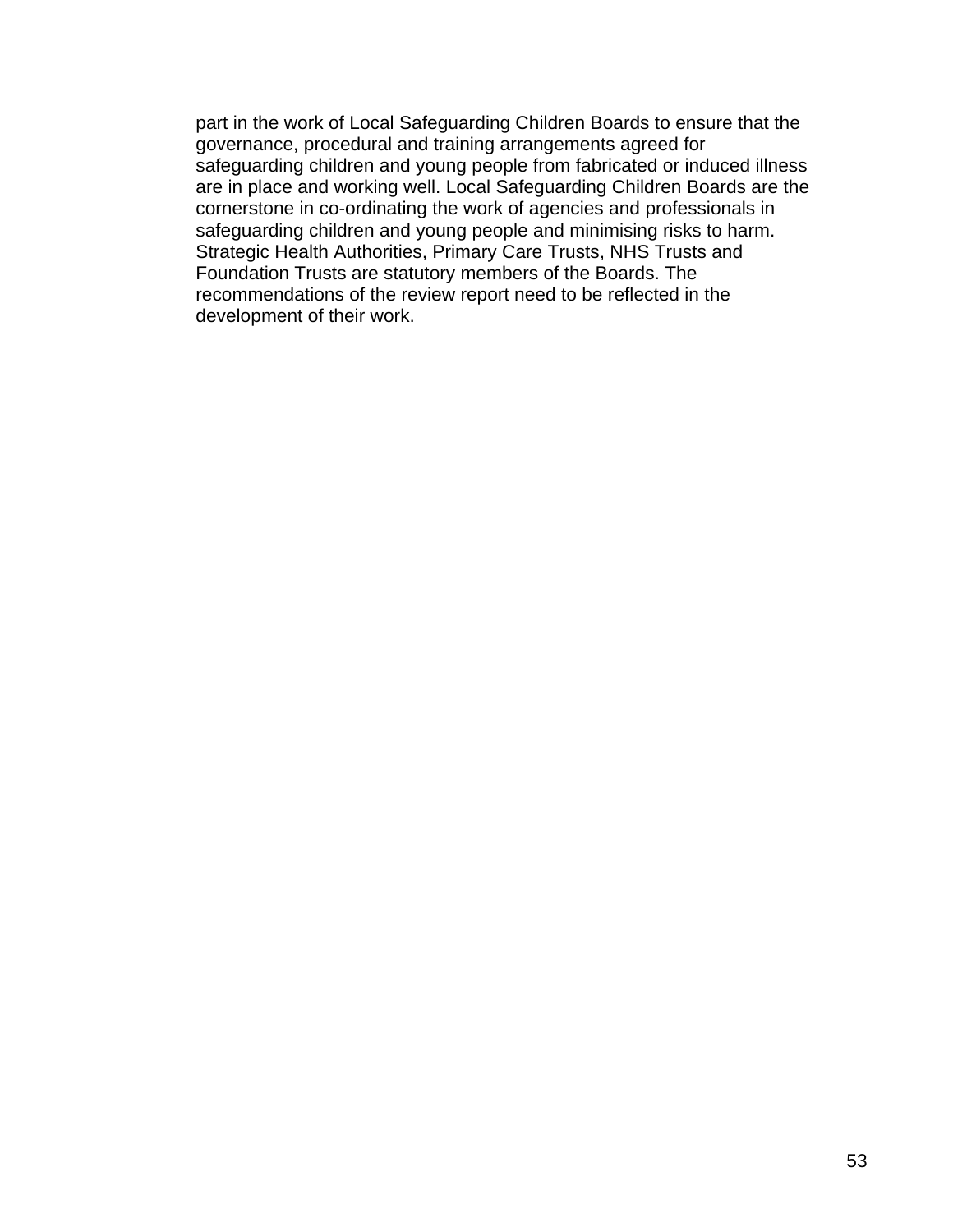# Annex A:

#### **ADVISORY GROUP MEMBERSHIP**

Anne Green Consultant Biochemist, Director of Neonatal Screening and Inherited

Anne Orton **Ofsted** Betty Lynch **Representing - ADSS, Chair of the Children & Families Committee,** 

Hampshire County Council Brian Toft Research Director, Marsh Risk Consulting Carole Mattock **South East Coast Strategic Health Authority Children's Lead** Christopher Verity Neurologist, Cambridge Craig Ferris Nurse Consultant, Safeguarding Children David Jones Paediatrician, Oxford Donna Kinnair CPHVA/Amicus Union Danya Glaser Child and Adolescent Psychiatrist, Great Ormond Street Hospital Jean Price Community Paediatrician, Southampton Designated Doctor with experience of fabricated or induced illness Dr. Rosalyn Proops Named Doctor with experience of fabricated or induced illness Fiona Smith Royal College of Nursing Gwen Adshead Adult Psychiatrist, Broadmoor, Berkshire Harvey Marcovitch Paediatrician Ian Wong **Director, Centre for Paediatric Pharmacy Research** Jan Horwath Professor of Child welfare, Sheffield University Jane Ratcliffe Paediatric Intensive Care Society, and Alder Hey Children's Hospital Karen Carruthers Social Worker with experience of fabricated or induced illness Kathy Dickinson **National Clinical Governance Support Team** Kathy James National Association of Head Teachers Lucy Thorpe Policy Advisor, National Society for Protection of Cruelty to Children Maddie Blackburn Healthcare Commission Mary Eminson Child and Adolescent Psychiatrist Neela Shabde Named Doctor with experience of fabricated or induced illness Pauline Lambert Designated Nurse with experience of fabricated or induced illness Peter Fleming Paediatrician, Bristol Adrian Newland **Royal College of Pathologists** Rob Grinsted **Royal College of General Practitioners** Sheila Adam Director of Public Health, NE London SHA Terence Stephenson National Patient Safety Agency Terry Grange **Association of Chief Police Officers, Chief Constable, Wales** 

Metabolic Disorders Services, Birmingham Children's Hospital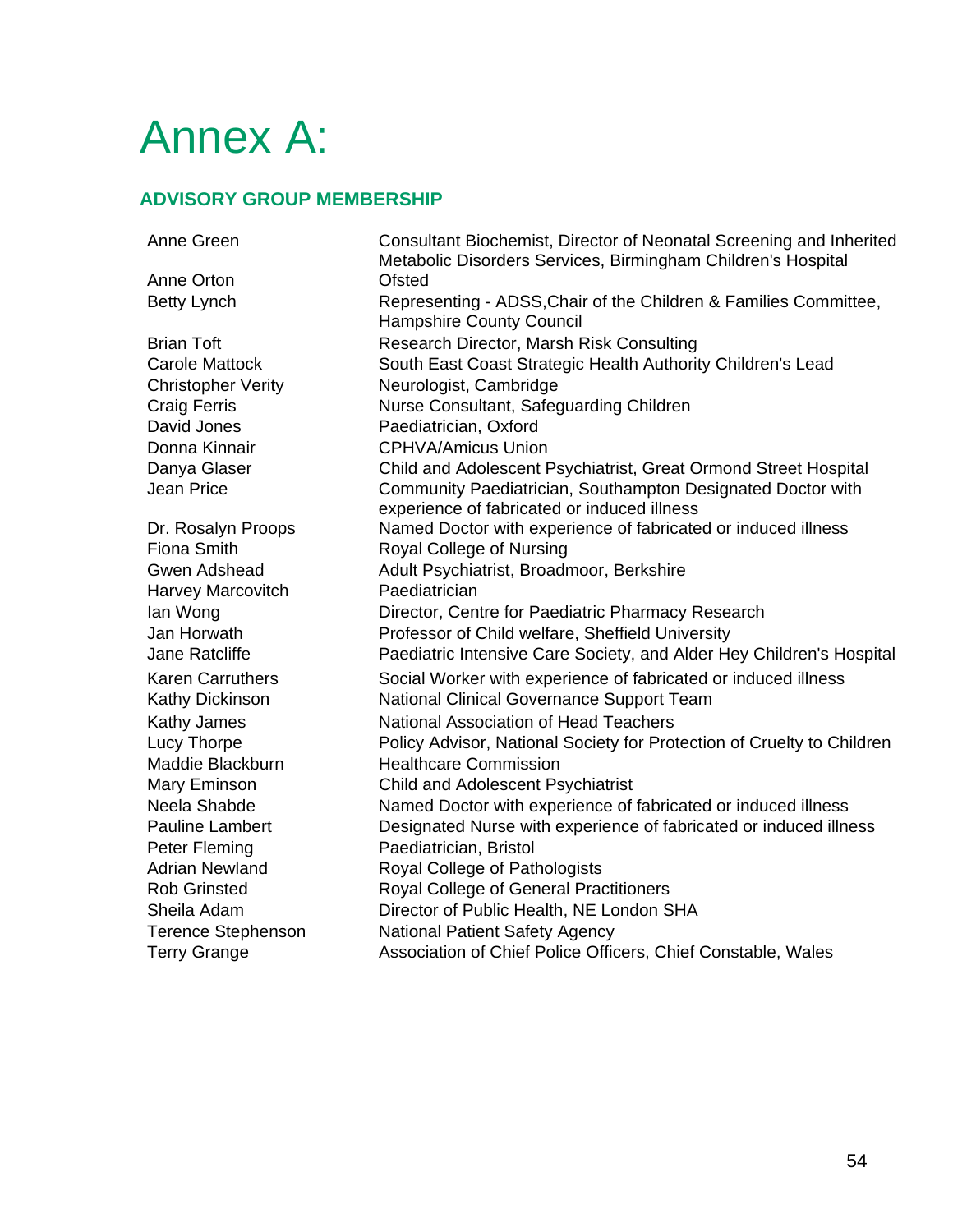# Annex B:

# **Summary of methodology for gathering evidence**

The review's methodology consisted of four components:

- A web-based anonymous staff attitude survey (and where the respondent agreed a follow-up telephone conversation);
- Structured conversations:
- Case analysis of serious case reviews; and
- A broad range of multi-professional focus groups.

The web based survey/follow-up conversations were conducted to establish the extent of the awareness of existing fabricated or induced illness guidance, how staff use the guidance, what helps and what more can be done to achieve effective implementation. A wide range of health and social care professionals (including managers) were targeted through internal and external bulletins, newsletters and through the Royal Colleges and professional bodies.

Of the 30 or so respondents to the survey who indicated a willingness to participate in a follow-up telephone interview 22 were interviewed by phone (the others being unavailable in the timescales) and included consultant paediatricians and psychiatrists, named and designated doctors and nurses, GPs, and social workers.

Structured conversations A further 21 semi-structured interviews or conversations were undertaken with staff from teams who have been involved in fabricated or induced illness work with a particular focus on paediatricians. Participants were identified through the Advisory Group members and other professional links.

An analysis of serious case reviews was planned to examine 10 serious case overview reports available in the public domain, since the guidance was published in 2002. Requests for assistance in identifying reviews were made to the Department for Education and Skills, Commission for Social Care Inspection, Advisory group members and a range of professional bodies. In the event, only four serious case reviews' overview reports were forthcoming.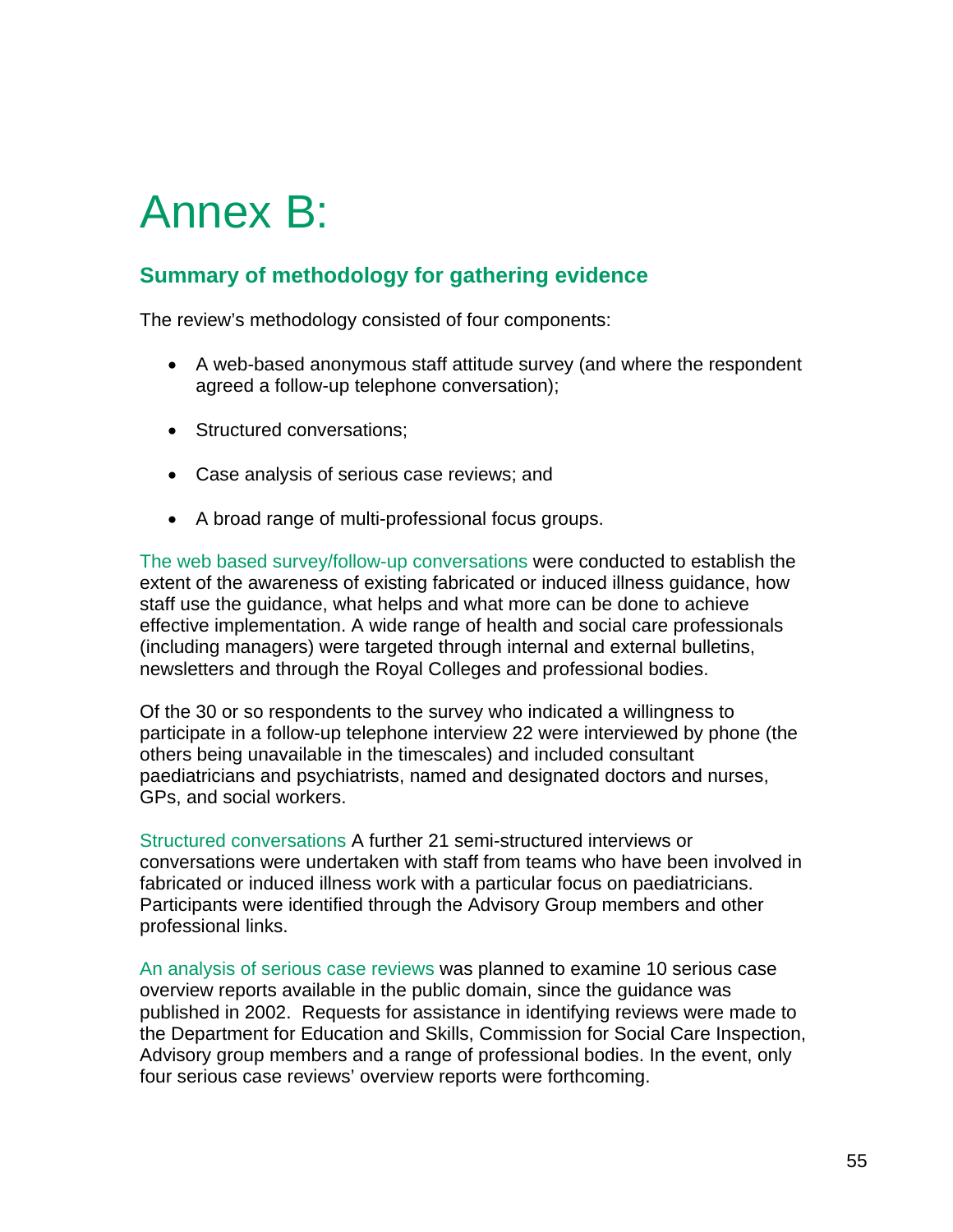Focus groups were used to test the emerging themes from the staff attitude survey and semi-structured interviews. Seven meetings were held with multiagency professional groups in different areas of the country including GPs, accident and emergency consultants, education and children's social care professionals.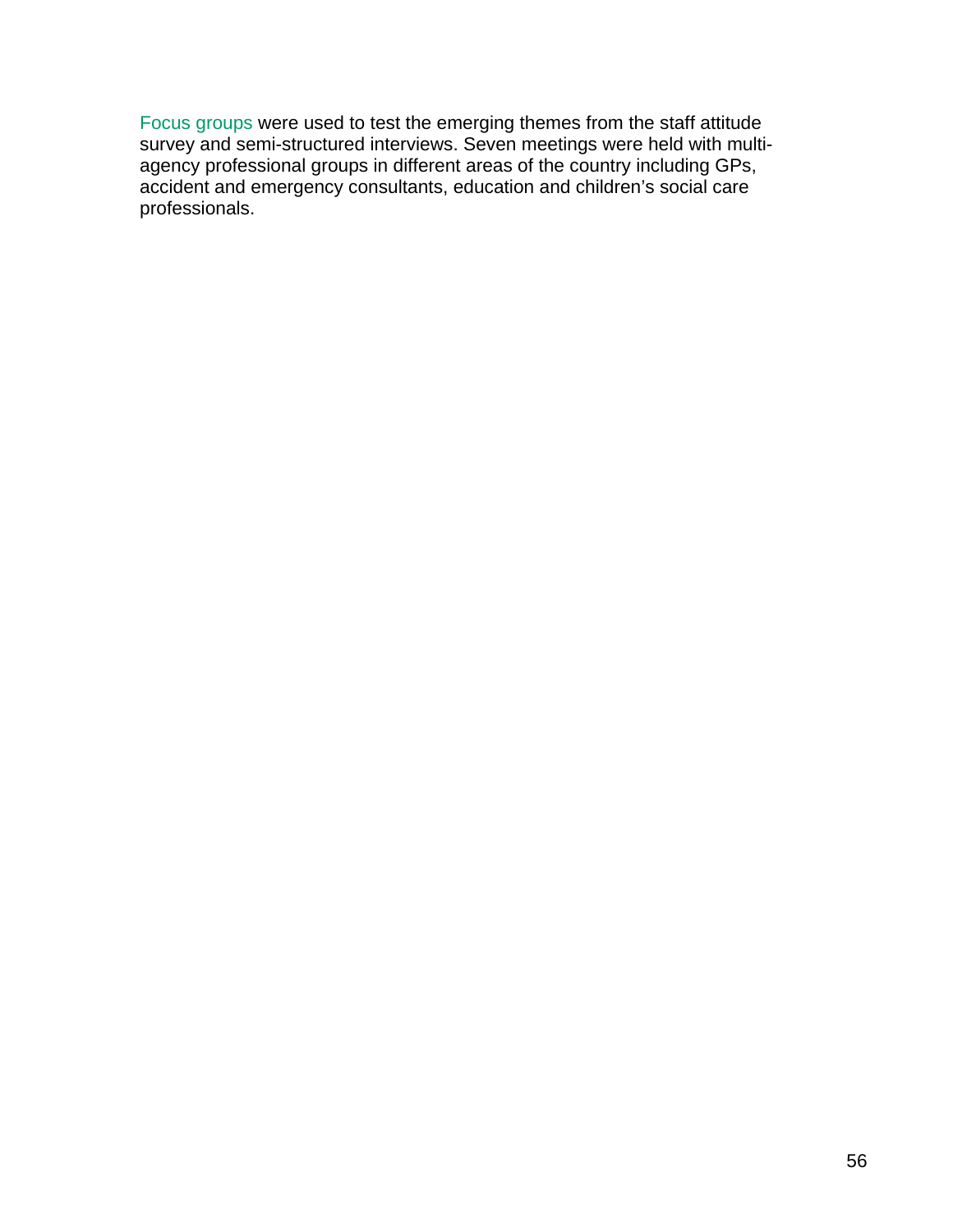# Annex C:

### **Online survey of staff attitudes - organisation type definition and number of respondents**

| <b>Organisation type</b> | Organisation respondents work for         | <b>Number of</b><br>respondents |
|--------------------------|-------------------------------------------|---------------------------------|
| <b>NHS Trusts</b>        | <b>Acute NHS Trust</b>                    | 254                             |
|                          | <b>Children's NHS Trust</b>               | 19                              |
|                          | <b>Foundation Trust</b>                   | 23                              |
|                          | <b>Other NHS Trust</b>                    |                                 |
| <b>Acute Total</b>       |                                           | 297                             |
| <b>PCT</b>               | <b>Health and Social Care Trust</b>       | 5                               |
|                          | Multi-agency or Children's Trust          |                                 |
|                          | arrangement                               | 3                               |
|                          | Partnership arrangement                   | 3                               |
|                          | <b>Primary Care Trust</b>                 | 179                             |
|                          | Other PCT                                 | 3                               |
| <b>PCT Total</b>         |                                           | 193                             |
| Other                    | <b>Combined Social Services/Education</b> | 4                               |
|                          | Education                                 | 4                               |
|                          | <b>General Practice</b>                   | 4                               |
|                          | Independent sector                        | $\overline{2}$                  |
|                          | <b>Mental Health Trust</b>                | 14                              |
|                          | <b>Social Services</b>                    | 4                               |
|                          | <b>Sure Start</b>                         |                                 |
|                          | Voluntary organisation                    |                                 |
|                          | <b>Other Organisation Type</b>            |                                 |
| Other Total              |                                           | 45                              |
| Total respondents        |                                           | 535                             |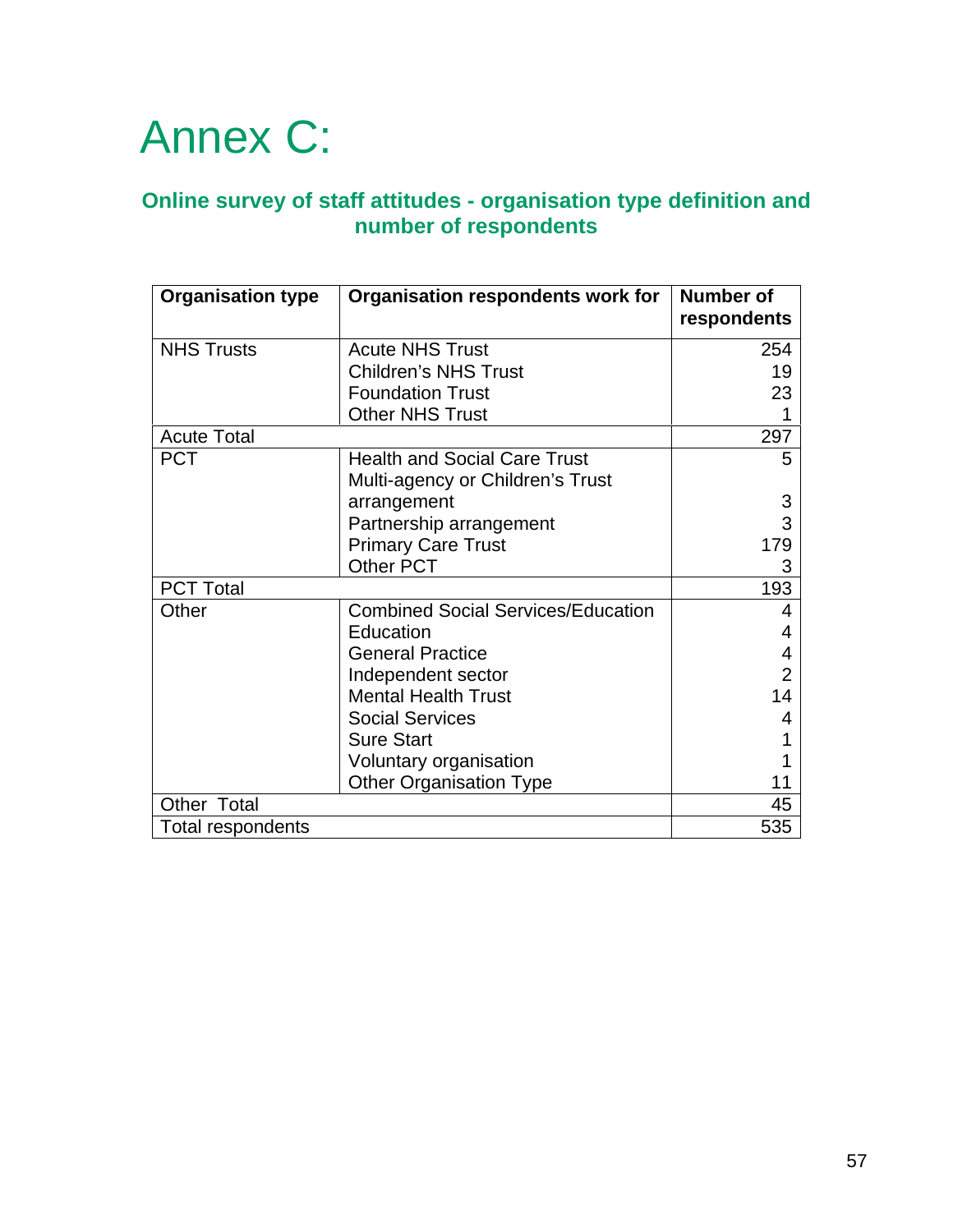# Annex D:

# **Online survey of staff attitudes - staff group definitions and number of respondents**

| <b>Staff Group</b>                | <b>Respondent's Job Title</b>             | <b>Number of</b><br><b>Respondents</b> |
|-----------------------------------|-------------------------------------------|----------------------------------------|
|                                   | Consultant paediatrician - community      |                                        |
| Consultant paediatrician          | based                                     | 58                                     |
|                                   | Consultant paediatrician - hospital based | 129                                    |
|                                   | Other consultant paediatric medical role  | 7                                      |
| Consultant paediatrician Total    |                                           | 194                                    |
|                                   | Child protection adviser/manager of a CP  |                                        |
| Specialist child protection       | team                                      | 24                                     |
|                                   | Consultant - nurse                        | 15                                     |
|                                   | <b>Health visitor</b>                     | 48                                     |
|                                   | School nurse                              | 13                                     |
|                                   | Other specialist child protection         | 43                                     |
| Specialist child protection Total |                                           | 143                                    |
| Other role                        | Allied health professional                | 4                                      |
|                                   | Career grade paediatrician                | 15                                     |
|                                   | <b>Consultant - CAHMS</b>                 | $\overline{2}$                         |
|                                   | Consultant – forensic psychiatry          | 1                                      |
|                                   | Consultant - medical                      | 1                                      |
|                                   | Consultant - nurse                        | 4                                      |
|                                   | General practitioner                      | 9                                      |
|                                   | Midwife                                   | 5                                      |
|                                   | Other non-consultant paediatric role      | 8                                      |
|                                   | Practice nurse                            | 1                                      |
|                                   | Registered children's nurse               | 41                                     |
|                                   | Registered learning disabilities nurse    |                                        |
|                                   | Registered mental health nurse            | 3                                      |
|                                   | Registered nurse                          | 13                                     |
|                                   | Senior House Officer - paediatrics        | 5                                      |
|                                   | Social services - other                   | 5                                      |
|                                   | Social work team leader                   | $\overline{c}$                         |
|                                   | Social work team leader in community      | $\overline{2}$                         |
|                                   | Social worker based in a hospital working |                                        |
|                                   | with children                             | 1                                      |
|                                   | Specialist registrar in paediatrics       | 41                                     |
|                                   | Other role- not listed                    | 34                                     |
| Other role total                  | 198                                       |                                        |
| <b>Total respondents</b>          |                                           | 535                                    |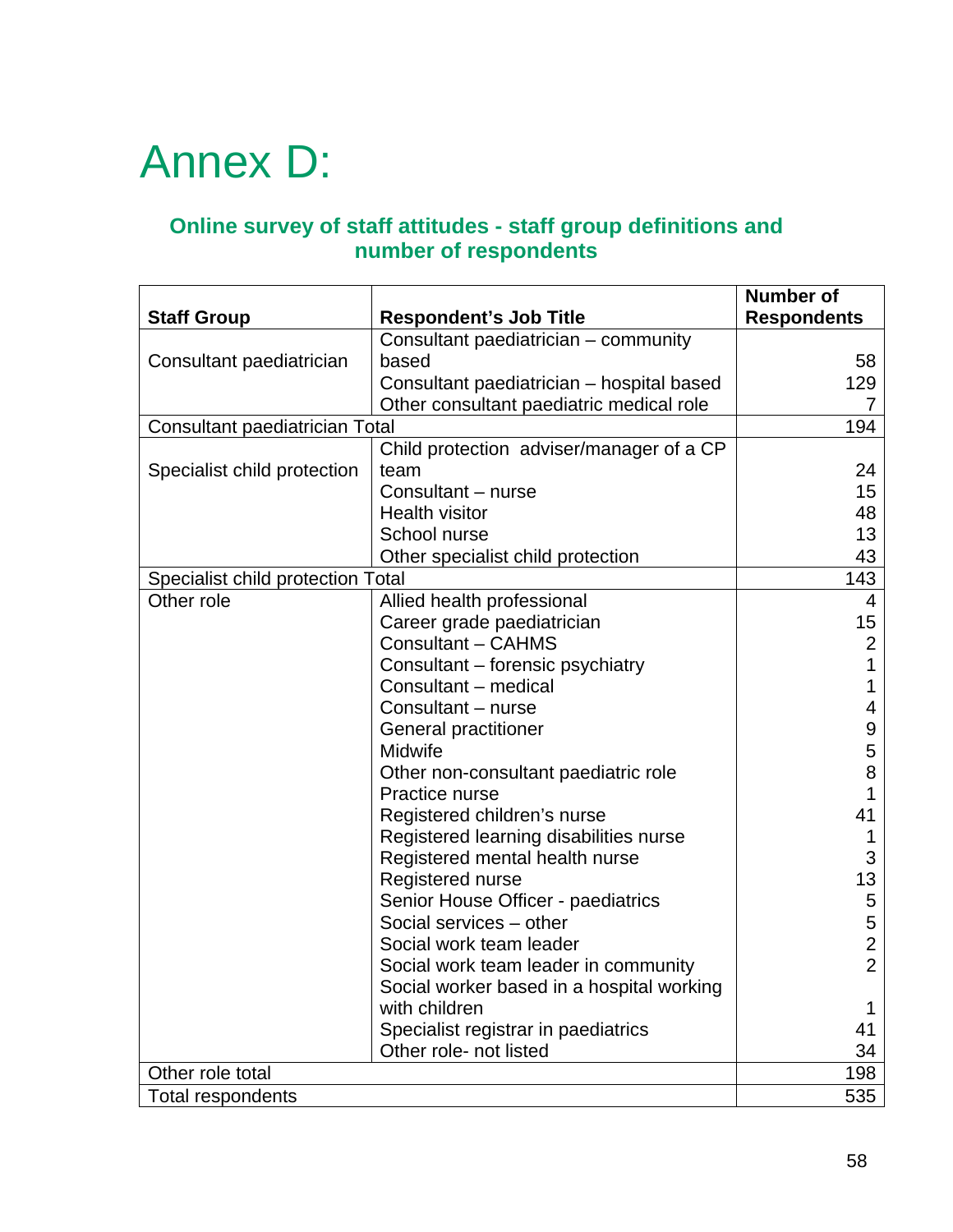# Annex E:

# **Examples of Good Practice**

#### **1. Local Safeguarding Children Board, London Borough of Harrow**

The London Borough of Harrow and relevant NHS Trusts have worked together to create a senior group of doctors, nurses and other relevant professionals to form a group that staff can use for consultation when NHS staff or other professionals have concerns that a case may be fabricated or induced illness. To support this work, they have developed a protocol which explains how professionals can access this group and what it can offer. The group also play a role in providing support for members of staff who are involved in cases of fabricated or induced illness which they do either directly or by ensuring that this is provided by an appropriate person.

In a similar way, Brighton and Hove Children and Young People's Trust are developing a reference group for discussing cases of fabricated or induced illness

#### **2. Southampton Primary Care Trust and Southampton University Hospitals Trusts (SUHT)**

These two organisations have developed local systems to ensure that there is multi-professional liaison between community paediatricians and community staff and their acute hospital trust colleagues. Agreement has been reached that where there are concerns about a child, the child will always be admitted to hospital under the same consultant paediatrician.

The Designated and Named professionals for child protection/safeguarding are involved from the earliest stage in all cases of actual or potential fabricated or induced illness and facilitate child protection strategy meetings, staff support and reflective practice groups. The fabricated or induced illness child protection strategy meetings are always chaired by a senior Social Worker and attended by a D.S. or above from the local police Child Abuse Investigation Unit along with the Designated and Named child protection professionals. Multi-agency, combined family chronologies are produced in all such cases. Awareness has been successfully raised amongst staff via training on the SUHT monthly child protection professional study days leading to earlier identification of such cases. Topic specific Fabricated or Induced Illness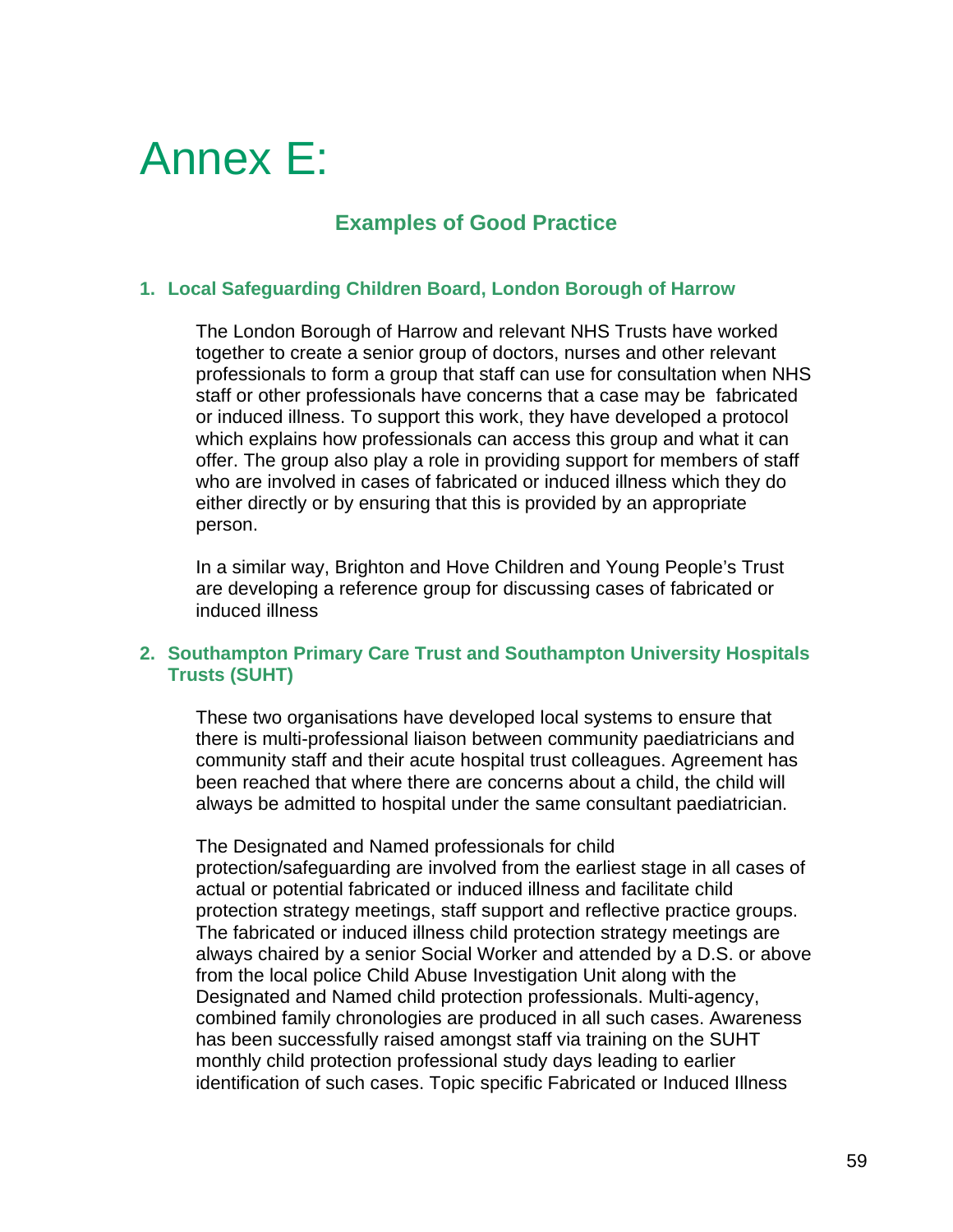half study days are planned for 2008 to further raise awareness amongst hospital staff.

#### **3. Central Manchester and Manchester Children's University Hospitals NHS Trust**

These two trusts have produced guidelines for the management of fabricated and induced illness which contain an audit tool with related standards for managing cases, a template for creating chronologies and specific guidance about the handling of individual cases. These have been distributed to Primary Care Trusts in the area.

#### **4. Hertfordshire County Council and their local area child protection committee (now Local Safeguarding Children Board)**

Working together, these organisations have worked with key professionals in their local area to raise awareness of fabricated or induced illness. They have encouraged the development of a best practice approach by wherever possible convening early multi-agency "professionals" meetings to consider cases where fabricated or induced illness may be a possibility. They have found it is essential that all key professionals, including the GP and any consultants who have worked with the child, attend this meeting and contribute to the creation of a chronology. The police are also invited to attend. The meeting is chaired by a senior officer with safeguarding knowledge and would not include parents but a key part of the meeting would be to agree what needs to be done about informing and involving them. These meetings are not easy to set up and administer but have been found to be invaluable in promoting a focus on the needs of the child and encouraging sharing between agencies about how to proceed.

#### **5. Template for cases of fabricated or induced illness**

The serious case review report to the Cumbria Child Protection committee (March 2004) contains a useful template "Warning signs of fabricated or induced illness". This was produced by the serious case review group who worked on the case of MD and is designed to "trigger" a professional into realising that things are not quite right and to give an indication as to whether fabricated or induced illness is a possibility.

[www.cumbrialscb.com/pagesall.aspx?id=296](http://www.cumbrialscb.com/pagesall.aspx?id=296)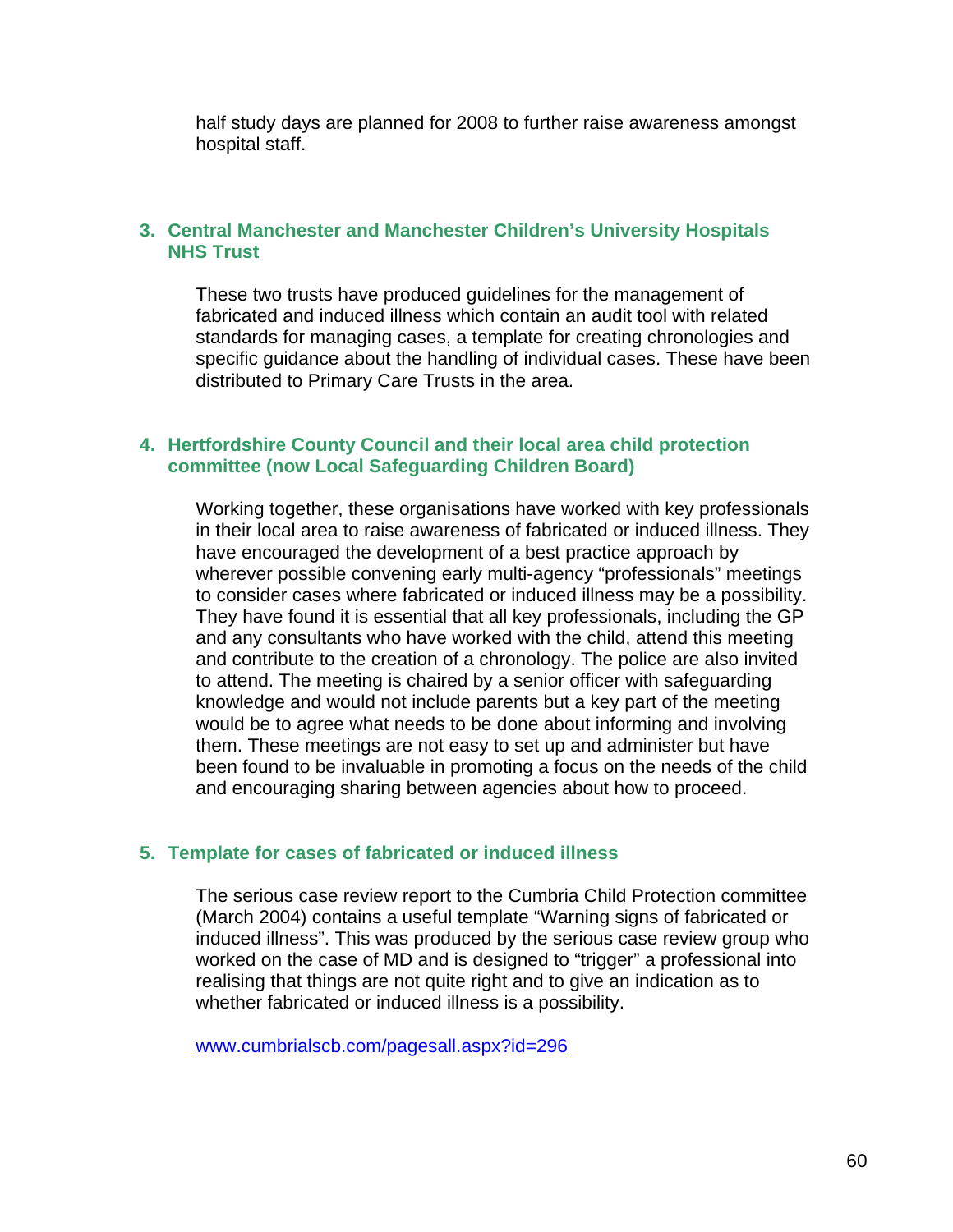#### **6. Policies for working with possible/actual cases of fabricated or induced illness when children are in hospital - Great Ormond Street**

Great Ormond Street Hospital for Sick Children has developed a number of policies and procedures to support their staff in working with cases of or potential cases of fabricated or induced illness. These include a general policy on the management of fabricated or induced illness in the acute setting and a policy on observation and supervision of children.

Contact: Admin Manager Psychosocial and Family Services/Child Protection 020 7405 9200 ext 1127 [GuthrC@gosh.nhs.uk](mailto:GuthrC@gosh.nhs.uk_)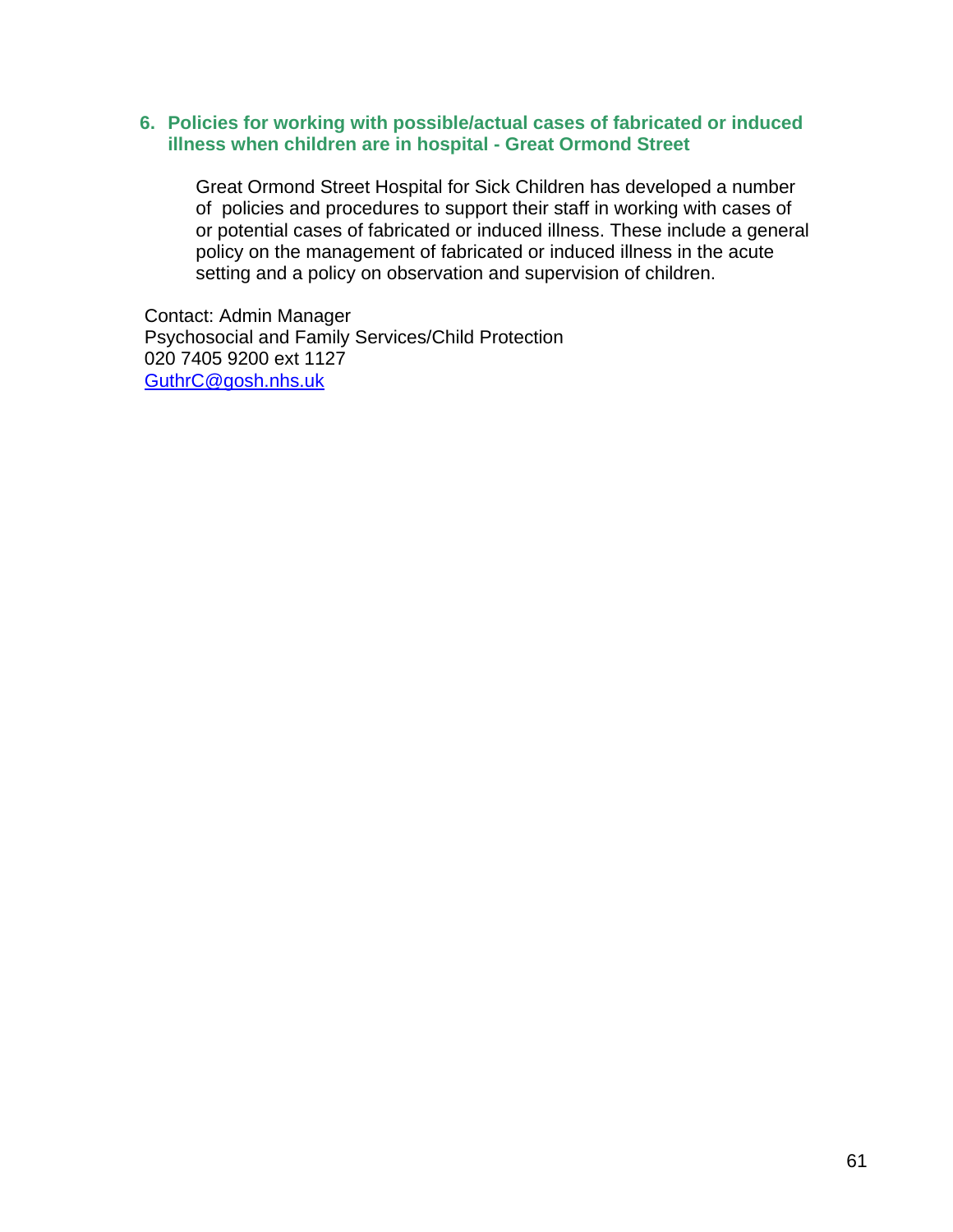# **REFERENCES**

- 1. Department of Health, Home Office, Department for Education and Skills, Welsh Assembly Government (2002). *Safeguarding Children in Whom Illness is Fabricated or Induced.* London: Department of Health. [www.dh.gov.uk/en/Publicationsandstatistics/Publications/PublicationsPolic](http://www.dh.gov.uk/en/Publicationsandstatistics/Publications/PublicationsPolicyAndGuidance/DH_4008714) [yAndGuidance/DH\\_4008714](http://www.dh.gov.uk/en/Publicationsandstatistics/Publications/PublicationsPolicyAndGuidance/DH_4008714)
- 2. *Safeguarding Children in Whom Illness is Fabricated or Induced,*  supplementary guidance to *Working Together (2008) London:* Department for Children, Schools and Families
- 3. Department for Education and Skills (2002) (updated 2006) *Working Together to Safeguard Children: a guide to inter-agency working to safeguard and promote the welfare of children.* London: Department for Education and Skills. [www.everychildmatters.gov.uk](http://www.everychildmatters.gov.uk/)
- 4. Royal College of Paediatrics and Child Health (2002 updated 2003). *Fabricated or Induced Illness by Carers,* with updated references April 2003London: Royal College of Paediatrics and Child Health. [www.rcpch.ac.uk/ publications/ recent\\_ publications /FII.pdf](http://www.everychildmatters.gov.uk/)
- 5. Cm 5730 (2003). *The Victoria Climbie Inquiry. Report of an Inquiry by Lord Laming.* London: The Stationery Office. [www.victoria-climbie-inquiry.org.uk/finreport/finreport.htm](http://www.victoria-climbie-inquiry.org.uk/finreport/finreport.htm)
- 6. Chief Inspectors of Social Services, Commission for Health Improvement, Her Majesty's Chief Inspector of Constabulary, Her Majesty's Chief Inspector of the Crown Prosecution Service, Her Majesty's Chief Inspector of the Magistrates' Courts Service, Her Majesty's Chief Inspector of Schools, Her Majesty's Chief Inspector of Prisons, Her Majesty's Chief Inspector of Probation (2002). *Safeguarding Children – A joint Chief Inspectors' Report on Arrangements to Safeguard Children.* London: Department of Health.
- 7. Department for Education and Skills (2004). *Every Child Matters: Change for Children.* London: Department of Health. [www.everychildmatters.gov.uk](http://www.everychildmatters.gov.uk/)
- 8. Department for Education and Skills, *Children Act 2004*. London: HMSO [www.dfes.gov.uk/publications/childrenactreport](http://www.dfes.gov.uk/publications/childrenactreport)
- 9. The Children Act !989, [http://www.opsi.gov.uk/acts/acts1989/Ukpga\\_19890041\\_en\\_1.htm](http://www.opsi.gov.uk/acts/acts1989/Ukpga_19890041_en_1.htm)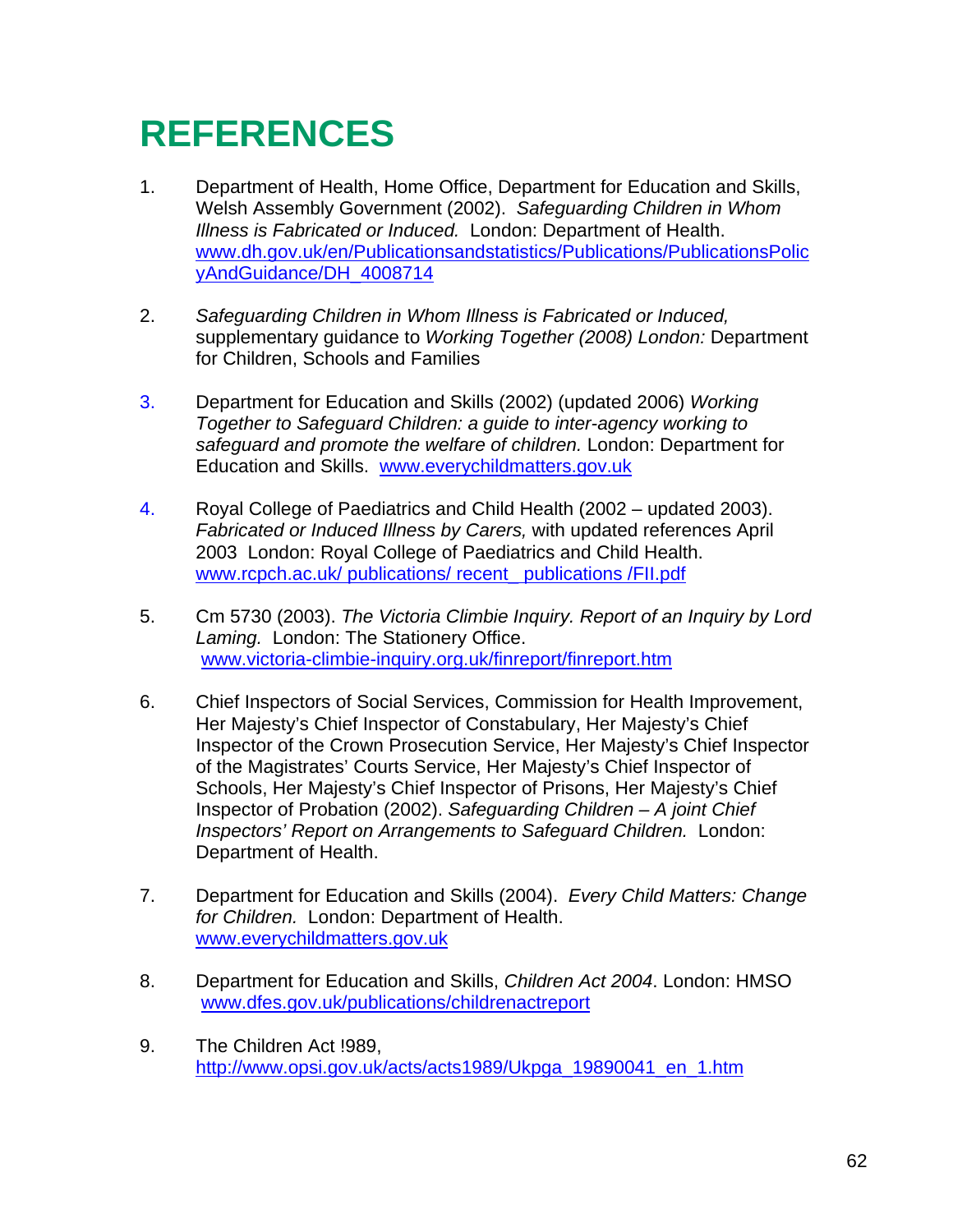- 10. McClure R J, Davis, P M, Meadow S R and Sibert J R (1996). *Epidemiology of Munchausen Syndrome By Proxy: non-accidental poisoning and non-accidental suffocation*. Archives of Disease in Childhood. 75: 57 – 61.
- 11. Denny SJ, Grant CC, Pinnock R. Epidemiology of Munchausen syndrome by proxy in New Zealand. Jounrnal of Paediatricians. Child Health (2001) 37, 240-243.
- 12. Postlethwaite R J and Eminson M (2000) *Munchausen Syndrome by Proxy abuse: a practical approach.* Oxford: Butterworth-Heinmann.
- 13. Meadow R (1977) *Munchausen Syndrome by Proxy. The hinterland of child abuse*. Lancet. Ii: 343 – 345.
- 14. Bools C N (1996) *Factitious Illness by Proxy: Munchausen Syndrome by Proxy*. British Journal of Psychiatry. 169: 268 – 275.
- 15. Jones D P H and Bools C N (1999). *Factitious illness by proxy.* In David T J (ed) Recent Advances in Paediatrics*.* 17 pp 57 – 71. London: Churchill Livingstone.
- 16. Gray J, Bentovim A and Milla P (1995). *The treatment of children and their families where induced illness has been identified.* In Horwath J and Lawson B (eds) (1995) *Trust Betrayed? Munchausen Syndrome by Proxy – inter-agency child protection and partnership with families.* London: National Children's Bureau.
- 17. Lazenbatt A and Freeman R 2006. *Recognizing and reporting child physical abuse: a survey of primary care professionals*. Journal of Advanced Nursing 56(3), 227-236.
- 18. Royal College of Paediatrics and Child Health (2003) *Child protection Complaints Survey.* www.rcpch.ac.uk/Health-Services/Child-Protection/Child-Protection-Publications
- 19. Sheridan M (2003). *The deceit continues: an updated literature review of Muchausen Syndrome by Proxy*. Child Abuse and Neglect. 27: 431 – 451.
- 20. Department of Health (2001). *The report of the public inquiry into children's heart surgery at Bristol Royal Infirmary: Learning from Bristol.*  (The Kennedy Report). London. Department of Health.
- 21. Home Office (2004). *The Bichard Inquiry Report*. London: Stationery Office.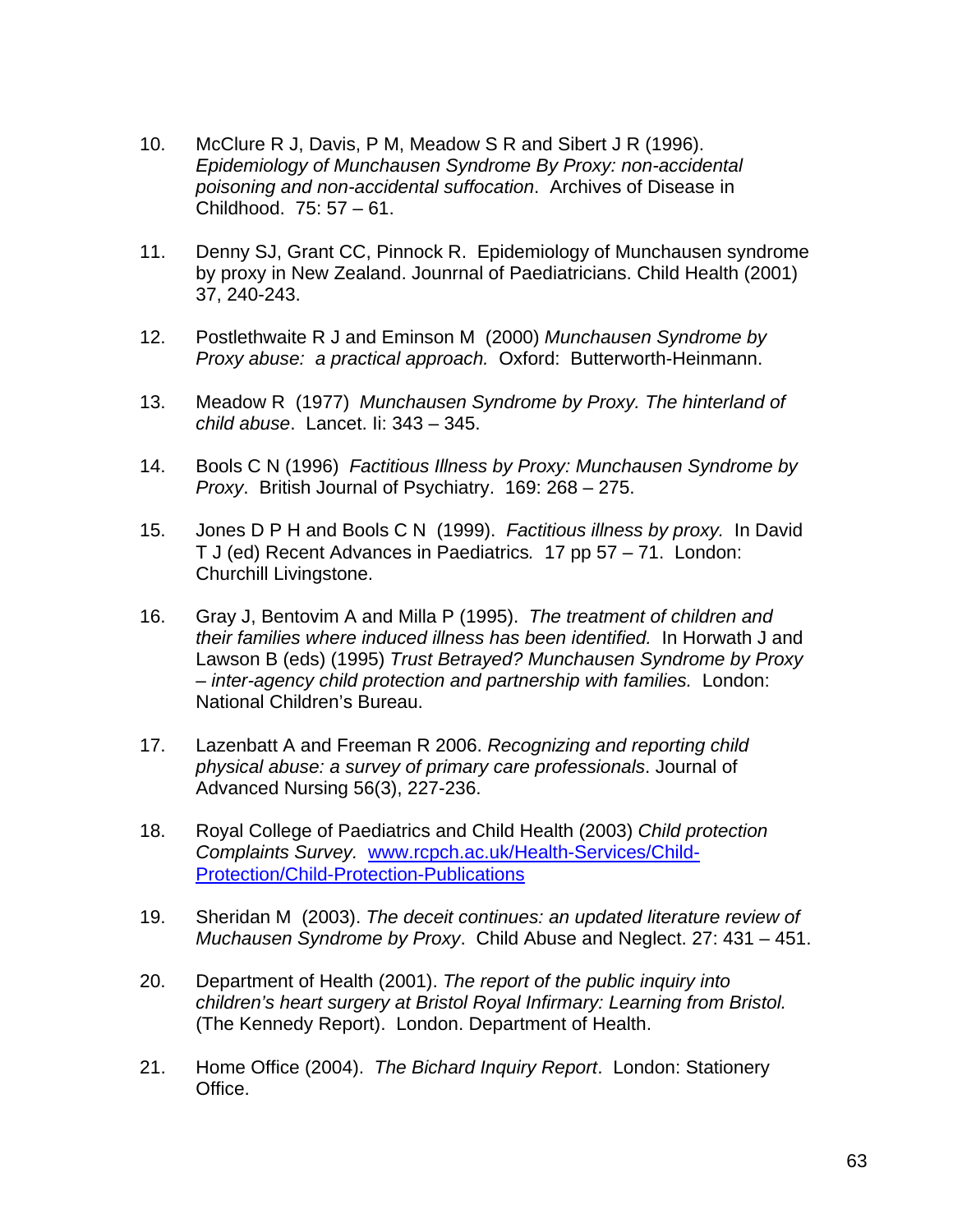- 22. Department for Education and Skills (2003). *Every Child Matters:(green paper.* London: Department of Health. [www.everychildmatters.gov.uk](http://www.everychildmatters.gov.uk/)
- 23. Department for Education and Skills (2004). *Every Child Matters: Next Steps.* London: Department of Health. [www.everychildmatters.gov.uk](http://www.everychildmatters.gov.uk/)
- 24. Department of Health and Department for Education and Skills (2004). *National Service Framework for Children, Young People and Maternity Services.* London: Department of Health. [www.dh.gov.uk/PolicyAndGuidance/HealthAndSocialCareTopics/Children](http://www.dh.gov.uk/en/Healthcare/NationalServiceFrameworks/ChildrenServices/Childrenservicesinformation/DH_4089111) [Services/ChildrenServciesInformation/fs/en](http://www.dh.gov.uk/en/Healthcare/NationalServiceFrameworks/ChildrenServices/Childrenservicesinformation/DH_4089111)
- 25. Department for Education and Skills (2005) *Making arrangements to promote and safeguard children.* [www.dfes.gov.uk](http://www.dfes.gov.uk/)
- 26. Department of Health (2005). *National Standards, Local Action: Health and Social Care Standards and Planning Framework - 2005/06 - 2007/08*. London: Department of Health.
- 27. Healthcare Commission Annual Health Check (2007)
- 28. Healthcare Commission (2007), *Improving Services for Children in Hospital..*
- 29. Department of Health and Durham University (2006). *A profile of Children's Health and Maternity Services in England 2006*.
- 30. Department for Education & Skills 2007, *Local Safeguarding Children Boards: A Review of Progress, July 2007* (see Annex D: The engagement of SHAs and LSCBs
- 31. Report to Cumbria Child Protection Committee (2004) *Serious Case Review into events leading to the death of Michael.*
- 32. Royal College of Paediatrics and Child Health (2006). *Child Protection Companion.* London: Royal College of Paediatrics and Child Health.
- 33. Department of Health (2005). *A Guide to Promote a Shared Understanding of the Benefits of Managed Local Networks*. www.dh.gov.uk/publications
- 34. Royal College of Paediatrics and Child Health (2006). *A guide to understanding pathways and implementing networks.*
- 35. Care Services Improvement Partnership